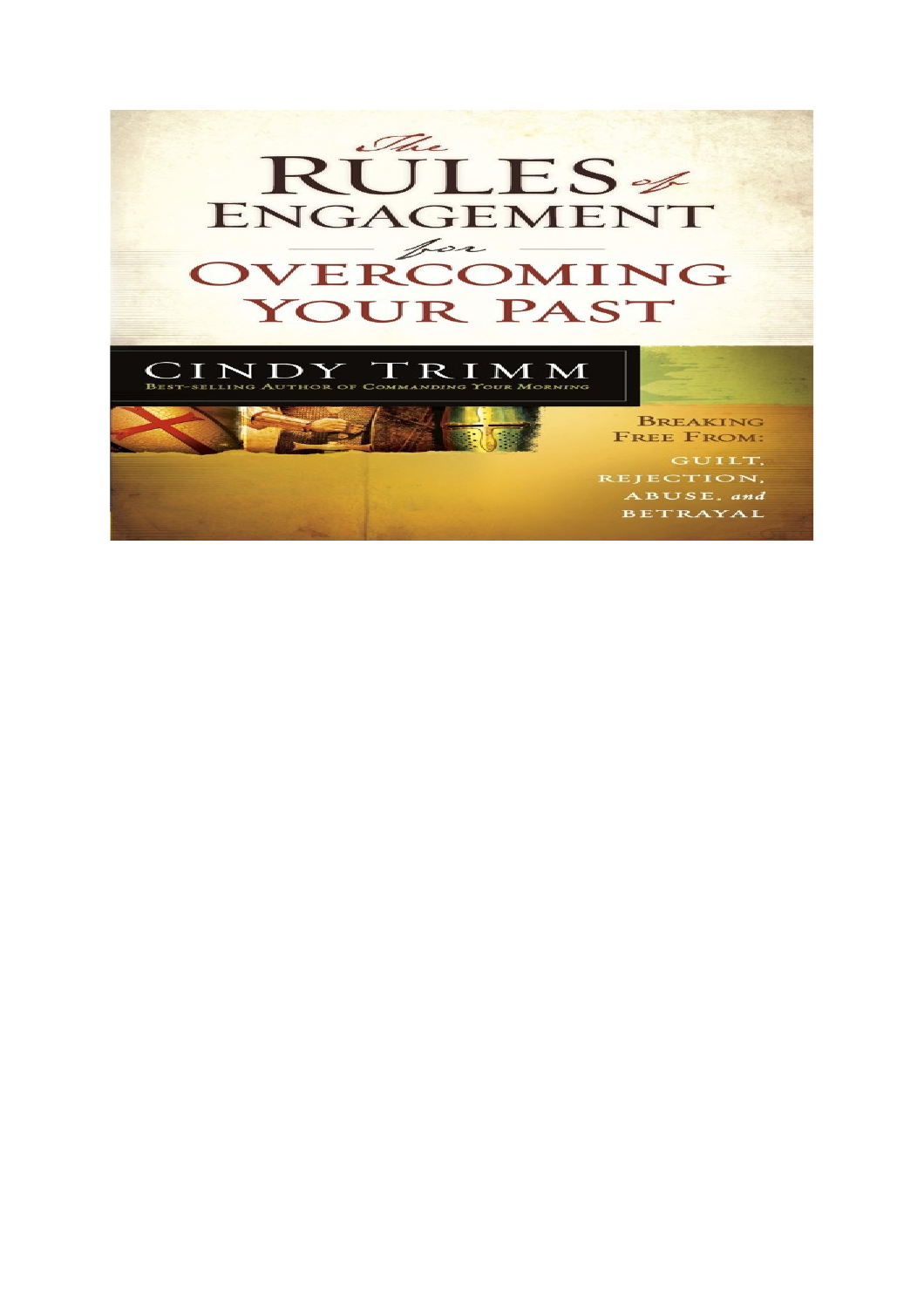



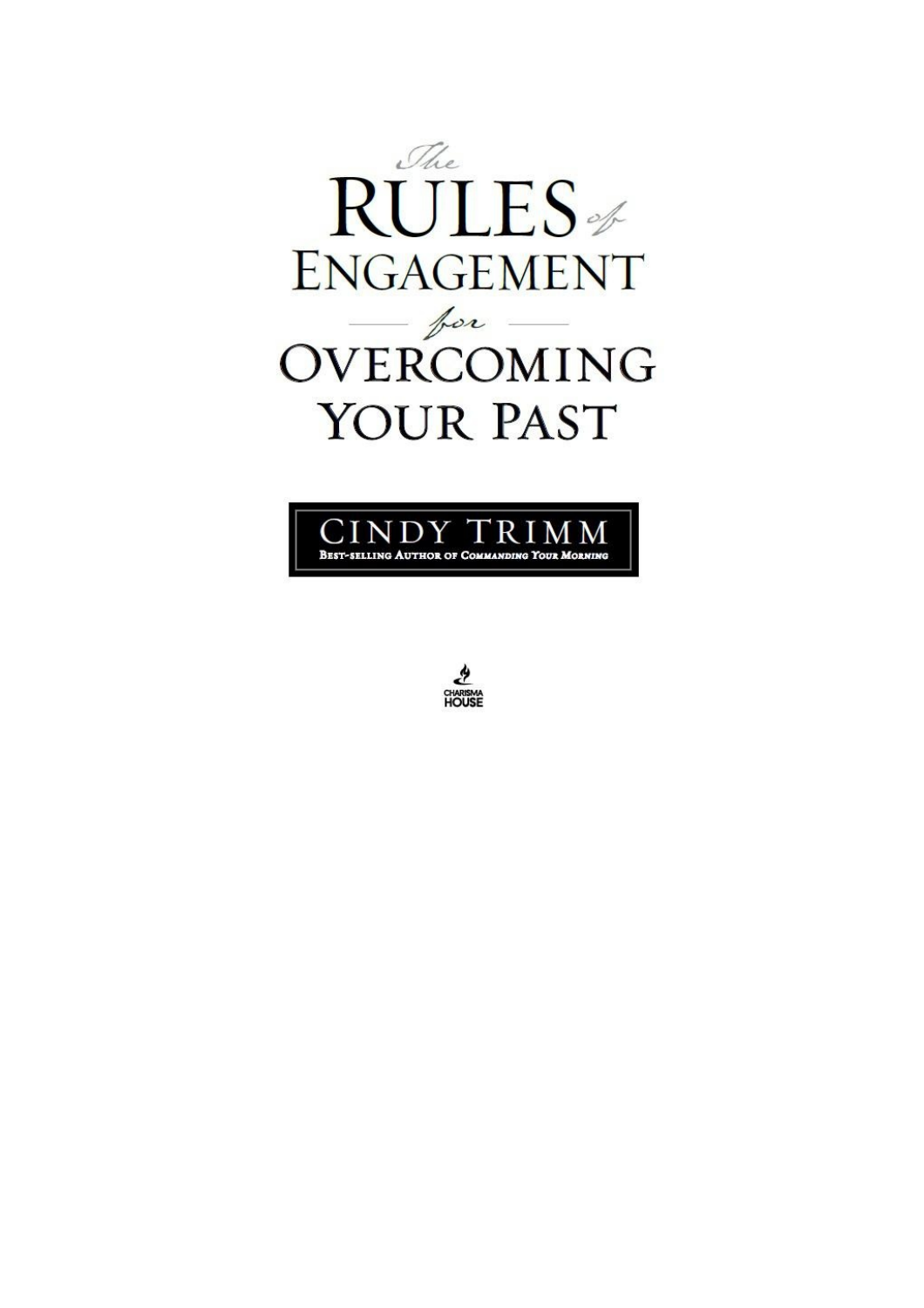Most CHARISMA HOUSE BOOK GROUP products are available at special quantity discounts for bulk purchase for sales promotions, premiums, fund-raising, and educational needs. For details, write Charisma House Book Group, 600 Rinehart Road, Lake Mary, Florida 32746, or telephone (407) 333-0600.

THE RULES OF ENGAGEMENT FOR OVERCOMING YOUR PAST by Cindy Trimm Published by Charisma House Charisma Media/Charisma House Book Group 600 Rinehart Road Lake Mary, Florida 32746 www.charismahouse.com

This book or parts thereof may not be reproduced in any form, stored in a retrieval system, or transmitted in any form by any means—electronic, mechanical, photocopy, recording, or otherwise—without prior written permission of the publisher, except as provided by United States of America copyright law.

Unless otherwise noted, all Scripture quotations are from the New King James Version of the Bible. Copyright © 1979, 1980, 1982 by Thomas Nelson, Inc., publishers. Used by permission.

Scripture quotations marked ESV are from the Holy Bible, English Standard Version. Copyright © 2001 by Crossway Bibles, a division of Good News Publishers. Used by permission.

Scripture quotations marked KJV are from the King James Version of the Bible.

Scripture quotations marked THE MESSAGE are from The Message: The Bible in Contemporary English, copyright © 1993, 1994, 1995, 1996, 2000, 2001, 2002. Used by permission of NavPress Publishing Group.

Scripture quotations marked NIV are from the New International Version. Copyright © 1973, 1978, 1984, International Bible Society. Used by permission.

Scripture quotations marked NLT are from the Holy Bible, New Living Translation, copyright © 1996, 2004, 2007. Used by permission of Tyndale House Publishers, Inc., Wheaton, IL 60189. All rights reserved.

Scripture quotations marked TLB are from The Living Bible.

Copyright © 1971. Used by permission of Tyndale House Publishers, Inc., Wheaton, IL 60189. All rights reserved.

Copyright © 2014 by Cindy Trimm All rights reserved

Cover design by Justin Evans Design Director: Bill Johnson

Visit the author's website at www.cindytrimm.com.

Library of Congress Control Number: 2014936466 International Standard Book Number: 978-1-62136-233-3 E-book ISBN: 978-1-62136-234-0

This publication is translated in Spanish under the title *Las reglas de combate para derrotar tu pasado*, copyright © 2014 by Cindy Trimm, published by Casa Creación, a Charisma Media company. All rights reserved.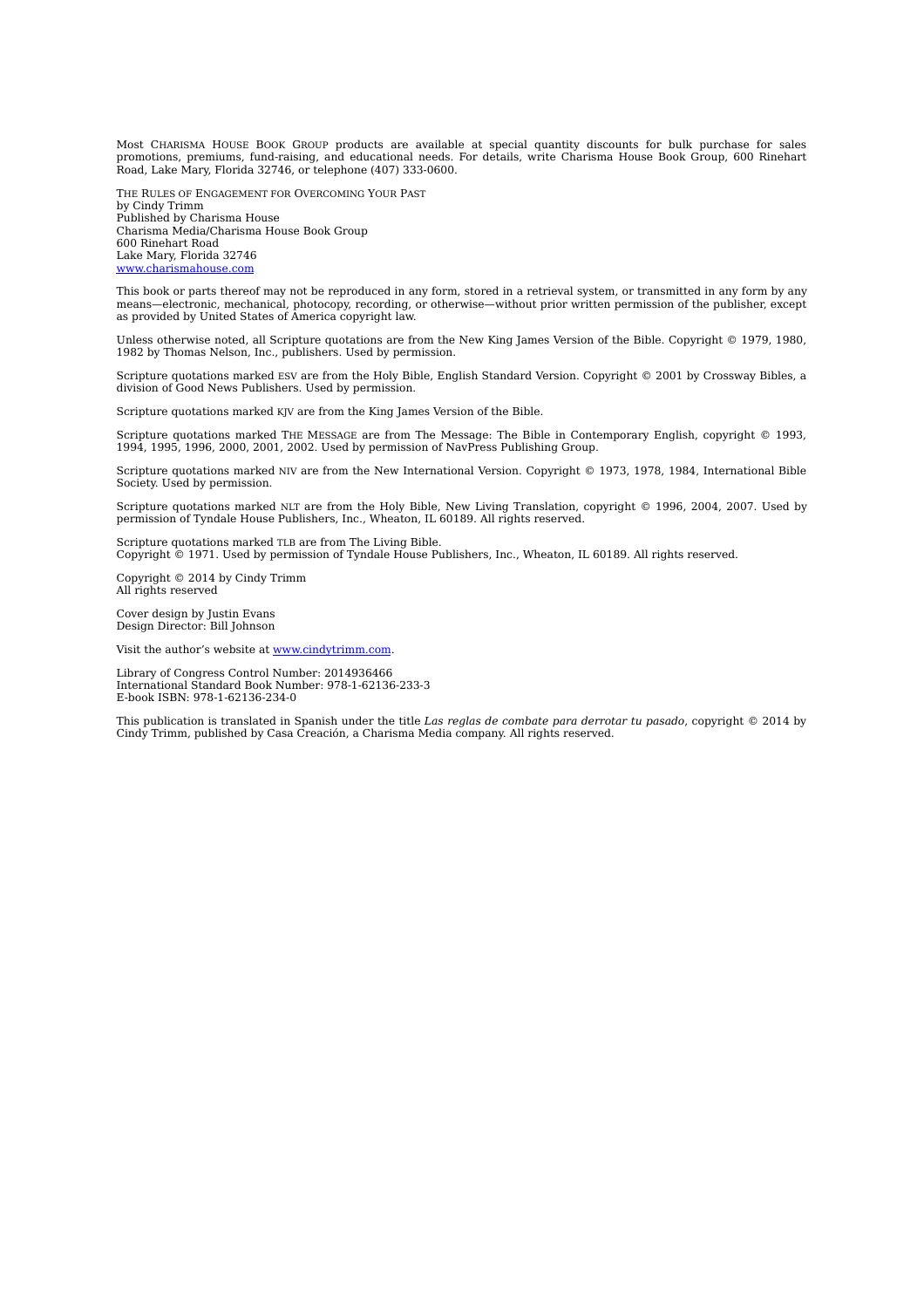## **CONTENTS**

Introduction

Chapter 1 Are You Ready for the Challenge?

Chapter 2 Rewiring Your Mind

Chapter 3 Breaking the Ties That Bind

Chapter 4 Healing the Pain of Guilt and Shame

Chapter 5 Overcoming the Spirit of an Orphan: Rejection and Abandonment

Chapter 6 Embracing the Spirit of Adoption

Chapter 7 Breaking Free From Abuse

Chapter 8 Choosing to Forgive After Betrayal

Chapter 9 Learning to Begin Again

**Notes**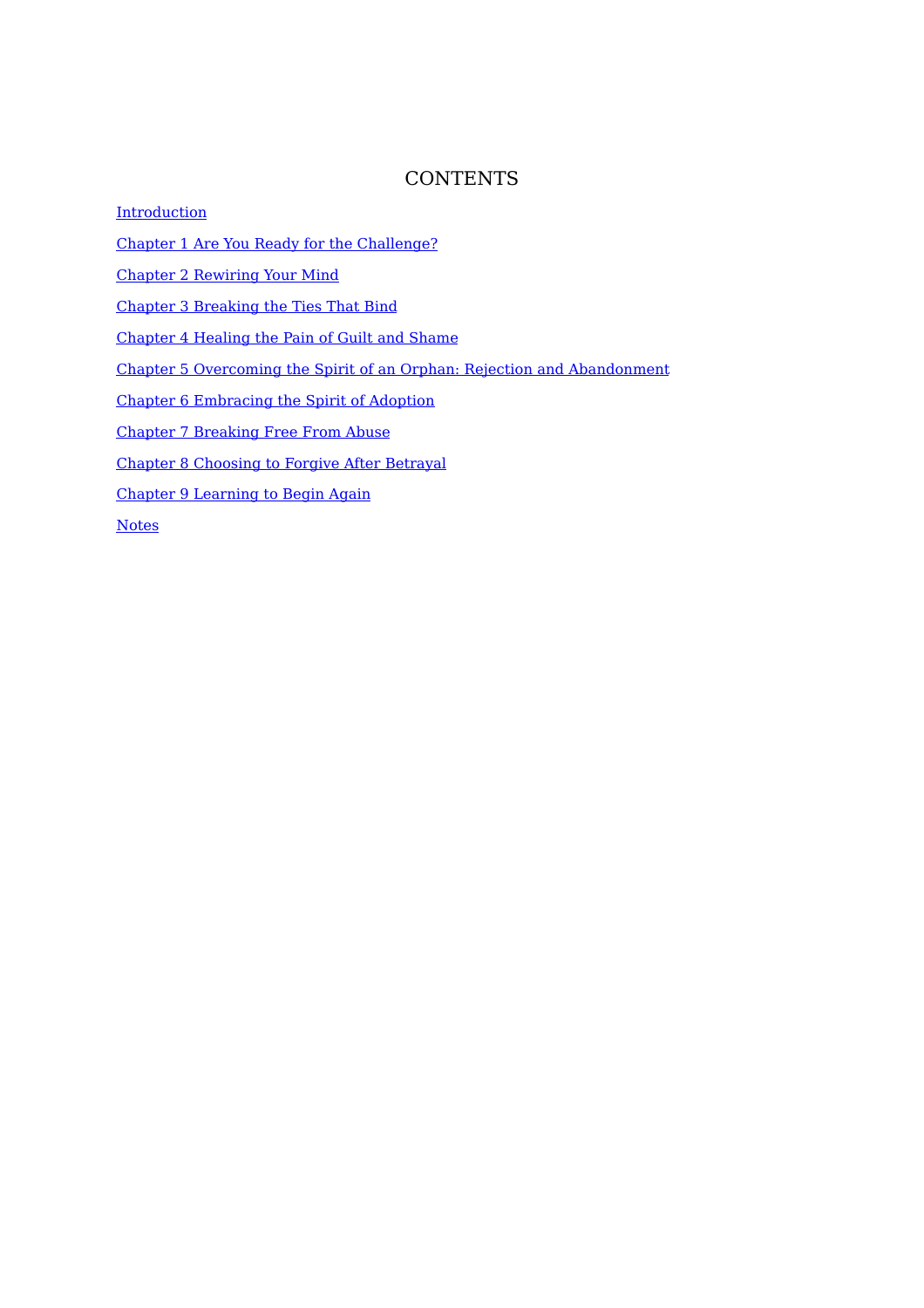## INTRODUCTION

#### *Remember ye not the former things, neither consider the things of old. Behold, I will* do a new thing; now it shall spring forth; shall ye not know it? I will even make a way *in the wilderness, and rivers in the desert.* **—ISAIAH 43:18–19, KJV**

IBELIEVE WE ARE in a time of great transition that is bringing incredible shifts and changes. As I was praying near the beginning of the year, I sensed that the Lord would be ushering in and bringing forth the new. But if we are to fully embrace the new, it is imperative that we first walk out of the old. Indeed, we must overcome the past if we are ever to move forward.

This is not a simple process. If it was easy to gain victory over past mistakes, abuse, betrayal, trauma, or the like, everyone would do it. But overcoming the past requires intentional effort. It requires key strategies and techniques that must be implemented through prayer, and it requires diligence to persevere through the emotional discomfort change brings. That is why I have written *The Rules of Engagement for Overcoming Your Past*—to give you tools that will help you break free from the old ways of thinking, believing, and acting that are keeping you chained to the past. The "past" is an interesting concept. It is used to indicate the totality of events that occurred before a given point in time. The term is derived from the linear way in which human beings experience time, and it is accessed through memory and recollection. There are aspects of the past that we remember with great joy, and these memories give us strength and momentum to prosper and move forward in life. But there are also aspects of the past that serve to weigh us down and prevent us from progressing, thus strongly contending with our success in both the present and future.

> **"** If we are to fully embrace the new, it is imperative that we walk out of the old $\frac{1}{2}$

It is the latter aspect of the past that requires skillful dealing in order for you to be propelled into a bright, prosperous, productive, holistically successful future. This will occur through prayer and the leading of the Holy Spirit, who will give you directives tailored to address the specific challenges and situations you face.

When discussing leaving the old and embracing the new, Isaiah 43:19 is often quoted: "Behold, I will do a new thing; now it shall spring forth; shall ye not know it? I will even make a way in the wilderness, and rivers in the desert" (KJV). I believe it is important to note that before this divine pronouncement of the "new" is a directive to "remember ye not the former things, neither consider the things of old" (v. 18, KJV).

Given that the past is accessed through memory and recollection, it is interesting that this verse tells us to "remember not" the former things in order to rid ourselves of them. In other words, if we choose to obey this divine instruction and stop ruminating on the past, it can be detached from us and, as a result, lose its ability to impact us in the present or future.

To forget the old and move confidently into the new we must address strongholds—those influences that diametrically oppose the kingdom of God—and the demonic spirits that seek to keep us bound and ineffective. In *The Rules of Engagement for Overcoming Your Past* you will find a robust and practical approach to address and overcome these adverse spiritual influences. It will show you how to embrace change and alter the patterns that have yielded the same unwanted results again and again.

Michael Miles, author of *Thirty Days to Change Your Life*, once wrote, "The present is always fresh. There is always a new choice to make, and you are always creating your life again. No matter what has happened in the past—whatever habits you have developed, however deeply ingrained are your patterns of behavior—there is always scope for you to choose a new response." 1

Each of us is given the opportunity to change, and it should not be missed or taken for granted. God wants to do a new thing in your life, and that begins with releasing the past.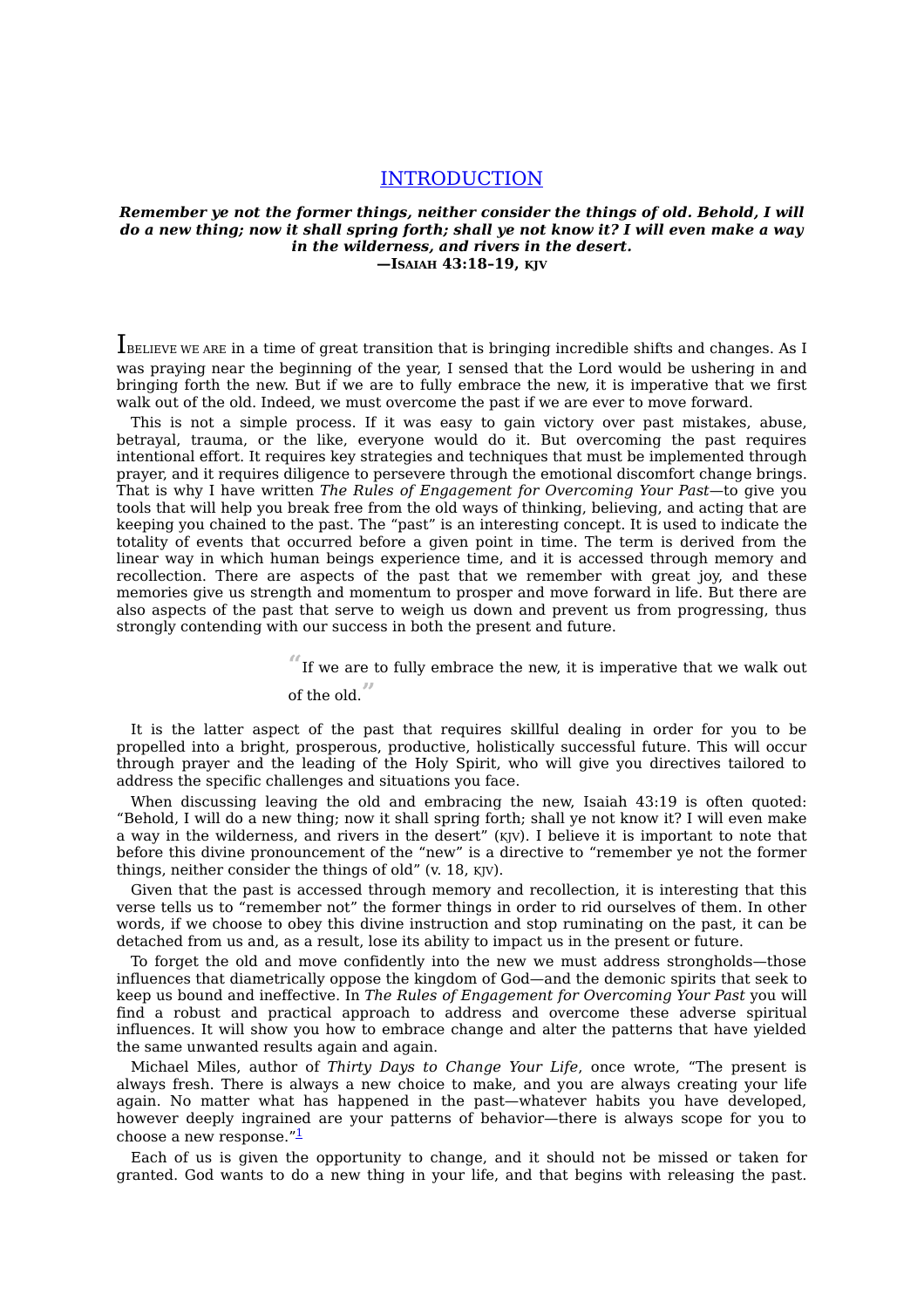Choosing to overcome the past is a destiny-altering decision. For those who are willing to release the pain of guilt or shame, abuse or abandonment, betrayal or rejection, transformation awaits.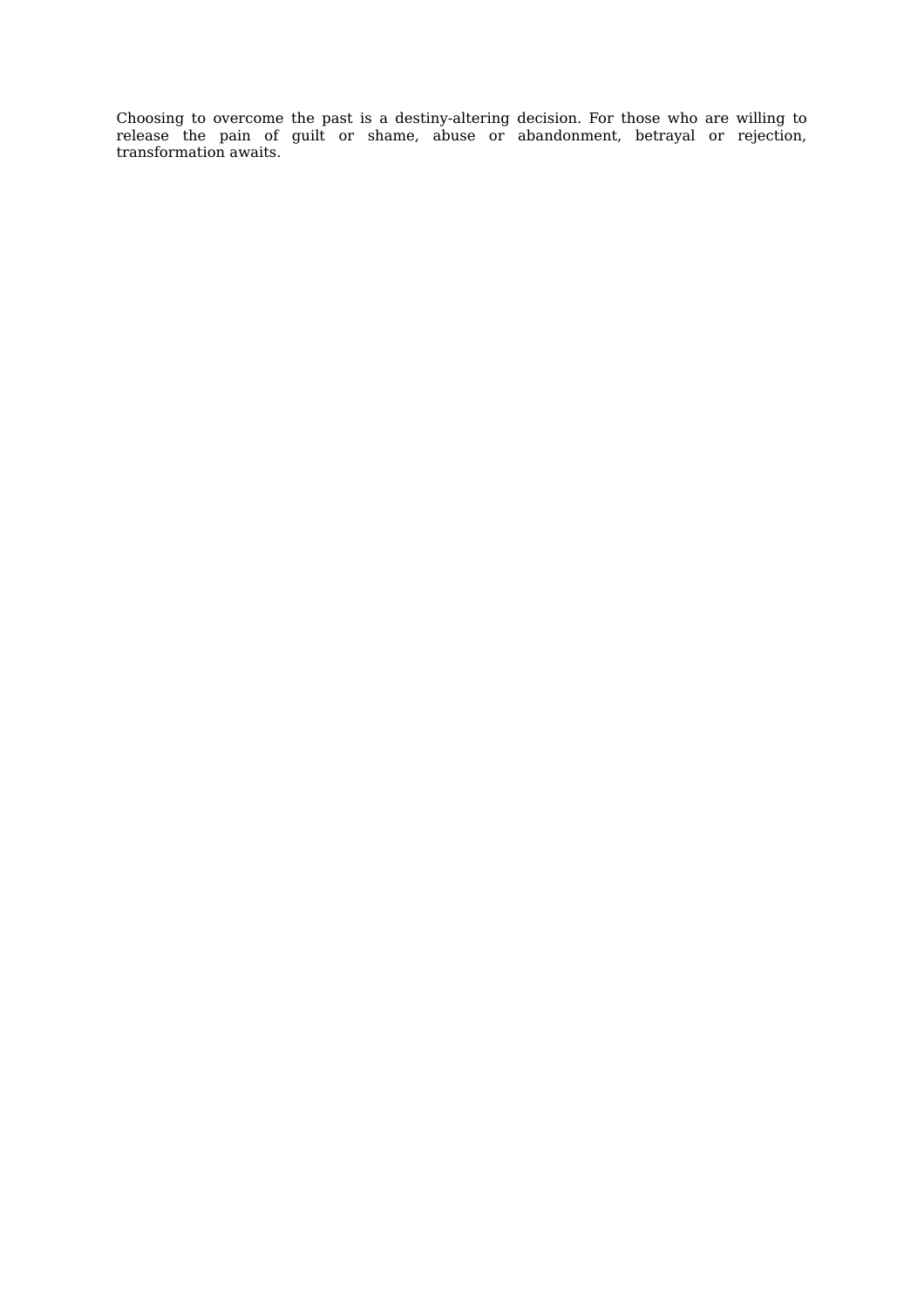## CHAPTER 1

## ARE YOU READY FOR THE CHALLENGE?

#### *If the Son therefore shall make you free, ye shall be free indeed.* **—JOHN 8:36, KJV**

 $\rm{W}_{\rm{HEN}}$  Joni Eareckson Tada was seventeen years old, a diving accident left her paralyzed from the shoulders down. Lying in a hospital bed in the summer of 1967, she was "desperately trying to make ends meet, desperately trying to turn [her] right side down emotions, right side up." 1

She writes:

In my pain and despair, I had begged many of my friends to assist me in suicide. That seems to be a common topic these days and many disabled people that I know even in the nineties have a tough time finding life worth living. I sought to find a final escape, a final solution, through assisted suicide, begging my friends to slit my wrists, dump pills down my throat, anything to end my misery. The source of my depression is understandable. I could not face the prospect of sitting down for the rest of my life without use of my hands, without use of my legs. All my hopes seem dashed. My faith was shipwrecked. . . . I was numb emotionally, desperately alone, and so very, very frightened. $\frac{2}{3}$ 

Angry and unsure of her future, Joni was full of questions: Why did God allow this to happen? How could this be part of His plan for her life?

Most of the questions I asked, in the early days of my paralysis, were questions voiced out of a clenched fist, an emotional release, an outburst of anger. I don't know how sincere my questions really were. I was just angry. But after many months those clench fists questions became questions of a searching heart. I sincerely and honestly wanted to find answers. . . . I needed a friend who would help me sort through my emotions, who would help bring me out of the social isolation, who would help me deal with the anger. A friend who would point me somewhere, anywhere, in God's Word to help me find answers.<sup>3</sup>

We may not all be able to relate to the turmoil caused by the news of complete paralysis, but most of us know how it feels to struggle for answers to life's painful events. Who among us has not felt the pain of losing something or someone? Who among us has not grieved that loss and wished life could go back to the way it was—when we felt "normal" and in control of what was happening in and around us? Like Joni, we wrestle with frustration, anger, and despair. We want to serve God, but we find ourselves spiritually paralyzed and emotionally handicapped, unable to break free from the things that bind us to our pain and imprison our joy and peace.

In Romans chapter 7 we find the apostle Paul bemoaning his struggle for freedom from psychological and spiritual torment. He longs to do what is right but finds his life misaligned with the will of God again and again. He describes his frustrated state as a third party observer would. He is in agony as sin relentlessly summons and seduces his fallen nature and he responds like a puppet to the tugs of an invisible puppeteer. At last he makes a profound declaration followed by a soul-searching question, categorically stating:

I have discovered this principle of life—that when I want to do what is right, I inevitably do what is wrong. I love God's law with all my heart. But there is another power within me that is at war with my mind. This power makes me a slave to the sin that is still within me. Oh, what a miserable person I am! Who will free me from this life that is dominated by sin and death? Thank God! The answer is in Jesus Christ our Lord.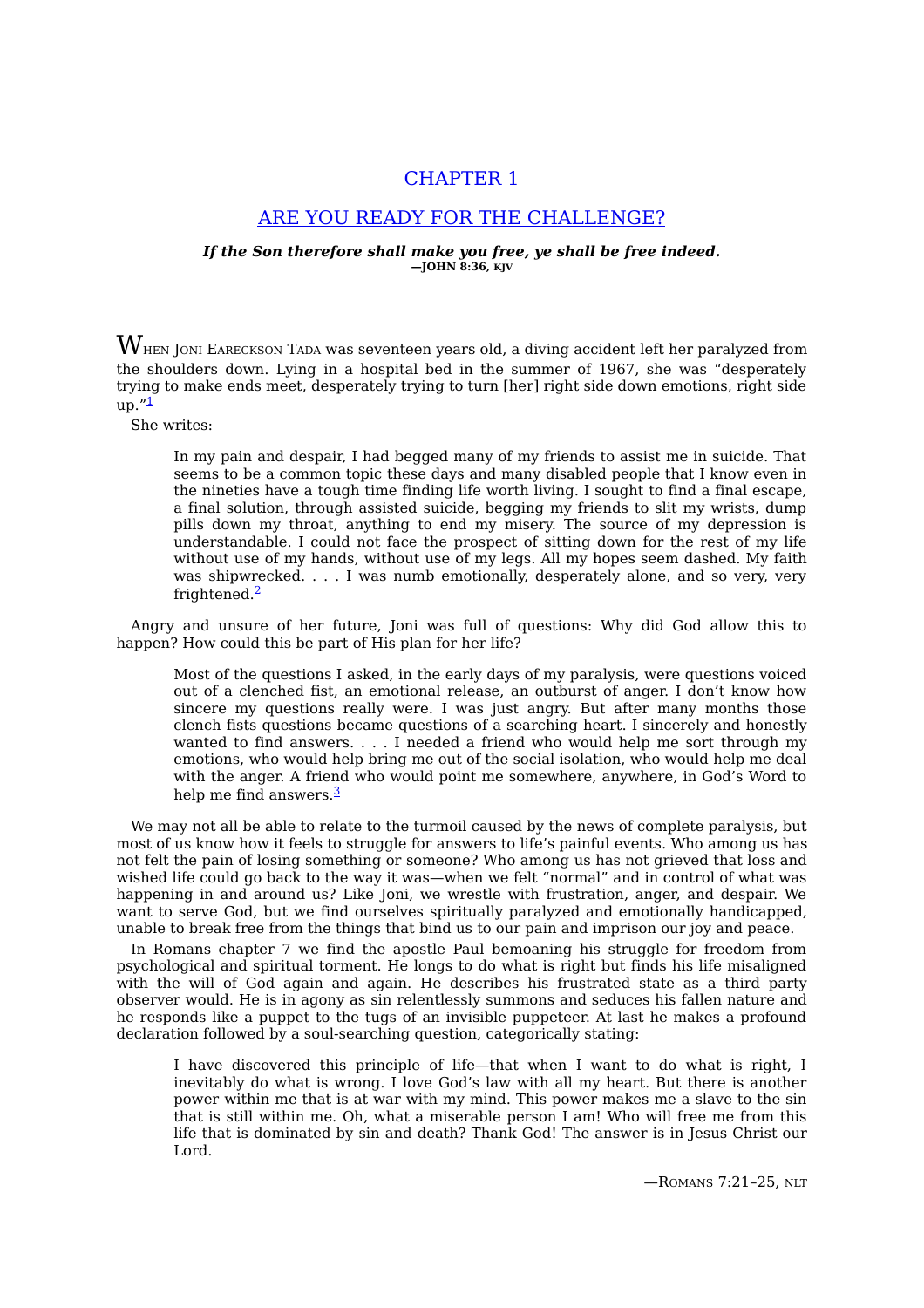We each are confronted with our own similar dilemmas as we pray for divine strategies to help us live victoriously. Like Paul, we want to be free from the things that keep us bound or stuck in the past. We want freedom from the pain and paralysis sustained from accidents or illnesses. We want freedom from emotional hurts, betrayal, rejection, addictions, bitterness, anxiety, and all kinds of fears. We want freedom from bondage to emotionally and psychologically debilitating habits and from all types of abuse—physical, emotional, and verbal. We want freedom from guilt, rage, and anger. We want freedom from debt, shame, embarrassment, and most of all from the accompanying condemnation.

You don't have to merely long for this liberty. Like Joni and Paul the Apostle, you too can find your freedom in God through Jesus Christ our Lord (1 Cor. 15:57). He came to liberate you from all forms of bondage. He has come to release you to become all that God designed you to be.

#### TRUE FREEDOM

Some people think freedom is the right to do whatever they want. They have the right to say whatever they think, do whatever they feel like doing, put into their bodies whatever they desire, allow into their minds whatever they find entertaining, and go wherever they think they will have a good time. This comes with just one caveat—that their actions shouldn't hurt any other non-consenting, of-age, mentally competent individual.

Freedom means something different to me. It is the ability to say no when yes is easier and more convenient. If you do not have the power to say no and to follow through with the corresponding action, you are not free but bound. Being able to say no to wrong and inappropriate things means you can say yes to right and appropriate things. This is freedom. People who are bound are stuck doing the wrong things when they want to do right.

Many people think there are too many laws and that these laws infringe upon their freedom. They think laws should be instituted to protect people from predators, criminals, or exploiters, but beyond that individuals should be able to basically do or say whatever makes them happy. In fact, more and more people are arguing to change laws governing prostitution, drug use, censorship, and other activities traditionally considered harmful. They say, "If people want to do that, isn't it their own business as long as it doesn't hurt anyone else?"

I find that this kind of "freedom" is really bondage. Beneath the arguments in favor of legalizing prostitution or marijuana use, the real question being asked is this: If you and I are simply physical bodies interacting with a physical world and have only one shot at existence, shouldn't we get as much pleasure out of life as we can? The problem with this thinking is that we are more than just physical bodies. We have a soul and a spirit governed by spiritual laws and not natural ones. (See Joshua 1:8–9; Romans 8:2.) What if there is more to freedom than doing whatever you want? If indulging in certain activities leaves you feeling hollow and disgusted with yourself instead of bringing the satisfaction they promised, is that really freedom?

You are more than what you see on the outside. Who you really are—your true value—is found on the inside. (See 2 Corinthians 4:7.) True freedom is found not in pursuing what is pleasurable to your body and its five physical senses but in what is healthy and edifying to your soul. "Laws and principles," wrote Charlotte Brontë, "are not for the times when there is no temptation: they are for such moments as this, when body and soul rise in mutiny against their rigour. . . . If at my individual convenience I might break them, what would be their worth?" 4

#### A WAY OUT

If you cannot say no to an emotion, relationship, behavior, or the like, you are not free but bound. The apostle Paul describes what it is like to be stuck in a pattern you cannot escape:

For what I am doing, I do not understand; for I am not practicing what I would like to do, but I am doing the very thing I hate. . . . For I know that nothing good dwells in me . . . for the willing [to live right] is present in me, but the doing of the good is not. For the good that I want, I do not do, but I practice the very evil that I do not want.

—ROMANS 7:15, 18–19, NAS

Anyone who has been trapped in a cycle of unwanted behavior can identify with this passage. Even in the midst of the act we sense ourselves losing the struggle to overcome our self-defeating habits, incapacitating emotional pain, and debilitating addictions to the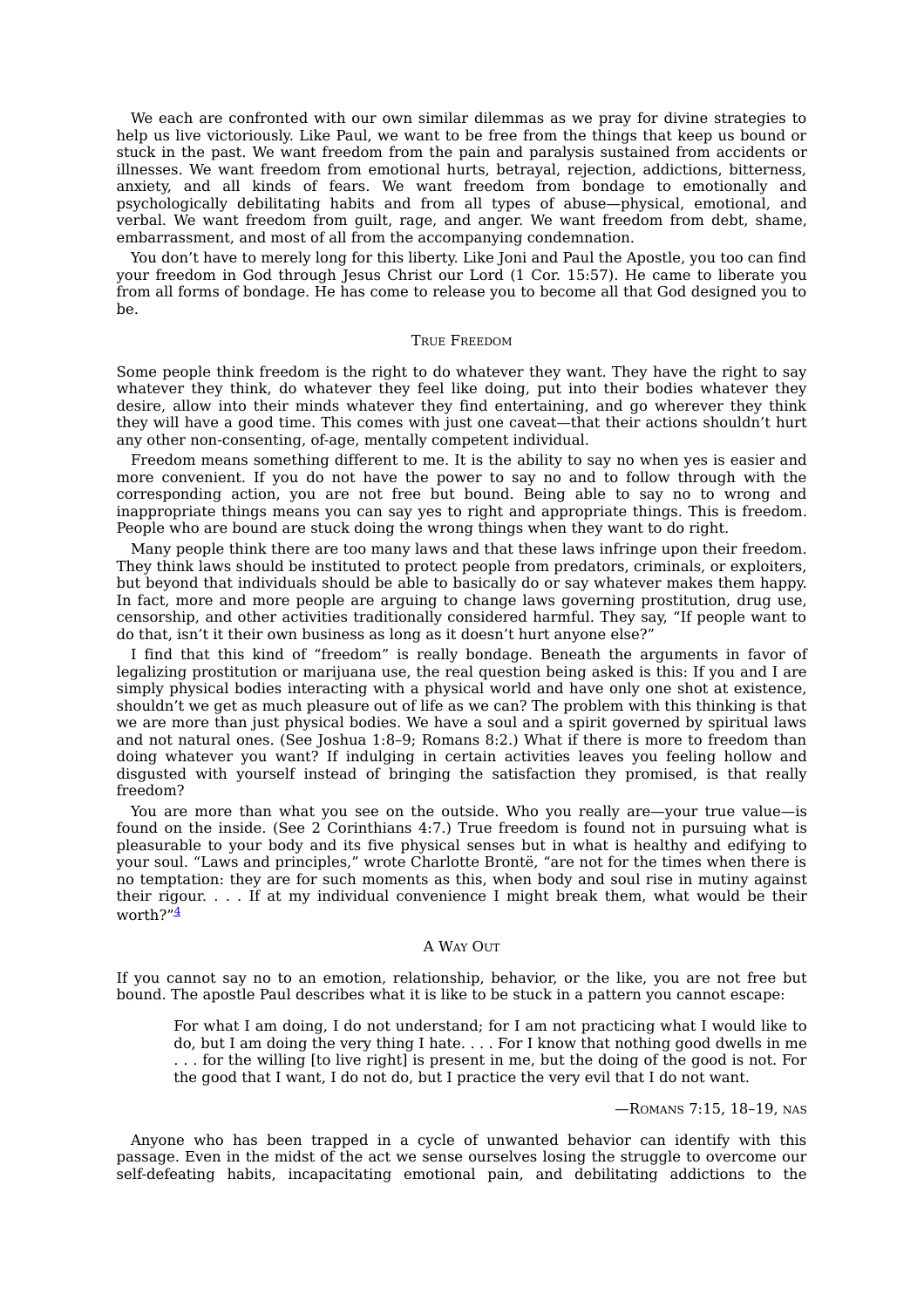persistence of our cravings. Weak-willed, we seek the momentary satisfaction of taking that drug; drinking that shot to mitigate the pain, depression, and despondency; or eating that extra helping (or third or fourth!) to comfort our souls. We cut down that coworker to show her who really has the power. We talk behind the back of that friend who has betrayed us. We belittle those in authority who have abused us organizationally, corporately, or personally. We click back to that pornographic website for self-pleasure because seeking connection with others is too painful.

We abuse those we say we love because we have neither the integrity nor the emotional reserves to accept personal responsibility and deal with our shame and self-hatred. We give in to the urge to reach one more level in that video game. We light just one more "last" cigarette, linger those extra minutes away from our workstations, stay that much later at the office rather than face the pressures at home, savor that grudge, justify not forgiving or trusting someone, or any of a number of other things that keep us from addressing the things that are preventing us from living a life of joy, fulfillment, and purpose.

As we make decisions we know are not the most appropriate, we undermine our own greatness, believing the lies that "nothing good dwells in me" and that we are neither good enough nor strong enough to do any better. We dismiss our errant proclivities by saying, "I'm only human," as if being human means we cannot overcome our weaknesses. You are created in the image and likeness of God. He did not create you to go through life flawed but fabulous.

But without the proper tools, no matter how hard we will ourselves to do right, we still don't seem to succeed. The good we want to do, we don't do, and the evil we don't want to do, we do. We fight a battle—a seemingly losing battle—within ourselves. We think we must be beyond help. The bad within us is too strong, and we are doomed to live in this downward cycle for the rest of our lives. And so we throw in the proverbial towel.

**"** You can make a decision today to rid yourself of the pain of yesterday

## so that you can live with peace tomorrow.**"**

We tell ourselves, "If it is not one thing it's another." We get over one hurdle only to see another one just around the corner and we think, "This is as good as it gets." "Things will never change." "It doesn't make sense trying to get up; I always get knocked down." "I never get a break."

If you have ever felt even a tinge of this, I am here to tell you that you are being deceived. The person Paul describes in Romans 7 is not someone beyond hope, it is simply a person who has yet to embrace the power to change that Jesus Christ wants to give each of us. That person in Romans 7 is not a hopeless individual—but the person we all are without the liberating power of Christ in our lives.

I am not saying that addictions, habits, dysfunction, abuse, and codependency aren't real. I am saying, more importantly, that liberty from these conditions is available. The price has been paid that we might be free to be the change we want to see in the world. But if we remain ignorant of how to accept what God has already provided for us, we will never step into the richness of all we were created to be.

Those of us who live in America often take our national and individual freedom for granted. There are so many who would risk their lives to have the freedom we enjoy. They live in daily fear because their rights have been robbed from them by oppressive governments, or worse still, anti-government rebels.

So I ask, what is your true freedom worth to you? You can make a decision today to rid yourself of the pain of yesterday so that you can live with peace tomorrow.

To do so, you must learn a new way of dealing with old pain and problems. You will have to trust the Lord as He guides you through a path that at times will seem counterintuitive. Yet in the end you will look back on the journey with gratitude that you, like every freedom fighter, were willing to fight your way from a place of bondage to a new place in God—a place of freedom. Here within these pages are your rules of engagement.

Are you up for that challenge? Are you ready to be truly free? If so, the first thing you need to understand is why you are stuck in your current dilemma. Then you can begin to explore how to take hold of everything Jesus provided to get you out.

If you feel despondent, discouraged, or hopeless at this very moment, bow your head and commit your life and situation to God. Pray this simple prayer:

*Lord Jesus, I commit my life and this situation to You. Forgive me for trying to do this*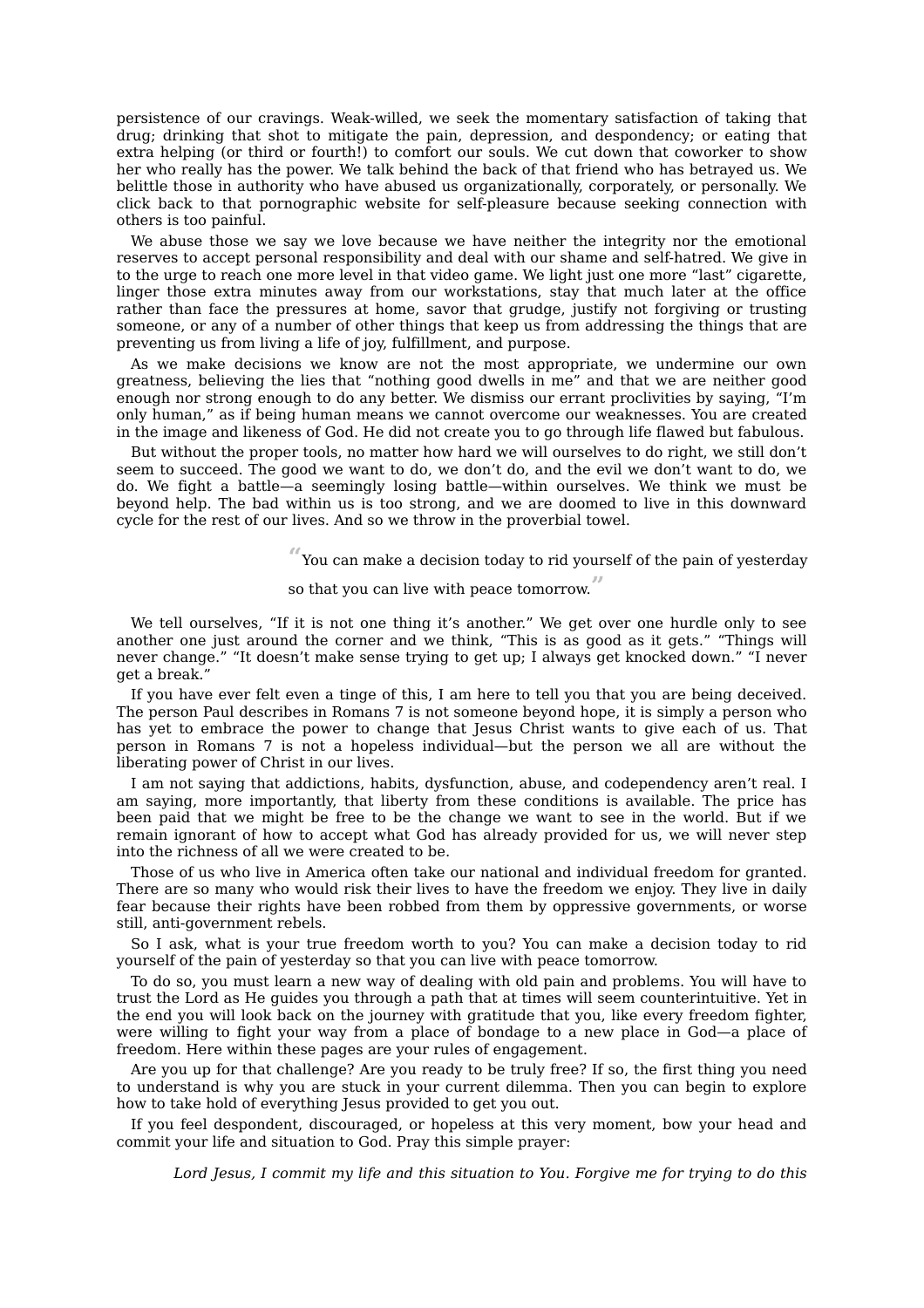*alone. I accept Jesus as my Lord and Savior. Heal me of my pain. Deliver me from the hands of my enemies. Grant me the peace in my heart that I need today. Give me wisdom to make the right decision and the resilience to resist the temptation to cave in under the pressure. Give me the strength to say no to the wrong things so that I may say yes to the right things. Amen.*

 $\equiv$ 

For the moment all discipline seems painful rather than pleasant, but later it yields the peaceful fruit of righteousness to those who have been trained by it.

 $\equiv$ 

—HEBREWS 12:11, ESV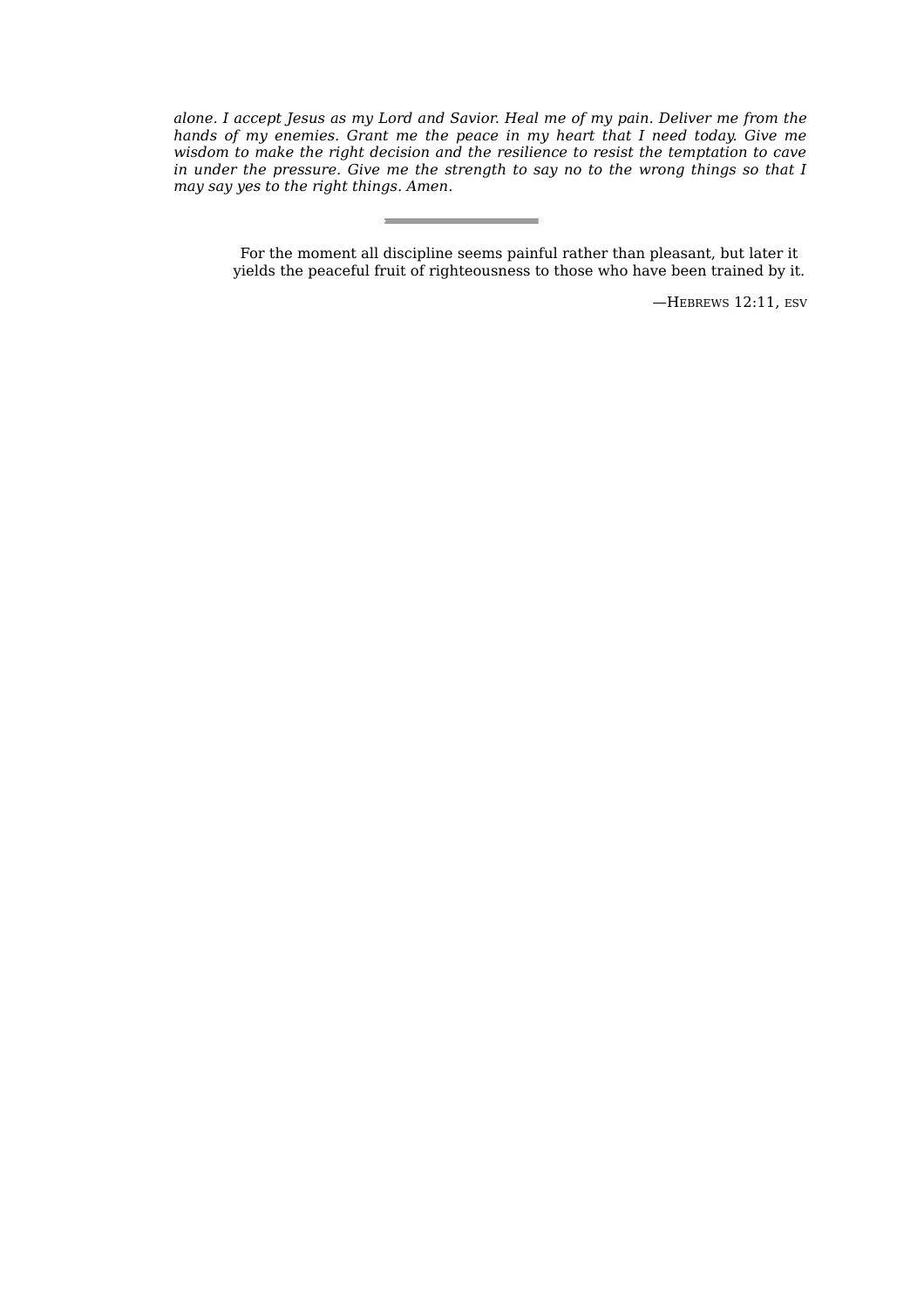## CHAPTER 2

## REWIRING YOUR MIND

#### *The significant problems we face cannot be solved at the same level of thinking we were at when we created them.<sup>1</sup>* **—ALBERT EINSTEIN**

 $H_{\scriptscriptstyle{\rm{ELEN}}}$  KELLER was just eighteen months old when she lost both her hearing and her sight. Frustrated by her inability to communicate, Helen became a wild and unruly child, tormenting her parents and relatives. Those around her had no idea what she would become. She would scratch, bite, hit, and punch other people when she was angry. Some relatives called her a monster, and her parents were encouraged to put her in an institution.

That was before she met Anne Sullivan. The teacher showed her that she could do the things others said she couldn't—she would learn to talk, read lips with her fingers, and even write. Describing the first time she understood a word—water—Keller said, "Suddenly I felt a misty consciousness as of something forgotten—a thrill of returning thought; and somehow the mystery of language was revealed to me. I knew then that 'w-a-t-e-r' meant the wonderful cool something that was flowing over my hand. That living word awakened my soul, gave it light, hope, joy, set it free!" $\frac{2}{3}$ 

The change in Keller's mind changed the course of her life. Keller became determined to push past her physical limitations, attending school and becoming the first blind-deaf person to graduate from Radcliffe College. She later wrote a dozen books and became a noted speaker, traveling widely as an advocate for people with disabilities. "The only thing worse than being blind," Keller once said, "is having sight but no vision."<sup>3</sup> Through her sheer will and grit, Keller gained freedom from her disability by training a body once defined by its limitations to serve her rather than hold her captive.

Like Keller, if you want to see new changes in your life, you must alter the paradigms that shape your belief system. That begins with changing how you see yourself. You must see yourself from God's perspective—as a human being capable of change. When you change your concept of yourself and the context from which you view yourself, you will discover the power to transform your life.

Carl Jung once said, "Your vision will become clear only when you can look into your own heart. Who looks outside, dreams; who looks inside, awakes." 4 It would be a shame for you to go through life blind to the fact that you are not powerless. You have God's divine power within, and that is stronger than any debilitating power without. You are powerful beyond your ability to comprehend. God is working within you both to will and to do of His good pleasure (Phil. 2:13). You are not a slave to your body nor powerless over your desires; your body is a slave to you.

In the first earthly encounter Jesus had with Satan, their struggle was over power and who would control the kingdoms on the earth for all eternity (Matt. 4:1–11). This is the same battle the devil is fighting with us today. Remember, Satan is the prince of the power of the air and not the earth. He is an imposter as well as an impersonator. He does not have legal right to operate in the earth realm, but you do. Psalm 115:15–16 states that we "are blessed of the LORD which made heaven and earth. The heaven, even the heavens, are the LORD'S: but the earth hath he given to the children of men" (KJV).

If you were to see yourself from God's perspective, you would realize that you have been given divine power and spiritual authority to accomplish God's purposes in the earth (Luke 10:19). In order to walk in the fullness of who God created you to be, you must reclaim the authority you've been given and see yourself the way God sees you. This will require the rewiring of your mind. The apostle Paul refers to this in Ephesians 4:23 as being "renewed in the spirit of your mind."

When the enemy tempted Jesus in Matthew 4, he attacked His mind—namely, His perception and imagination. But Jesus did not entertain the devil's claims as truth. Jesus knew Satan wanted Him to question who He was, and He never bought into the devil's lies or let him play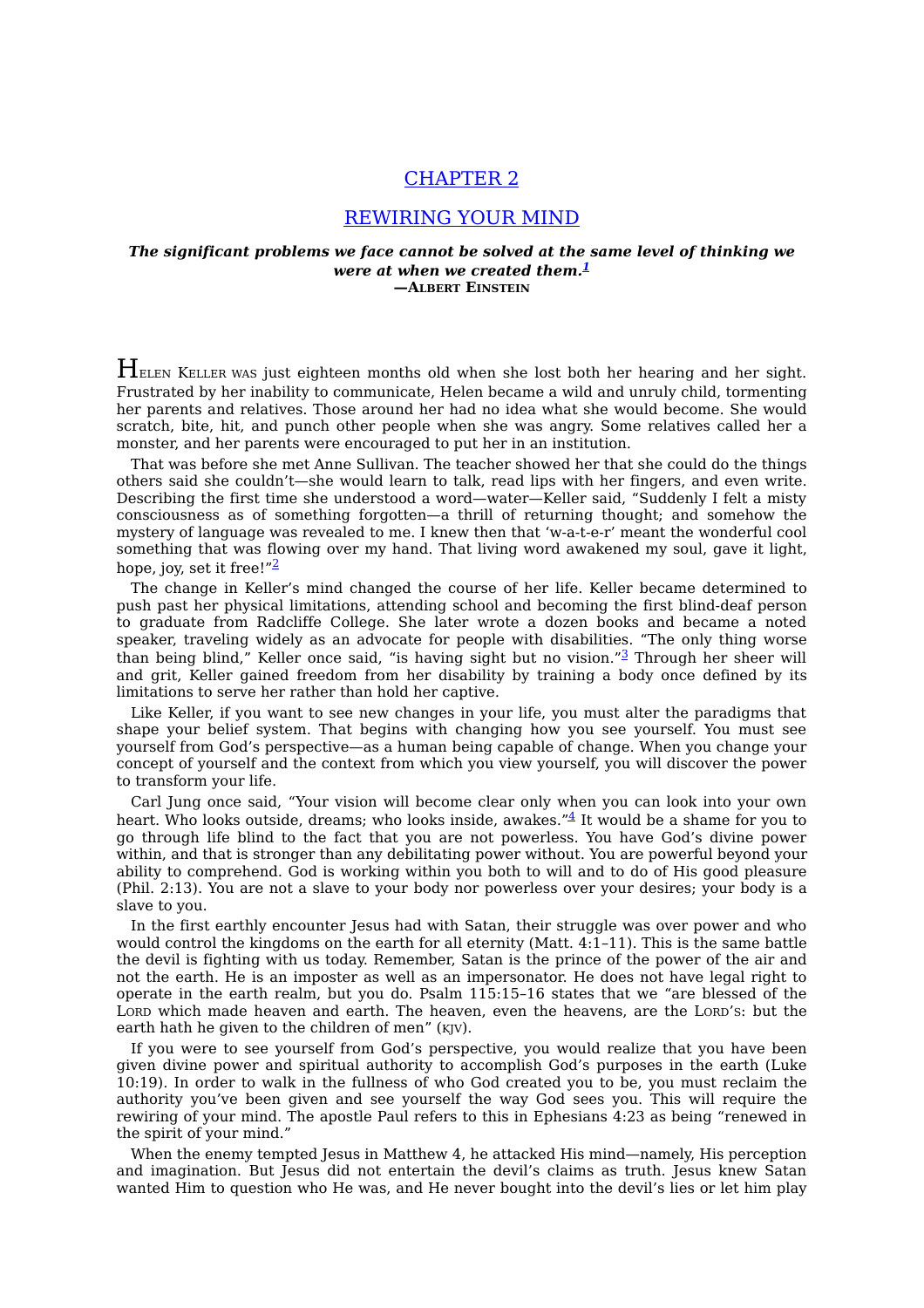mind games. Jesus knew that He already possessed what the enemy was offering Him.

In the same way, Satan's aim is to steal what already belongs to you. The enemy spends his time negotiating with you in an attempt to get you to give up something more valuable than what he is offering—your personal power and spiritual authority. Revelation 11:15 tells us that "the kingdoms of this world are become the kingdoms of our Lord, and of his Christ; and he shall reign for ever and ever" (KJV). As a member of God's family, you are a kingdom citizen. God has delivered you from the kingdom of darkness and brought you into the kingdom of light (Col. 1:13). Don't allow the enemy to play games with your mind. You are not a product of your environment. You are an overcomer in Christ.

Satan is the original identity thief. If you give him your mind and emotions, he will control your life. Like a master puppeteer he will take charge of your:

- Marriage
- Relationships
- Destiny
- Finances
- Quality of life
- Business
- Career path
- Fatherhood
- Motherhood
- And anything else he can access.

As a kingdom citizen no weapon formed against you will prosper (Isa. 54:17) because your spiritual weapons are far superior to the enemy's weapons. According to 2 Corinthians 10:4–5, they are "mighty in God for pulling down strongholds." You have been equipped to cast down "arguments and every high thing that exalts itself against the knowledge of God" by "bringing every thought into captivity to the obedience of Christ." Even as Jesus resisted the enemy you must remember that you have the mind of Christ, which means you have the power to resist the enemy with a renewed mind-set (Phil. 2:5; 1 Cor. 2:16). You are no longer fighting this battle from the old place of defeat but from a new place: the kingdom of heaven, which is far superior to the kingdom of darkness you were delivered from (Col. 1:12–13).

#### SHIFTING YOUR PARADIGMS

In order to maximize the spiritual weapons made available to you, Jesus explicitly states that you must live a repented life (Matt. 4:17; Acts 3:19). Repentance is often confused with confession. Confession is taking responsibility for unrighteous thoughts, words, or actions. Repentance is something more. It suggests a paradigm shift: a change in mind-set, a restoration of thought processes, and a returning to the way God originally created you to think. This new way of thinking leads to a change in behavior.

Simply put, confession is acknowledging sin, which positions you to receive forgiveness. Repentance rewires the mind so that you never commit the sin again.

Oliver Wendell Holmes once said, "Every now and then a man's mind is stretched by a new idea or sensation, and never shrinks back to its former dimensions." <sup>5</sup> This is what should happen when we receive the message of the kingdom. God made you a thinking being, and He has given you the power to think for a change.

Before your born-again experience, you had paradigms that contributed to your decision making processes. Those decisions got you where you are today. We were all once immature and ignorant, like the prodigal son in Luke 15 who wasted his inheritance on wild living. But the only way to live the life God designed for you is to exchange unproductive, childish paradigms for new fruitful, adult strategies (1 Cor. 13:11).

Sometimes we look back on decisions we've made and think, "If I had known back then what I know now, I would have done things differently." This concept is often referred to as the law of unintended consequence—we make decisions not fully realizing the potential consequence. But this law is not the real reason we are where we are in life—our paradigms are. Because of our mind-sets and the decisions they cause us to make, we allow people, circumstances, our cultures and environments to eat our purpose, sensibilities, and destinies for breakfast, lunch, and dinner. And we reap the unwanted results again and again. The prodigal son did this. He left his father's house and wasted his inheritance in a foreign land, surrounded by people who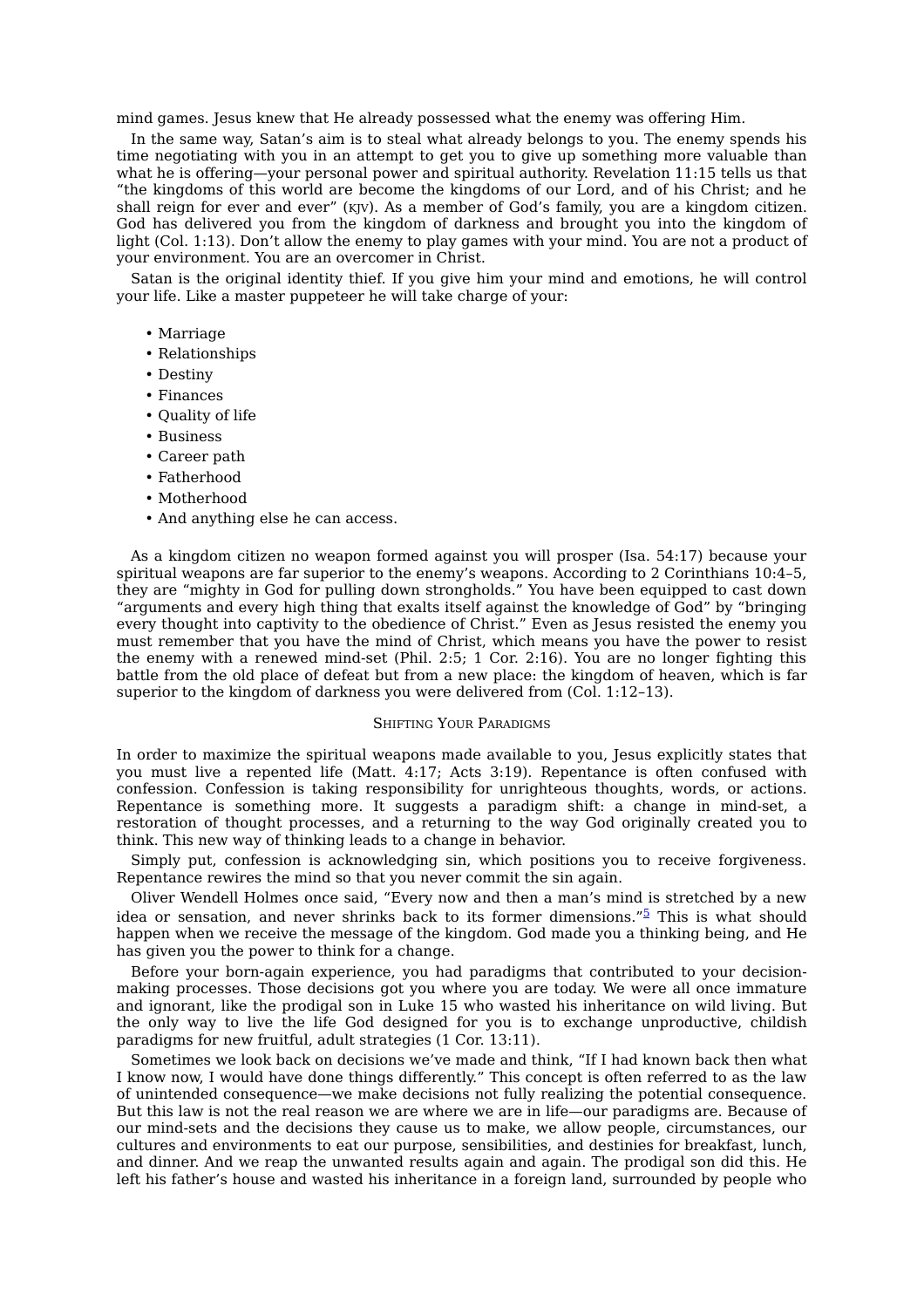made it their mission to take what he had.

But after finding himself surrounded by pigs and scrounging for food, the prodigal son "came to himself" and decided to return to his father's house (Luke 15:17). The Bible calls this act repentance, and it always begins with a paradigm shift. The prodigal son's physical and emotional transformation began with a change in his mind-set.

A paradigm is a worldview. It is the mental models, concepts, ideologies, philosophies, and intellectual strongholds we hold in our minds and believe to be true. Paradigms—produced through socialization, education, culturalization, and relational constellations—affect the way we look at life and understand our whole lives.

The paradigms we embrace come from our life experiences. They consist of self-imposed mental rules and regulations concerning how the world works and what we must do or not do to achieve happiness and success in it. They include the stories we tell ourselves and others that affect the roles that we play in life.

To further explain a paradigm let's use the example of a computer. The mind is like the hardware and a paradigm is like the software. Once installed in the mind, paradigms drive our responses and reactions, experiences and influence—from the people we meet and with whom we subsequently form relationships to the events and situations that occur in our lives.

Paradigms affect our reception of information and stimuli on a daily basis by acting as filters through which we see the world. They sift and bend incoming information to fit the selfimposed rules of our paradigms. That filtered information then becomes an integral part of our belief system.

The paradigms we hold are representational truths. They underscore what we already believe and shield us from what we do not believe. They are essentially the perceptual glasses we wear in order to "see" the realities in our world. In other words, paradigms affect how we perceive things.

**"** The paradigms we hold are representational truths. They underscore

what we already believe and shield us from what we do not believe.**"**

Over the years we become comfortable with our paradigms and so we trust them. We believe our paradigms are "right" and therefore when challenged by the possibilities of something new, we attempt to protect ourselves by employing defense mechanisms. These defense mechanisms are subconscious mental tactics developed over time that protect us from impulses and feelings such as anxiety and fear that are too difficult for the conscious mind to face. For example, if you are faced with a particularly unpleasant task, your mind may choose to forget your responsibility in order to avoid the dreaded assignment. In addition to forgetting, other defense mechanisms include rationalization, denial, repression, projection, and rejection.

The problem with every paradigm we hold is this: if the principle, pattern, or model on which it is based is in error, the paradigm will cause us to live a life of errors. Since a paradigm gives us a context for processing information, if the context is wrong or faulty, the conclusion will be wrong or faulty.

Our old context was the kingdom of darkness. Because God has delivered us from the kingdom of darkness and brought us into the kingdom of light, it behooves us to remember that the kingdom of darkness is built on error, deception, and lies. And as long as we hold on to our current mind-sets based on that dark kingdom, we will always be led astray.

A paradigm can distort what is false and make it appear true, or it can distort what is true and make it appear false. Both will lead us to deception. That is why the message of the kingdom is powerful. It has the divine power to shift paradigms and transform minds through its concepts.

Unfortunately our paradigms are not easily altered. Sometimes it takes a crisis—or a series of crises—to chisel away at the core of these cultural constructs, religious strongholds, repressed residue, and psychological stratifications.

When people cry out for help, it is usually because their negative emotional patterns have become too painful for them to tolerate or because their entire world seems to be falling apart. This period of disintegration or disorientation is part of the process of stepping from the old into the new. Isaac Newton's law of motion says a body at rest tends to stay at rest unless an external force moves it. Your soul wants to stay at rest, but the Spirit of the Lord wants to renew your mind and shift your paradigms out of their state of rest. God sends His truth to penetrate deeply and adjust your paradigms so they are aligned with His Word. Embracing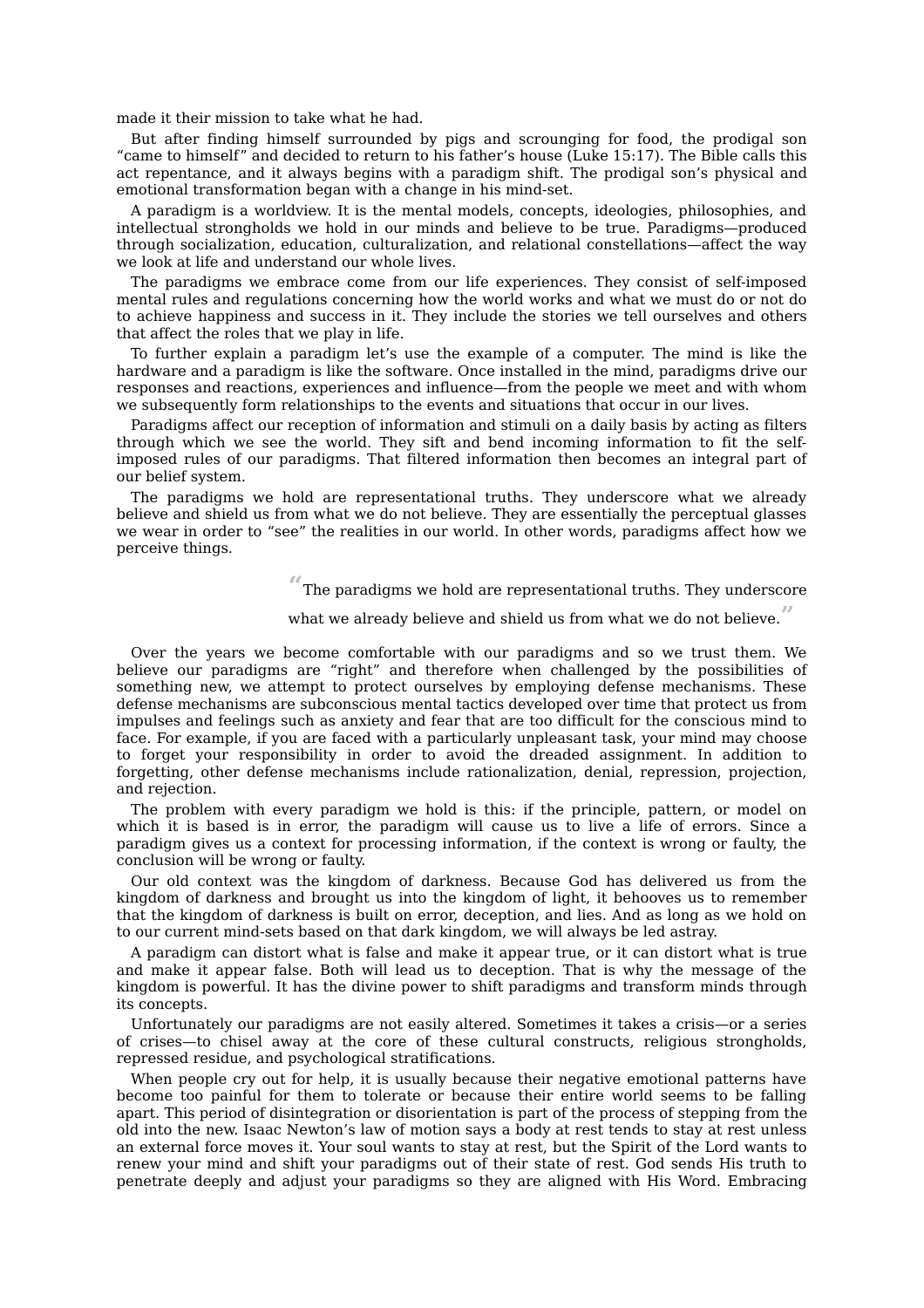that truth is where change begins.

**"** A paradigm can distort what is false and make it appear true, or it

can distort what is true and make it appear false.**"**

In Luke 8:22–25 the disciples are trying to shift from one part of the country to another. They were traveling in a boat, and while they were en route a storm came that caused them to fear for their lives. But when the disciples cried out to Him, Jesus rebuked the storm, and immediately the wind and the waves calmed. The storm the disciples faced was divinely staged and sov-ereignly allowed so that their thoughts would be altered dimensionally. They experienced a true paradigm shift when they came to realize that even a raging storm was no match for Jesus.

You may be going through a storm right now. It may be a physical storm, an emotional storm, or a financial storm. Adverse winds of confusion may have blown into your marriage, wrecked your business, or destroyed your faith in God. But there is hope. Your storms are no match for Jesus. David said:

I cried out to the LORD, and he answered me from his holy mountain. I lay down and slept, yet I woke up in safety, for the LORD was watching over me. I am not afraid of ten thousand enemies who surround me on every side.

Arise, O LORD! Rescue me, my God! Slap all my enemies in the face! Shatter the teeth of the wicked! Victory comes from you, O LORD. May you bless your people.

—PSALM 3:4–7, NLT

God is still able to speak peace into any storm—even if we brought it upon ourselves! In the parable of the prodigal son, we see a vivid illustration of the grace of God at work. The father in the story represents God, who graciously welcomes us to Himself no matter our faults or failures. The prodigal son represents the believer who embraces the Father's grace, which is made available to each of us through repentance. Because of grace you can change. Because of grace you can live life on purpose and abide in the realm of power, authority, and dominion.

Because of God's grace you don't have to wallow in a state you were not wired to live in. You can break the emotional and mental chains that keep you bound in situations you desire to be liberated from the moment you have the courage and audacity to shift your way of thinking and proclaim, "I deserve to live better and to be treated better!"

#### THE PIGPEN

Years ago I watched a video that explored how people change. It exposed the fact that many individuals were not willing or able to change ingrained habits and thought patterns until they experienced a "significant emotional event." These events are the defining moments in our lives. One such moment happened to Saul on the road to Damascus, when he was knocked off his horse and rendered blind for three days. God closed his natural eyes so that he could have an eye-opening spiritual experience.

The pain you are experiencing may become the very thing that helps you find the motivation to change. The struggling, depression, constant anxiety, and smoldering hostility you feel may be the catalyst that brings you to your defining moment—your aha moment—just as in the story of the prodigal son. His defining moment came in a pigpen when he had hit rock bottom in life. It was the moment when he became aware and appreciative of the fact that the course he was on would undermine his potential, worth, and dignity, thus leading him to a sad nowhere.

Scripture is littered with examples of people who came to places where they faced defining moments:

• For Abraham, it was Ur of Chaldea, where he decided to leave the known and follow God to a land He would show him (Gen. 12).

• For Moses, it was a desert where he was called to liberate his people (Exod. 3).

• For the children of Israel, it was Goshen, where God supernaturally protected them (Exod. 9:22–26).

• For Jacob, it was Jabbok, where his name was changed after he wrestled with God and was transformed (Gen. 32:22–32).

• For Isaac, it was the Valley of Gerar, where he experienced economic breakthrough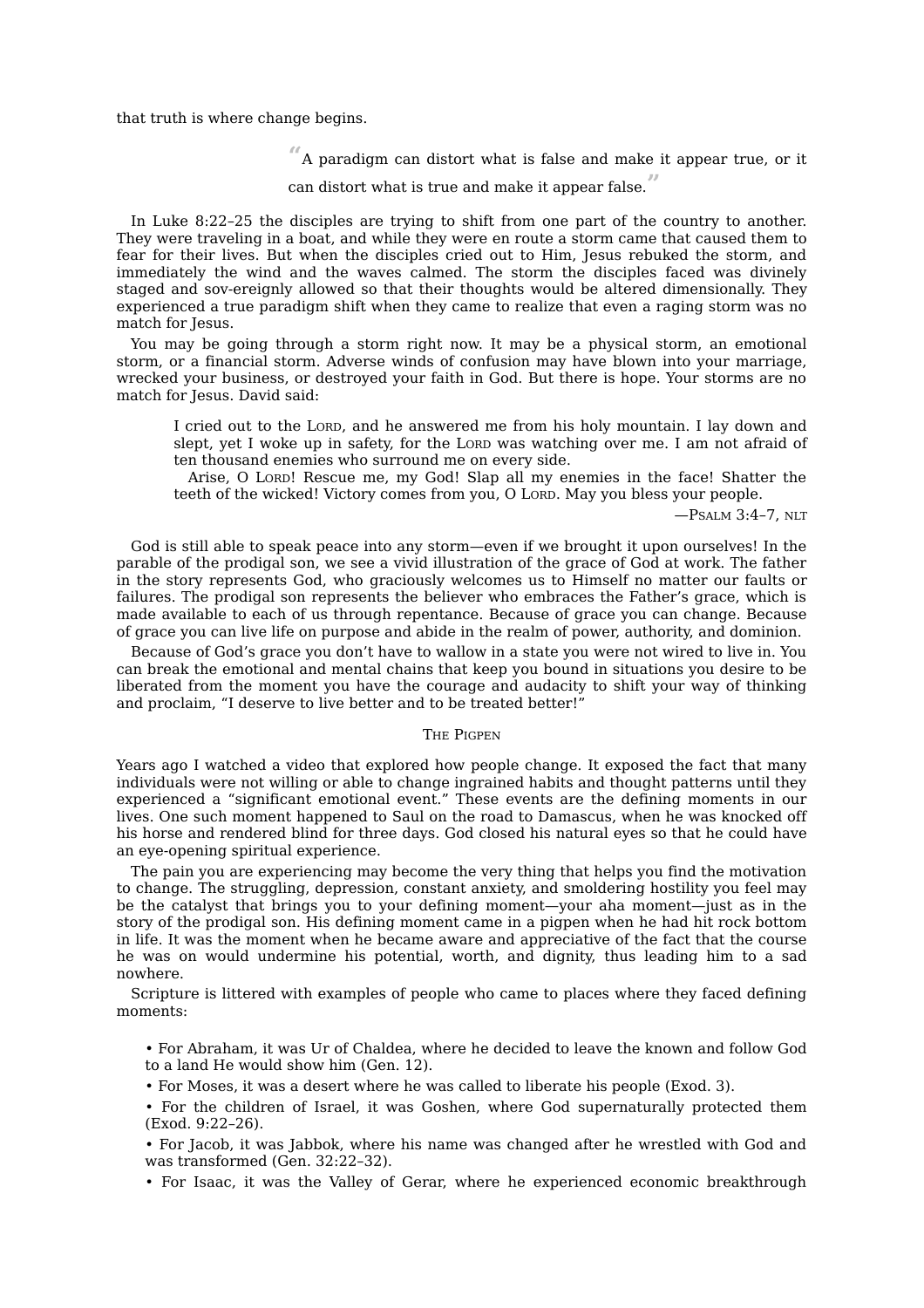(Gen. 26:17–25).

• For Elijah, it was the brook Cherith, where God provided food and water for him during a time of drought (1 Kings 17:1–7).

• For Elisha, it was Bethel, a place challenged by the prophetic conditions, where Elisha was tested for ministry (2 Kings 2:23–24).

• For David, it was the Cave of Adullam, a place for the socially outcast where David was developed into a leader (1 Sam. 22:1–5).

• For Joshua, it was Jericho, a place of strategic warfare (Josh. 6:1–27).

• For Paul, it was the Damascus Road, where he was confronted by God and converted (Acts 9:1–8).

• For Peter, it was the sea, his place of transition into dominion (Matt. 14:28–30).

• For Jesus, it was Golgotha, the place of His crucifixion (John 19).

For the prodigal son, the pigpen was the place of transformation, where his true identity was restored. Every one of us has prophetic pigpen experiences. These are the places where we face the defining moments in our lives and grace helps us to replace our childhood scripts with adult strategies and begin to live the life God planned for us.

Change, however, isn't easy. Coming to these defining moments can lead to feelings of confusion and conflict, because two controlling systems are attempting to occupy (or dominate) the same mental space or control the same emotional resources. Psychologists call this a "limbo of chaos and uncertainty."

**"** Every one of us has prophetic pigpen experiences . . . where we face

the defining moments in our lives.**"**

Two forces are vying for the same space in your head, creating a "do I or don't I" mental tug-of-war. It's like when two individuals are fighting to possess the television remote control. As long as one has the control of the remote, the other will fight in an attempt to gain possession. This is what happens in your mind on a daily basis as you choose to serve God.

To overcome this confusion and internal conflict, you must take action. Action breaks confusion because you are no longer being pulled between two opinions—you have made a decision.

William T. Powers, a control systems theorist and author of *Making Sense of Behavior: The Meaning of Control*, said, "Behavior is the control of perception." <sup>6</sup> You can control your perception by digging into God's Word to see what He says about you. Writer Anaïs Nin is quoted as saying, "We don't see things as they are, we see things as we are."<sup>7</sup> See yourself the way God sees you and from that perspective begin to take action by faith.

Seek God for His plans and purposes for your future and move in that direction. If you don't take deliberate steps toward a goal, you will never reach it. Human beings are not omniscient. We do not always have all the facts and information we need to make decisions. In the absence of sufficient information, our minds simulate different scenarios and courses of action. The brain goes into its databank of memories and automatically fills in the missing pieces by interpreting what we sense via the mental models we have stored in our memories.

This capacity to fill in the blanks happens in every aspect of life. It happens economically, relationally, spiritually, and so on. For instance, when you are driving on the highway, your peripheral view is fraught with blind spots, but your brain automatically takes in all the surrounding information and seamlessly connects the dots, creating the appearance of a solid field of vision. Likewise, the human brain constantly relies on prior patterns to interpret situations in the absence of information. We call these patterns mental models.

As long as you don't have a vision for your future, your mind will fill in the blanks with experiences from your past. If you do this for so long, even unconsciously, your future will become an exact replica of your past. Stop repeating the stories of your past by allowing God to change your paradigms.

At the beginning of His earthly ministry, Jesus introduced a new paradigm. He preached, "Repent, for the kingdom of heaven is at hand" (Matt. 4:17). Repentance is the catalyst that brings about true change, because change begins in the mind, and repentance begins with a paradigm shift. When you change the way you think, you change the way you live.

Life happens in a series of moments. There are twenty thousand moments in a day. Those moments create momentum, and momentum creates monuments. The pigpen became a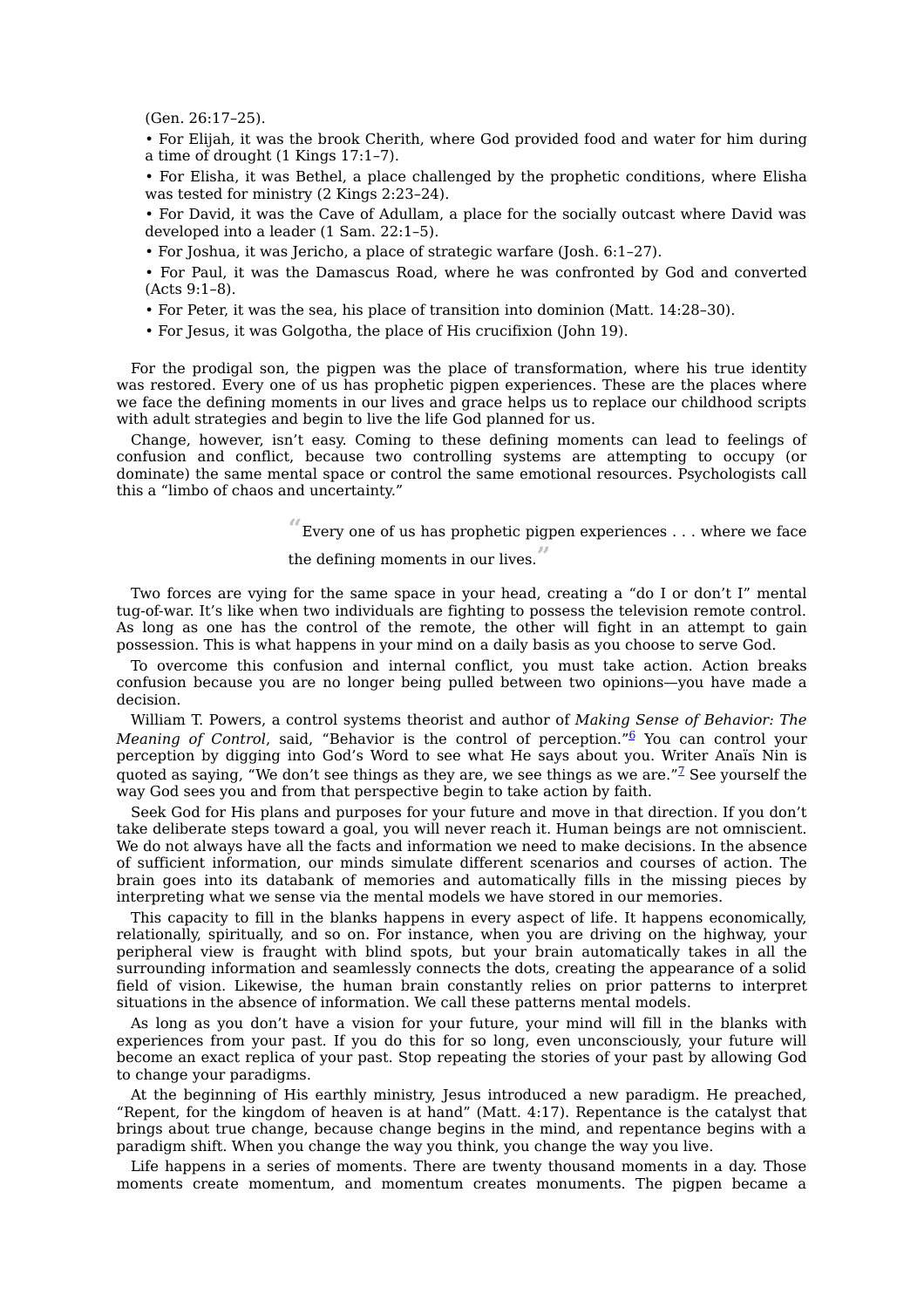monumental experience for the prodigal son because it helped him find his way home.

No matter what you have faced, regardless of what you have been through, you don't have to feel as if you are an outcast. You can find your way back to our heavenly Father's arms today. Your future comes to you minute by minute by minute. Each moment announces an opportunity for something new to happen. Your task is to recognize your destiny moment and seize it.

Your future is for sale. Don't mortgage it. Buy it by owning the moment.

You are writing the story of your life, one moment at a time. Make certain it is epic.

The philosopher Horace said, "There is a critical minute for all things." $^{\underline{8}}$  How you respond to these moments will determine the course of your life and the nature of your destiny. You can procrastinate or bellyache about everything that is wrong or you can make a decision to do something different and do it now. You can be distracted and lose precious moments or you can focus on what you want rather than on what you do not want.

Stop procrastinating. Procrastinators and those who lack focus tend to let opportunities slip. They put off until tomorrow what they should do today. Don't procrastinate. Don't let one more opportunity pass you by because you did not capture that moment.

David said, "So teach us to number our days, that we may gain a heart of wisdom" (Ps. 90:12).

Now is the only moment you have to seize everything you ever wanted.

This moment.

Not tomorrow.

Not later, but now.

The defining moments of our lives are not determined by the evil done to us, but by our response through the grace and power of God.<sup>9</sup>

—DAVID C. MCCASLAND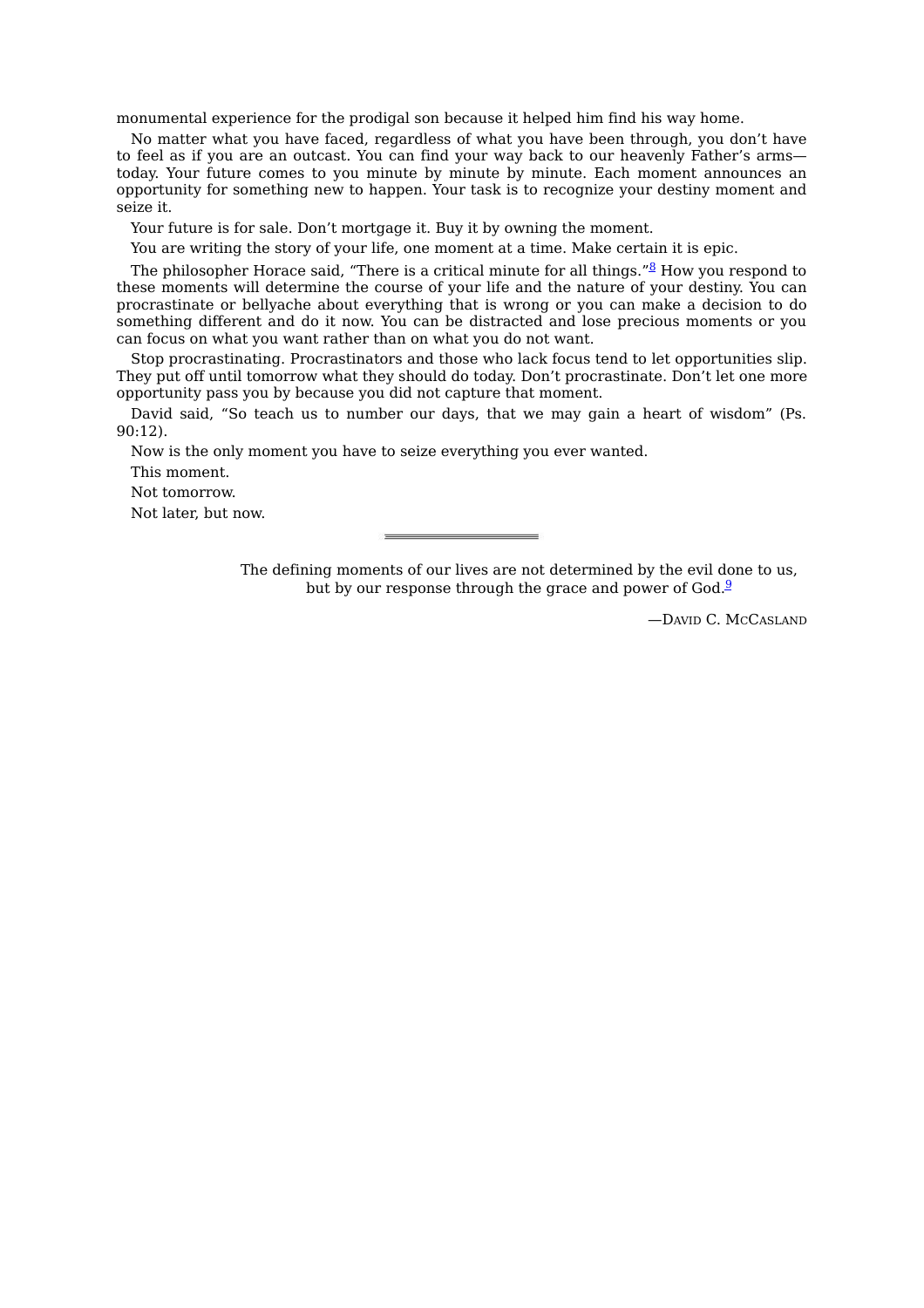## CHAPTER 3

## BREAKING THE TIES THAT BIND

#### *There are two primary choices in life: to accept conditions as they exist, or accept the responsibility for changing them.<sup>1</sup>* **—DENIS WAITLEY**

 $T_{HE}$  choices we make create the world in which we live. This truth is both sobering and liberating. On one hand it means you cannot blame others for your predicaments. Any problem is, at the very least, a joint effort between circumstances, other people, and your own decisions. The liberating part is that if you perceive the reality in your world one way, you can choose to change your perception and stop being a victim of circumstances.

If you blame others for your present state and fail to take responsibility for what is going on in your world, you render yourself powerless. Society encourages this way of thinking. We have been programmed to make such statements as, "You bore me," which is translated, "You make me feel bored." Or we say, "You make me sick," which means, "You make me feel sick." Giving other people control over your emotional states is so easy to do with your language. You decree a thing and it is established. If you say a thing so often, your life can become a selffulfilled prophecy. Change your thoughts and speech and you will change your life.

Change and transformation begin in the mind! Scripture says, "Don't copy the behavior and customs of this world, but let God transform you into a new person by changing the way you think. Then you will learn to know God's will for you, which is good and pleasing and perfect" (Rom. 12:2, NLT). And, "Let this mind be in you which was also in Christ Jesus" (Phil. 2:5).

People who have hurt or offended us often become the focal point of our daily activities. But as we discussed in the previous chapter, you can rewire your mind and retrain your thinking. This is the best way to begin to give yourself a new beginning. What you focus on affects every part of your being. So fill your mind with the Word of God and receive its liberating truth about who you are and God's plans for your life.

Many of us live tormented lives because we rehearse the horrible things that have happened to us. We are not able to forgive and forget. Forgiving those who have hurt, abused, or abandoned us is the most beautiful thing we can do for ourselves, our friends, our families, those we love, and even our communities and nations.

Change your speech and you will change your life.

Painful experiences have the ability to create negativity that eventually poisons the soul and spirit, spilling out like an acid that corrodes everything and everyone attached to us. Instead of forgiving ourselves and others for the mistakes and missteps made, we become filled with bitterness and hatred. We talk about "hating" our lives. Ann Landers is quoted as saying, "Hate, like acid, does more damage to the vessel in which it is stored than to the object on which it is poured." $^{2}$  Forgiveness neutralizes that acid and empowers us to become whole.

When you forgive and forget, you don't disregard the negative occurrence. To forget simply means that you no longer let it have power over your present life, your future success, your progress, or your prosperity. It means that you give yourself permission to not only change your life story but also to secure a new life script created by new paradigms. These new paradigms are created through the knowledge of Scripture, which contains wisdom keys and practical principles for living. To build new paradigms you must think on "what is true, and honorable, and right, and pure, and lovely, and admirable. Think about things that are excellent and worthy of praise. Keep putting into practice all you learned and received from me—everything you heard from me and saw me doing. Then the God of peace will be with you" (Phil. 4:8–9, NLT).

Mastery in your life starts with mastery of your thoughts, which is tantamount to selfdiscipline. If you don't control what you think, you can't control what you do and who you become. (See Philippians 4:8–9.) You do not need to be a product of your environment or imprisoned by circumstances. Self-discipline enables you to control your thoughts so that you control your destiny.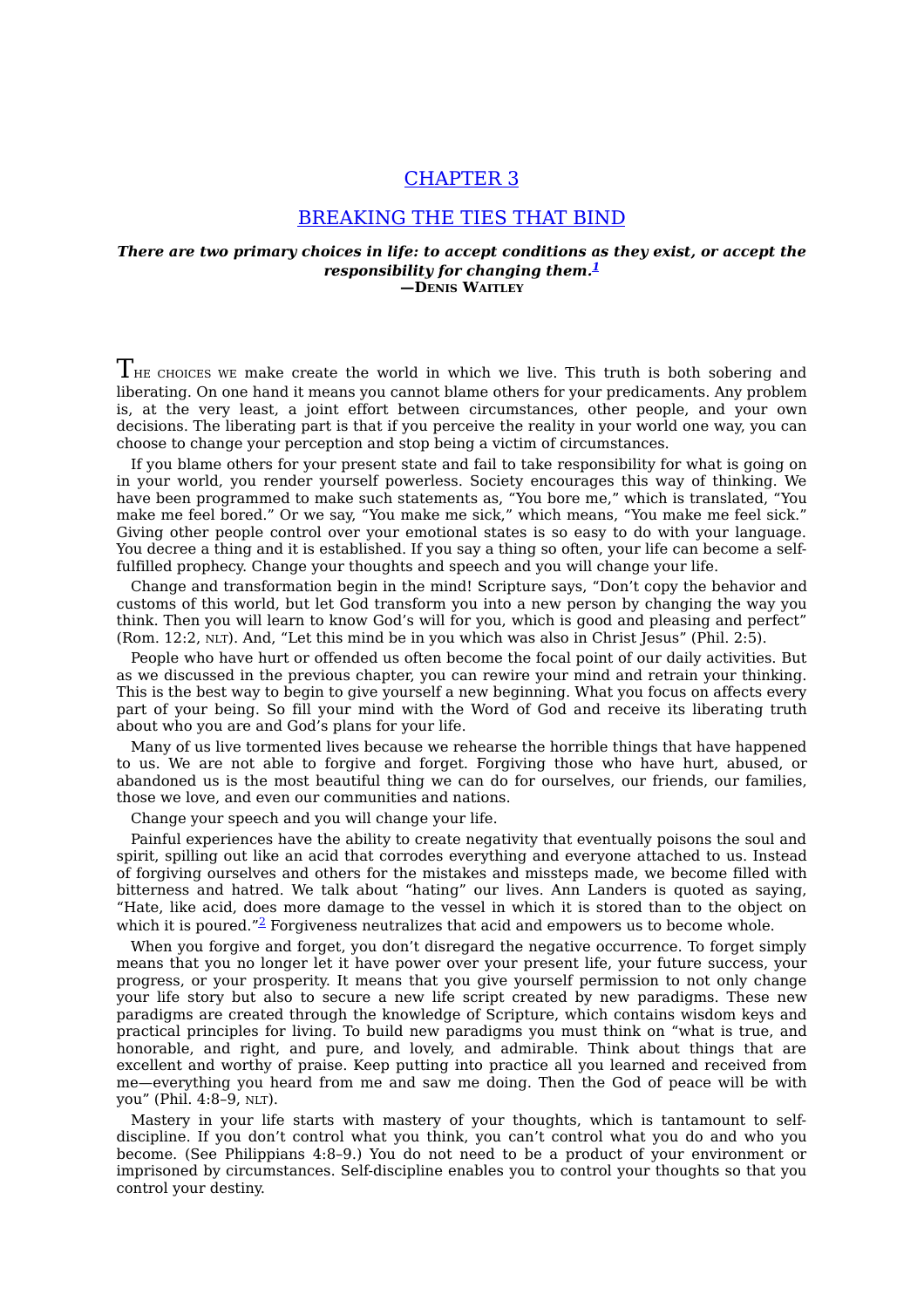**"** Spiritual growth is determined by how much your soul has been

changed by the Word of God.**"**

If you want to change your life, maintain perspective. Keep the main thing the main thing. Do not play the blame game. Take personal responsibility for your thoughts, feelings, and actions. Learn to say I am sorry and do not take your frustrations and anger out on those you love. Guard against displacing and transferring your emotions and fight negativity because it will further entrench you into bondage—mentally, spiritually, and emotionally. Your enemy is not your children, employees, parents, friends, or spouse—so don't lash out. They don't deserve to be the object of your pain.

Stop trying to fix things and people. Let the Word of God penetrate your soul like a laser. Meditate on the Word day and night "that you may observe to do according to all that is written in it. For then you will make your way prosperous, and then you will have good success" (Josh. 1:8).

#### CHANGED FROM THE INSIDE OUT

No matter where you go and what you go through, God is with you. He will never leave you or forsake you. It's all right to cry, because God will wipe the tears from your eyes (Isa. 25:8; Rev. 21:4). You may have been handed a bad deal from the day you were born and endured some lousy circumstances, but I am here to tell you that does not have be your final epitaph! As a believer, Christ has made you free. You must engage that freedom.

Christianity is not just another religion. It is the life of God abiding within and flowing through you. The wonderful thing about this life source is that it will completely transform you from the inside out. When you are born again, your spirit is instantly transformed into the image of God. The spirit is that part of you that takes on the nature of God. According to Scripture, when you are born again you should immediately start the process of "renewing your mind." Your mind is housed in your soul along with your will and emotions. Spiritual growth is determined by how much your soul has been changed by the Word of God.

James 1:21 states, "Wherefore lay apart all filthiness and superfluity of naughtiness, and receive with meekness the engrafted word, which is able to save your souls"  $(KyV)$ . There is nothing wrong with your spirit if you are born again; the life of God is in there. The Holy Spirit dwells within you. What hinders you from living a spiritual life is having a soul (mind) that thinks like the world instead of like God. This is true because your soul (will) also determines your actions. Your body is just your "earth suit."

Once you have been born again, the Bible instructs you to "put on the new man, which after God is created in righteousness and true holiness" (Eph. 4:24, KJV). This means your soul and body are to take on the same image as your spirit. This happens through the process of changing your mind, your will, and your emotions to understand and walk in the ways of God.

Who you are today has been shaped by the decisions you made yesterday. All of your decisions are shaped by what I call the Core 8 Human drives:

- 1. The drive to bond
- 2. The drive to be known
- 3. The drive to know
- 4. The drive to grow
- 5. The drive to acquire
- 6. The drive to accomplish
- 7. The drive for significance
- 8. The drive for safety

Why is this important for you to know? Because then you will be able to peer beneath the surface of your problem to understand what is driving your behaviors. Drives are like appetites—they must be satisfied. Many people have chosen illegitimate and even illegal ways of satisfying these drives. In so doing they have formed uncontrollable and insatiable habits, lusts, and addictions.

When these drives are not brought under the lordship of Christ, they will cause you to lose control of your soul and form unhealthy attachments in an attempt to satisfy your longings. This is what happened to the prodigal son. His drives were not bad; it was the way he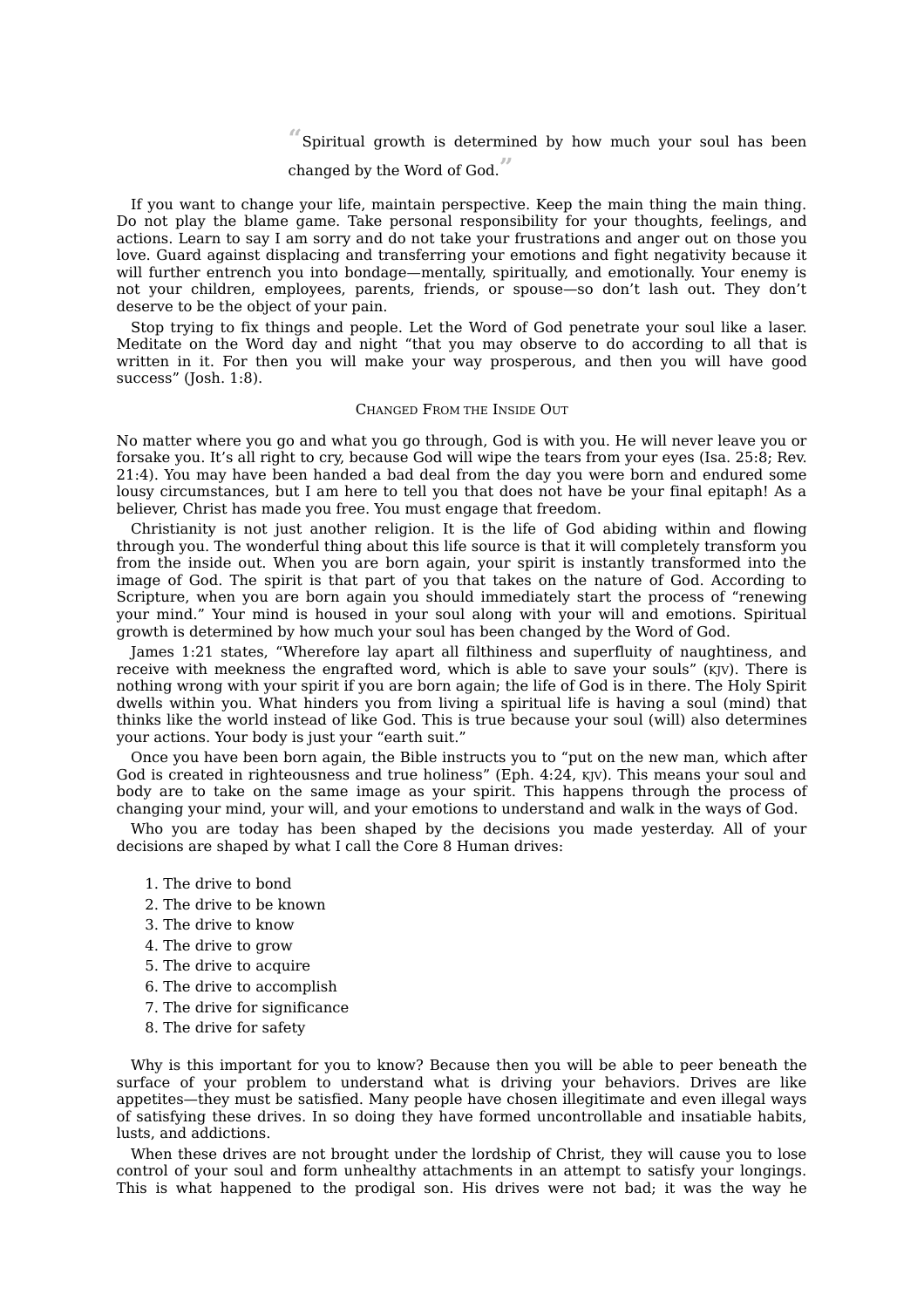attempted to satisfy them that led to his self-destructive behavior. He attached himself to people who did not have his spiritual DNA nor the capacity to discern his true potential and ability. As a result, they essentially belittled his worth as a human being.

The Bible cautions against attaching yourself to the wrong people:

Be ye not unequally yoked together with unbelievers: for what fellowship hath righteousness with unrighteousness? And what communion hath light with darkness? And what concord hath Christ with Belial? Or what part hath he that believeth with an infidel? And what agreement hath the temple of God with idols? For ye are the temple of the living God; as God hath said, I will dwell in them, and walk in them; and I will be their God, and they shall be my people. Wherefore come out from among them, and be ye separate, saith the Lord, and touch not the unclean thing; and I will receive you, And will be a Father unto you, and ye shall be my sons and daughters, saith the Lord Almighty.

 $-2$  CORINTHIANS  $6:14-18$ , KJV

While attachments can be healthy and legitimate, such as the ones you develop with your spouse, parents, or friends, they can also be harmful, as in the case of the prodigal son. Attachments become the catalyst for the decisions you make on a day-to-day basis. They become the glue that holds together your mental models; which determine how you function and see yourself in the world. Author and architect Richard Buckminster Fuller is often quoted as saying, "You never change things by fighting the existing reality. To change something, build a new model that makes the existing model obsolete." $^3$  It could very well be that if Henry Ford had asked people what they wanted, they might have told him a faster horse and buggy.

In Hebrews 8:13 we read that God has established a new covenant, making the first "old." This verse speaks to the law of displacement. You cannot remove that which is old until there is something new. Allowing God to give you a new paradigm will ensure the old is removed.

Refuse to be tempted to do the same thing over and over expecting a different result. Do the same, remain the same. Do different; live different. Could things be the way they are because you are the way you are? What one thing can you change that can change everything? You can change how you relate to and bond with people, things, and situations. You can change old habits when you embrace new ones.

#### CUTTING UNHEALTHY TIES

The connections you make are important. We were created to bond. But being bonded to relationships that are toxic, abusive, and sabotaging undermines our purpose, progress, dignity, and self-worth. When we find ourselves in toxic relationships that we can't seem to escape, that is often a sign that there are soul ties in our lives that need to be broken.

Soul ties are spiritual, emotional, and psychological attachments to things, people, and experiences that, at a subconscious level, influence decisions we make in life. They are predominantly created through close relationships with individuals or groups of people that entrench us in particular conditions. Soul ties are a major contributor to the occurrence of negative cycles in an individual's life. Unhealthy ties contaminate, control, and deform the human spirit, causing emotional toxicity. Time, distance, distraction, and even death do not automatically cancel or eradicate these deeply rooted ties.

The less you associate with some people, the more your life will improve. Mediocrity in others increases mediocrity in you. Successful people are impatient with negative thinking and negative people. Negative people do not add to your life; they only make withdrawals.

As you grow and mature, your associates will change. Some of your friends will not want to progress, and they will want you to stay where they are. Instead of helping you climb they will want you to crawl. Your friends will either add to your life or take away from it. They will either expand your vision or choke your dream, so examine what and to whom you are attached.

Remember this: never receive counsel from unproductive people. Never share your problems with unproductive people, because those who aren't moving forward themselves will not be able to tell you how to move past your problem. You are certain to be on the worse end of the bargain when you exchange ideas with an unproductive person.

Don't follow anyone who isn't going anywhere. Some people you spend an evening with; in others you invest your time and resources.

Wise is the person who fortifies his life with the right friendships. If you run with wolves,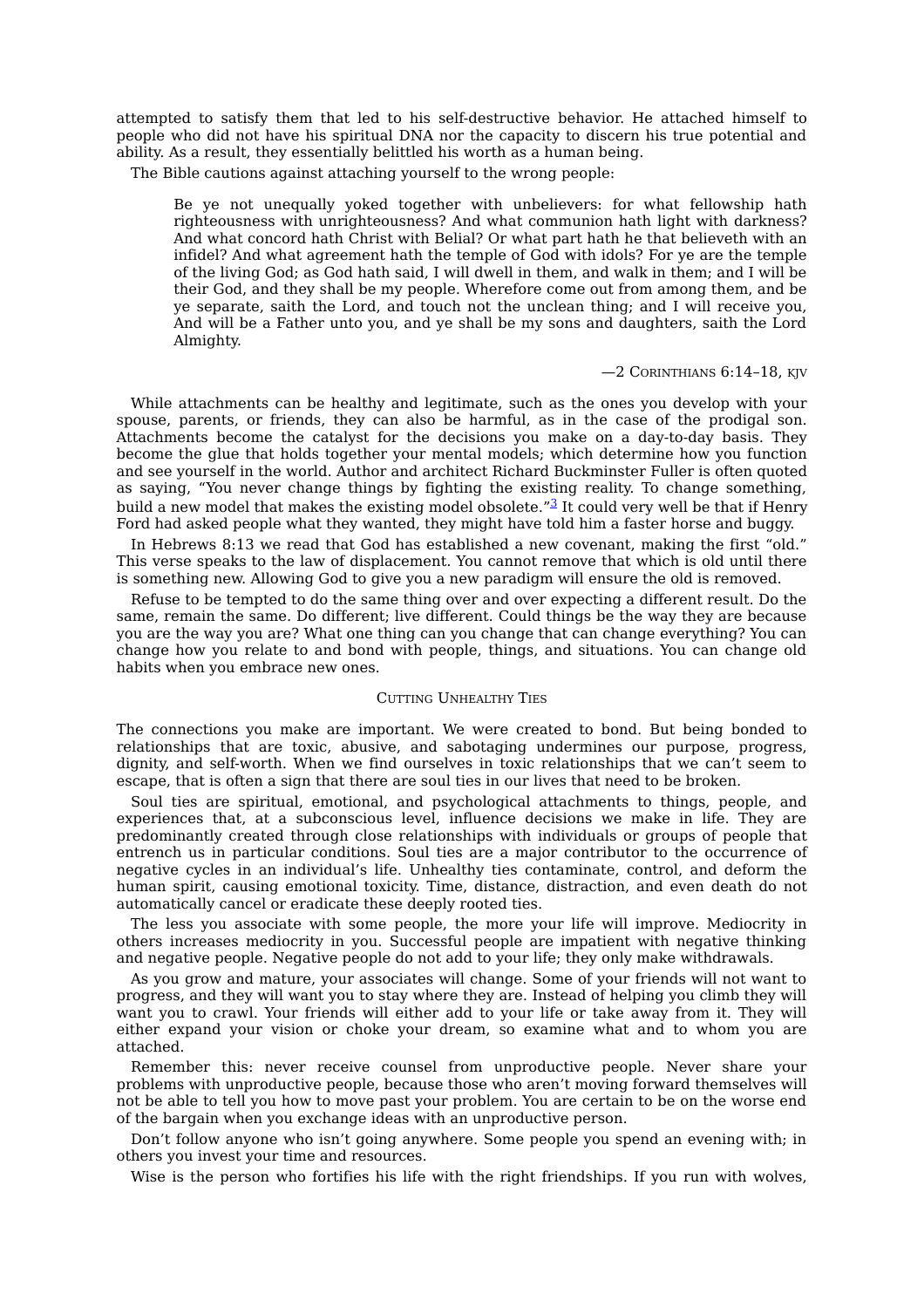you will learn to howl. If you associate with eagles, you will soar to great heights. "A mirror reflects a man's face, but what he is really like is shown by the kind of friends he chooses" (Prov. 27:19, TLB).

To examine your relationships and determine which ones are healthy enough to keep, ask yourself what value the individual brings to your life. Does the person aid in your growth and development? Every person you associate with should add value to your life somehow. So ask yourself: "Does this person have the capacity for me?" "Do I know what I want from him?" "Does she know what she needs from me?" "Can he add value to me?" "Can I add value to him?" Your relationships should be mutually beneficial. Get rid of the leeches and parasites people who draw from you and give nothing in return.

Some soul ties are created through the attachments we form. Other types of soul ties are created through vows, commitments, agreements, and other exchanges of words. You may be completely unaware of the agreements you made in the spiritual realm when you said, "Over my dead body," or "So and so makes me sick," or "If such and such doesn't happen I will die," or "This is to die for." But your words bind you to an outcome—they tie your soul to a future event.

The spoken word creates frequencies, or vibrations and waves. It is like they build an invisible track. Your words travel on a specific frequency and are transmitted back to you manifested as an experience or occurrence in your life. Words create a kind of magnetism in the realm of the spirit. Though invisible, they are very real. Your words provide a kind of spiritual homing device that attracts either positive people, things, and experiences or negative people, things, and experiences. I explore this concept in great detail in my book *Commanding Your Morning*, because understanding the power of your words is a life-changing revelation.

Think about this: How many times this week did you talk about how badly you have been hurt or how you have been wronged? How many times a day do you think about a past hurt? Has it become a stake driven into the soil of your memories that prevents you from moving away from those hurts? If so, your future is anchored to your past. You will be able to move only so far but no further, almost as if some invisible puppeteer is controlling your every action.

You can stop being a victim and reclaim your power as soon as you decide that you want to change. You can break the ties that bind you when you get sick and tired of being sick and tired. When have hit your personal rock bottom and are ready to rebound. When you are willing to take the risk associated with thinking and acting in new ways. When you take responsibility for how you feel and how you perceive yourself in relation to people around you. When you change the way you look at things and people. This is when you're ready to change.

If you're reading this book and thinking to yourself, "I have already fallen apart quite badly," I want to encourage you. If you are willing to expend the energy, with God's help you can put the pieces of your life back together again—but in a new and different pattern.

True change begins in the mind. When you change the way you think, you change the way you live. "Change the way I think about what?" you may ask. Change the way you think about your life, your past, your hurt, your pain, the perpetrator or violator. Change the way you think about anything that contradicts what the Word of God says. When you choose to change, you will find the power to end bad habits, break unhealthy ties, and create the bright and prosperous future God designed for you.

> Don't copy the behavior and customs of this world, but let God transform you into a new person by changing the way you think. Then you will learn to know God's will for you, which is good and pleasing and perfect.

> > —ROMANS 12:2, NLT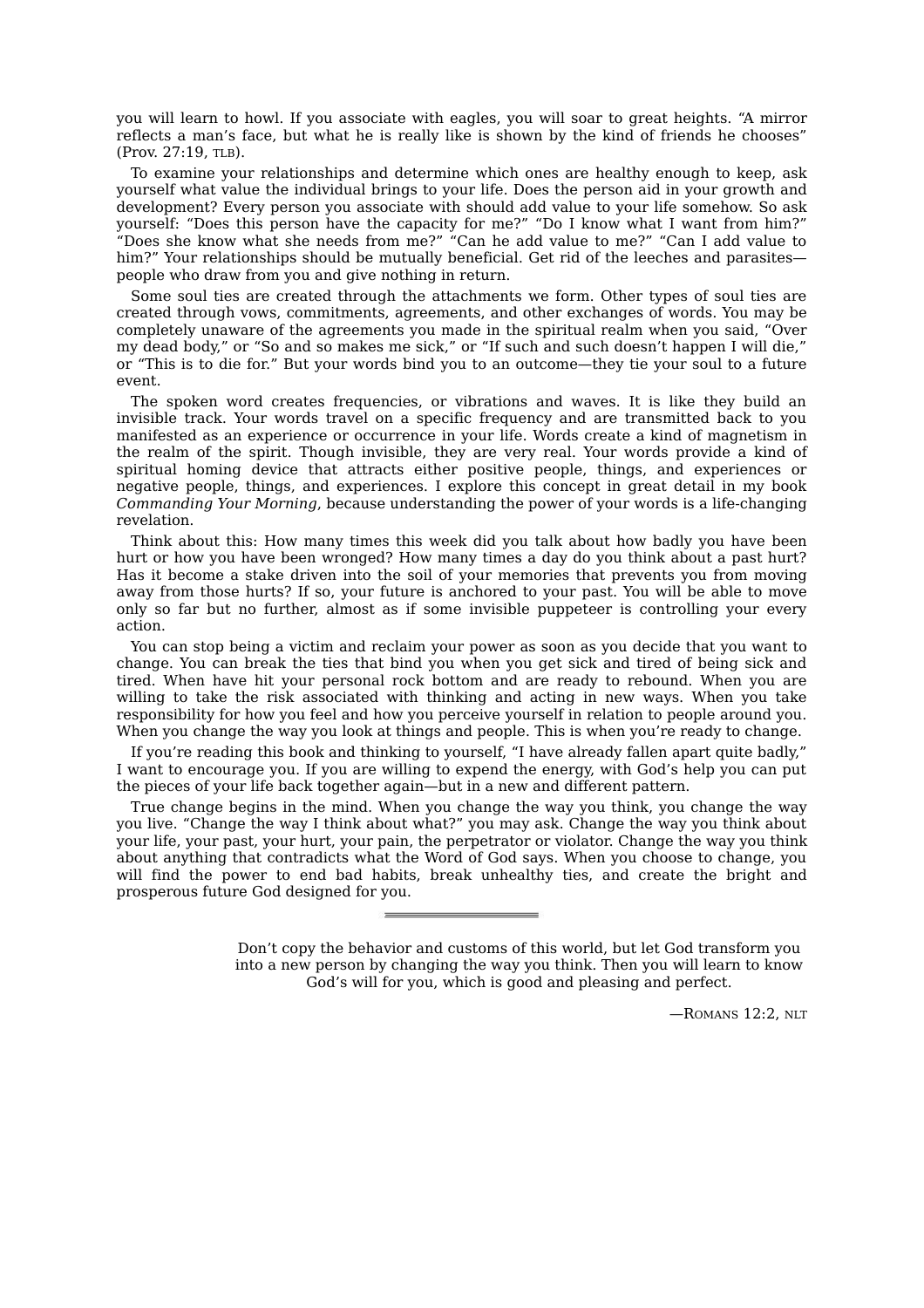## CHAPTER 4

## HEALING THE PAIN OF GUILT AND SHAME

#### *Instead of their shame my people will receive a double portion, and instead of disgrace they will rejoice in their inheritance; and so they will inherit a double portion in their land, and everlasting joy will be theirs.* **—ISAIAH 61:7, NIV**

 $\mathbf{O}_{\text{VERCOMING IS AN}}$  ongoing process that requires personal integrity, not just for some of us but for all of us. I have been hurt deeply, but I also have hurt. I have been disappointed, but I have also disappointed. I have made many mistakes. I, like everyone else, am still under construction.

Here is the bad news: we have all been both victim and perpetrator. But here is the good news: we are all overcomers. The definition of overcome is incredible. It means to get the better of or gain superiority over difficulties. In other words, no matter what you have been through or what you have done, you do not have to live in defeat because the Bible says you have already overcome by the blood of the Lamb (Rev. 12:11).

Life throws us many curveballs. It's almost as if our progress is booby-trapped. Depending on the intensity of the situation, there will probably be days when we have to will ourselves to keep moving. The greatest challenge is to muster the inner strength to persevere through difficulties when the stakes are high and our emotional resources are low. Those are the days when you will prove to yourself that you're not a quitter—because you will find the resolve to persist in overcoming the painful events of your past. In your weakness God's strength will be made perfect (2 Cor. 12:9).

These painful events exist in your memory, and those memories give rise to the feelings and thoughts you have about those experiences. No one else lives in this psychological dimension but you. You may choose to share your thoughts and feelings about these past events, and people may attempt to help you to overcome the pain associated with them, but you must do the work of actually overcoming yourself. Like the impotent man in John 5, Jesus will give you the impetus, but you must take up your bed, use your feet, and walk.

Shame is what many people feel when they recall past events. This spirit causes painful emotions—a strong sense of guilt, embarrassment, unworthiness, and disgrace. Individuals who are plagued by the spirit of shame walk through life as emotional puppets. They are easily manipulated and often use manipulative tactics to get people to do what they want. People harassed by shame also struggle with feelings of unworthiness and poor self-image.

The psalmist said, "Because for thy sake I have borne reproach; shame hath covered my face" (Ps. 69:7, KIV). Shame is a master spirit in that it consumes our entire lives. It produces an internal feeling that we are grossly and unbearably flawed as a person. It seduces us into believing that we are inadequate and no good. These feelings impede the maximization of potential and the fulfillment of purpose.

Many people grow up in shame-based homes and communities. Shame can be rooted in family secrets or personal failures that leave us with a poor sense of self. It can stem from selfinflicted conditions such as alcoholism and addictions; from lying, cheating, abortion, murder, or poor performance; or from wrongs perpetrated against us such as human trafficking or verbal or physical abuse. Shame erodes our authenticity, integrity, and credibility, and brings with it a sense of worthlessness, meaninglessness, depression, compulsive disorders, a deep sense of inferiority, inadequacy, alienation, helplessness, victimization, and isolation.

We can feel ashamed about things that happen to us or things that we have done. We all make mistakes. Making mistakes, of course, is a necessary part of progress, innovation, and growth. If you want to succeed and become great, you must risk making mistakes and learn how to leverage them when you do. You have to see every failure as one more step toward your ultimate success. Successful people start where those who fail give up.

Many times we are so paralyzed by shame that we "hide" our faces—we are stripped of our true self, personality, and identity, and take on a persona other than who we really are. Simply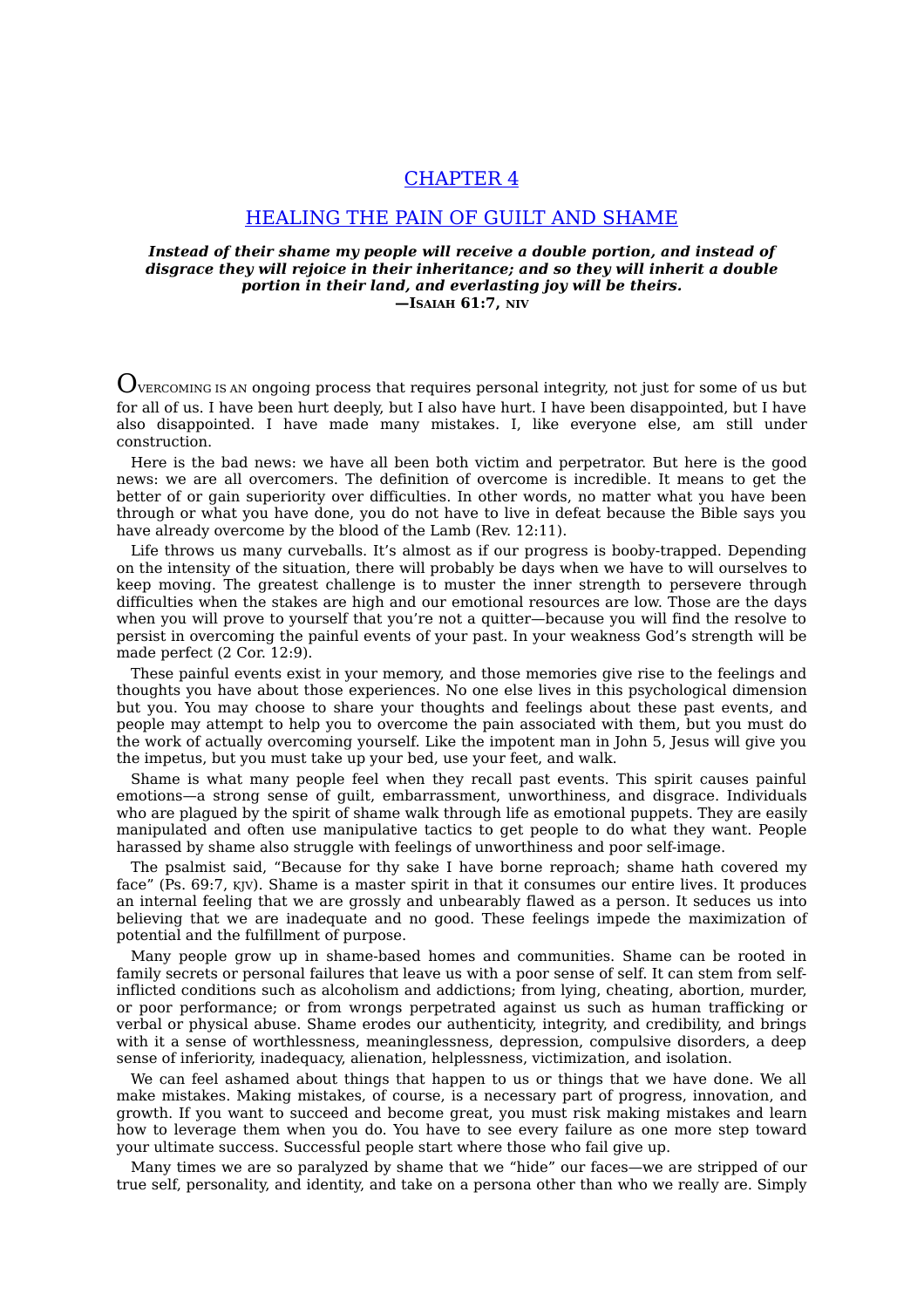stated, we lose touch with our authenticity as we put on social masks to conceal the real pain emanating from our hearts.

Although they may plague us with the feelings of disgrace, embarrassment, and selfconsciousness, no matter how horrendous the precipitating events were in and of themselves, they take on color once you place judgments on them. This color is based on your perception of how deeply the events affected you. This judgment causes you to assign a value that the event is either "good" or "bad," negative or positive, beneficial or harmful. The emotions you experience will correspond to your judgment of the event. So it is not just the pain associated with the actual incident that causes you to become shame-ridden, it is the feelings that result from those judgments that affect you the most.

As the memories replay in our minds as vividly as a movie—live and in Technicolor with 4-D effects—they create states of unhappiness, depression, discouragement, and despondency. This often leads us to throw in the proverbial towel and resign ourselves to live in neutral; imprisoned by our shame. We may never speak of the incident, but like a shaken bottle of soda, the moment we are opened to explore our true feelings, repressed emotions bubble up with profuse force.

There is another pain that is filed away at a subconscious level, far away from our conscious mind. This pain is fear and anxiety. It revisits us in our dream state, causing nightmares, and in our awake state causes irrational phobias, as in the tragic drama of some Shakespearean play. Many people today take medication to rid themselves of the feelings that cause anxiety; they want a way off the roller coaster of apprehensive uneasiness that puts them in a state of distress concerning real or imagined future possibilities, probabilities, or eventualities. This anxious state creates a kind of psychological effect that, when not counteracted by faith in God, will invite fear, hopelessness, depression, worry, and dread to become the prison wardens that put both the present and future on lockdown. But no one has to remain in the jailhouse of torment.

> **"** Your past wounds can become your future wisdom the moment you recognize that God is at work in you, causing everything to work together for good.**"**

Scripture says, "Be anxious for nothing, but in everything by prayer and supplication, with thanksgiving, let your requests be made known to God" (Phil. 4:6). If you are being plagued by tormenting anxiety, write down your prayer requests in a journal. Then thank God in advance for meeting those needs. Everything can be changed through prayer. If you want to grow in the discipline of prayer, I encourage you to check out my books *The Prayer Warrior's Way* and *'Til Heaven Invades Earth*. They will give you tools and strategies to build a more dynamic and effectual prayer life.

#### YESTERDAY'S WOUNDS ARE TOMORROW'S WISDOM

Although you can't change the past or wish painful occurrences away, you can decide whether to allow those events to harm you or help you. When the Bible encourages us to forget things that are behind us (Phil. 3:13), I believe God is instructing us to disconnect from the emotional pain associated with the event. We can do this by finding a way to create value out of events we judged as harmful. Joseph did it with his brothers. He said, "As for you, ye thought evil against me; but God meant it unto good, to bring to pass, as it is this day, to save much people alive" (Gen. 50:20, KJV).

Your past wounds can become your future wisdom the moment you recognize that God is at work in you (Phil. 2:13), causing everything to work together for good (Rom. 8:28). Once you realize that you do not have to involve yourself in shadow boxing or live as a tragic puppet whose fragile stage collapses under the weight of guilt and shame, you will be able to embrace past events as springboards for growth by reinterpreting them as positive life lessons that perhaps you can use to help others in their journey toward healing. Even if an event was traumatic, if you will view it as something that can actually be beneficial for your development, you can free yourself from the pain associated with your memory of it.

Remember, difficulties do not spring into existence arbitrarily and accidentally; there is always a cause for every effect. Hurting people hurt people; the perpetrator was once the perpetrated. You can break the cycle by saying, "The buck stops here, right now—today." Refuse to be a victim and take back your life! (See Matthew 11:12.) The spiritual, emotional, and psychological gift of triumphing in (2 Cor. 2:14) and prevailing over (3 John 2) perceived obstacles and setbacks is priceless.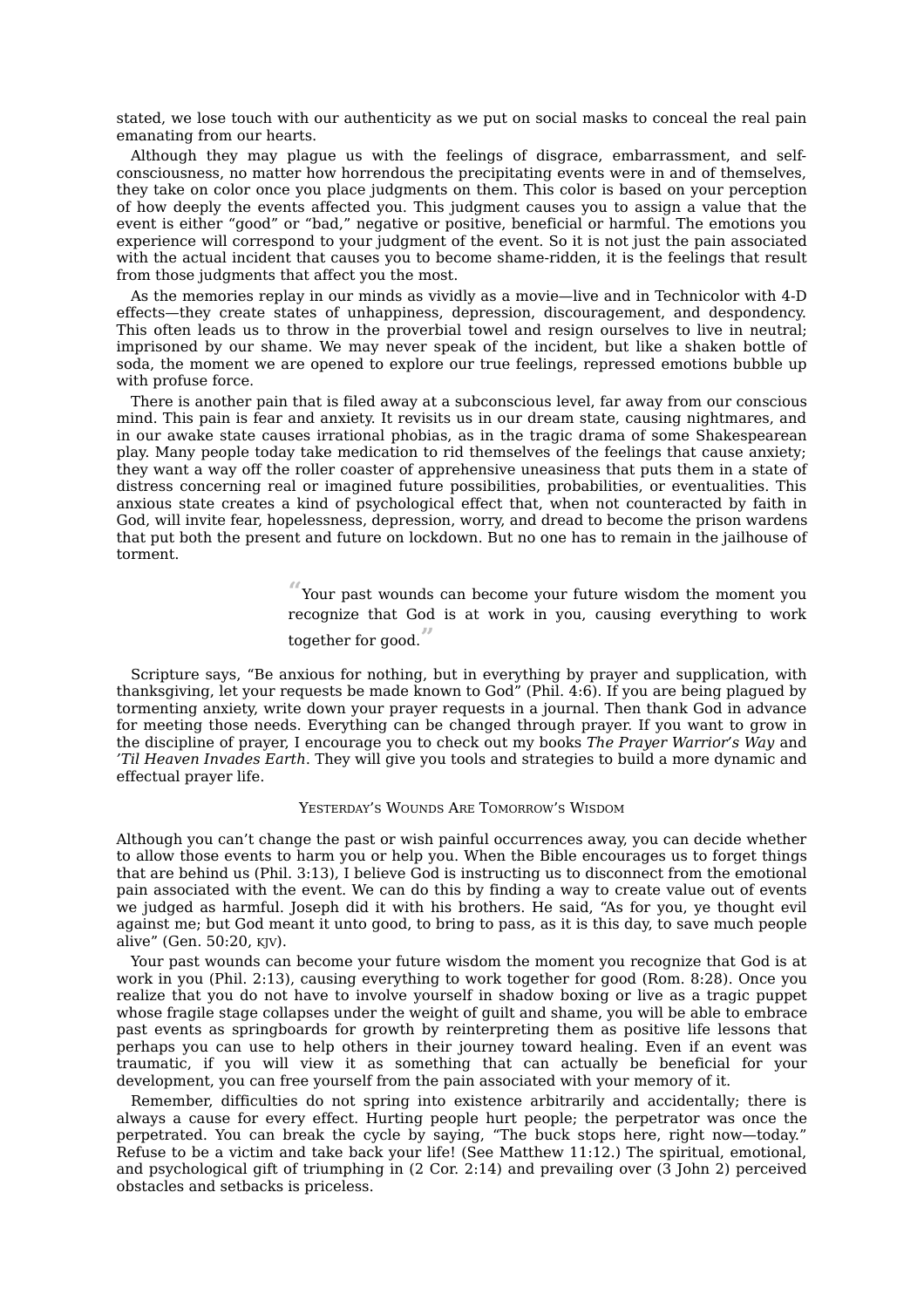Neither your past nor your current state of affairs has come to pass to destroy you or to cause duress, but to reveal the true strength of your character, the uniqueness of your identity, the importance of your giftedness, the urgency of honing your skills, the relevance of your life, the dignity within your humanity, and the responsibility of discharging your duties and assignments. These truths are worth repeating over and over again until they are nestled in your subconscious mind. And while you are on the path to freedom, there is no need to be ashamed of the tears that will inevitably come. Your tears testify of the courage needed to endure hardship today while resisting the temptation to lose hope for a better tomorrow. Take comfort in the fact that you have been divinely empowered to endure the pain that comes as you pursue a better future.

Do not shy away from the challenge of facing yesterday's wounds. Do not be fearful to grow past the pain. Draw from the strength that comes from living your life in Christ Jesus (Rom. 5:20–21; Rom. 8:2) and rely on the power of the Holy Spirit, who is the greatest empowerment specialist (Isa. 11:2–3). He will give you the wisdom to persevere and the courage to change!

The Bible says:

Beside this, giving all diligence, add to your faith virtue; and to virtue knowledge; and to knowledge temperance; and to temperance patience; and to patience godliness; and to godliness brotherly kindness; and to brotherly kindness charity. For if these things be in you, and abound, they make you that ye shall neither be barren nor unfruitful in the knowledge of our Lord Jesus Christ. But he that lacketh these things is blind, and cannot see afar off, and hath forgotten that he was purged from his old sins. Wherefore the rather, brethren, give diligence to make your calling and election sure: for if ye do these things, ye shall never fall.

—2 PETER 1:5–10, KJV

This spiritual exercise is the recipe you need to secure your success, promotions, and prosperity! By building the disciplines of faith, wisdom, patience, perseverance, and so on, your life will be blessed and fruitful!

#### GET GOD'S PERSPECTIVE

If you have a hard time seeing past the shame of your mistakes or the hurt someone caused you, ask God to give you His perspective, because it will certainly be different from yours. As the Scriptures say:

Seek the LORD while He may be found, Call upon Him while He is near. Let the wicked forsake his way, And the unrighteous man his thoughts; And let him return to the LORD, And He will have mercy on him; And to our God, For He will abundantly pardon. "For My thoughts are not your thoughts, Nor are your ways My ways," says the LORD.

—ISAIAH 55:6–8

If you ask, God will give you His mind. He will heal your soul and deliver you from all of your afflictions. If you have fallen, God will lift you up (James 4:10). Take responsibility for where you are by asking God for wisdom, and He will generously give it (James 1:5)—for He has given you His Holy Spirit to lead you into all truth (John 16:13). There is no good thing He will withhold from you if you but ask Him (Luke 11:13).

**"** God can perform psychological and emotional laser surgery with His

Word.**"**

We have all heard of the phrase "mind over matter." John Irving, a novelist and Academy Award–winning screenwriter, once wrote, "Your memory is a monster; you forget—it doesn't. It simply files things away. It keeps things for you or hides things from you—and summons them to your recall with a will of its own. You think you have a memory, but it has you." $^{\underline{\mathsf{1}}}$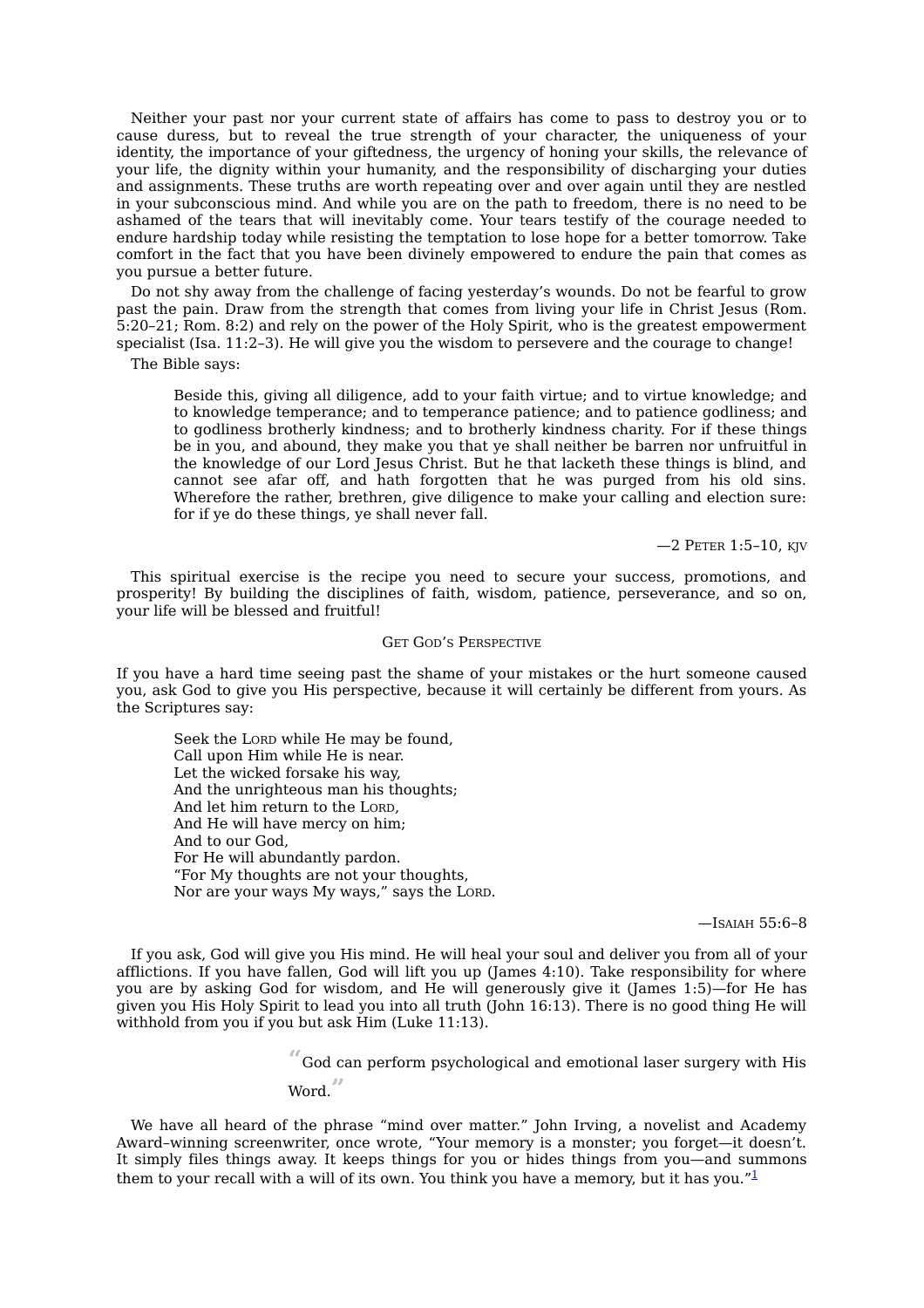Many times we are weakened by anxiety (the fear of the unknown). Sometimes we are paralyzed by fear (the knowledge of the known). These are the activities of the mind. If you can change your mind, you can change your life.

Change is tantamount to growth, progress, and healing. Change, however, is easier said than done. Take for instance forgiveness. Maybe someone hurt you. You know the best course of action for healing, growth, and success is to release them, yet you still cannot find the inner strength to do so. Sometimes the pain can be so great you find ways to justify your bitterness and hatred even though Scripture tells us to forgive (Matt. 6:15). Or perhaps the shoe is on the other foot. Maybe you hurt someone else. Maybe you made a choice out of weakness, ignorance, fear, or anger that you now regret and you still feel the shame. Maybe someone resents you or feels intense hatred or bitterness toward you because of your past actions. You don't have to waste time wishing you could go back in time to change what happened. You only need to find a way to turn that hurt or regret into a catalyst for growth and move forward starting today.

Instead of seeing a painful trauma you would rather not think about, you can begin to see an opportunity to ask for forgiveness, receive forgiveness, and use your testimony to minister to others. If a wrong has been perpetrated against you, allow God to touch those tender spots and apply the healing elixir of His love. Allow truth to set you free.

The pain of past events exists nowhere except in the deep recesses of your mind. Deepseated melancholy can be displaced as you allow the Word of God to penetrate those areas; God can perform psychological and emotional laser surgery with His Word. (See Hebrews 4:12.)

#### GUILTVS. SHAME

While they are similar emotions, there is a difference between shame and guilt. Guilt is caused when a particular principle is violated or a law broken, but shame is something deeper. Guilt is an emotion. Shame is a state of being. We tend to feel guilty when we have not lived up to expectations and standards that we have set for ourselves. But if we believe that we "should" have behaved differently or we "ought" to have done better, we likely will feel shame.

Although genuine guilt is a healthy emotion, Satan can pervert it by turning it from a remorseful awareness of having done something wrong to self-reproach. When this happens, we know that Satan has perverted a healthy emotion into a deadly weapon. When guilt assails you, rather than wallowing in it to the point of defeat, pray a prayer similar to Psalm 51:1–12, which I quote in part below:

Have mercy upon me, O God, according to Your lovingkindness; according to the multitude of Your tender mercies, blot out my transgressions. Wash me thoroughly from my iniquity, and cleanse me from my sin. For I acknowledge my transgressions. . . . Create in me a clean heart, O God, and renew a steadfast spirit within me. Do not cast me away from Your presence, and do not take Your Holy Spirit from me. Restore to me the joy of Your salvation, and uphold me by Your generous Spirit.

Remember, overcoming guilt and shame does not mean not caring about your actions. It involves taking responsibility for what you did and coming to terms with it. The key to moving past guilt and shame is in choosing to forgive yourself and others (a theme interwoven throughout this book), and in embracing the fact that God does not want you to walk around under the bondage of condemnation.

We have all experienced some level of joy and happiness, and we have all experienced great pain. The enemy has used the intimate relationships, caring communion, authoritative agreements, binding covenants, deep fellowship, and lasting bonds that God meant for human good and His glory as tools for enslavement and destruction.

David, lamenting the deep emotional pain he experienced from the betrayal of his closest confident Ahithophel, said:

Day and night they go about it upon the walls thereof: mischief also and sorrow are in the midst of it. Wickedness is in the midst thereof: deceit and guile depart not from her streets. For it was not an enemy that reproached me; then  $\tilde{I}$  could have borne it: neither was it he that hated me that did magnify himself against me; then I would have hid myself from him: But it was thou, a man mine equal, my guide, and mine acquaintance. We took sweet counsel together, and walked unto the house of God in company. Let death seize upon them, and let them go down quick into hell: for wickedness is in their dwellings, and among them.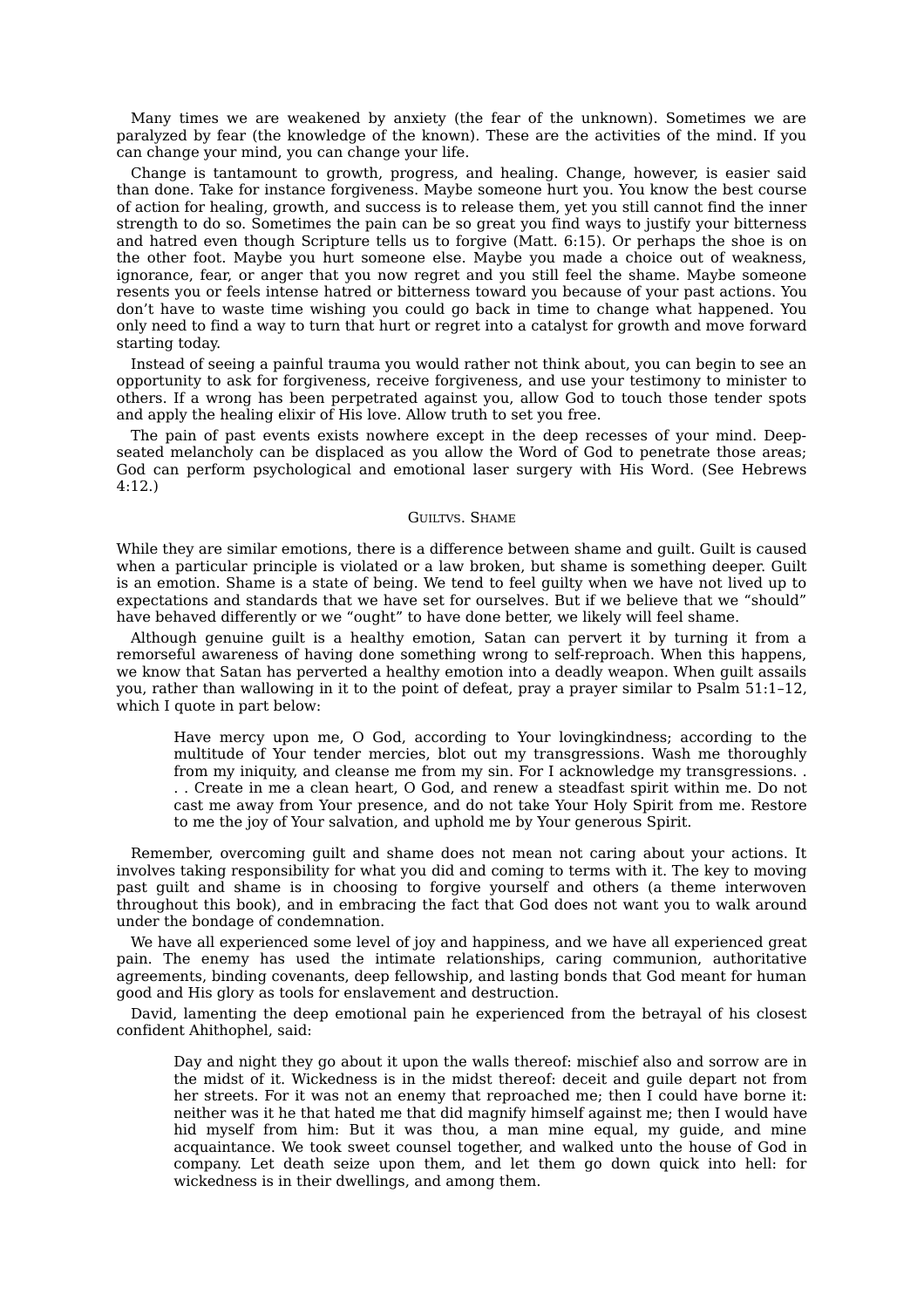As for me, I will call upon God; and the LORD shall save me. Evening, and morning, and at noon, will I pray, and cry aloud: and he shall hear my voice. He hath delivered my soul in peace from the battle that was against me: for there were many with me. God shall hear, and afflict them, even he that abideth of old. Selah. Because they have no changes, therefore they fear not God.

—PSALM 55:10–19, KJV

David, though deeply hurt, managed to put things in perspective. He said they did this because they did not fear God. And he knew where to find solace, peace, and strength—not in another person or a compulsive behavior, but in God. In another Psalm he said:

This poor man cried, and the LORD heard him, and saved him out of all his troubles. The angel of the LORD encampeth round about them that fear him, and delivereth them. O taste and see that the LORD is good: blessed is the man that trusteth in him. O fear the LORD, ye his saints: for there is no want to them that fear him. The young lions do lack, and suffer hunger: but they that seek the LORD shall not want any good thing. Come, ye children, hearken unto me: I will teach you the fear of the LORD. What man is he that desireth life, and loveth many days, that he may see good? Keep thy tongue from evil, and thy lips from speaking guile. Depart from evil, and do good; seek peace, and pursue it. The eyes of the LORD are upon the righteous, and his ears are open unto their cry. The face of the LORD is against them that do evil, to cut off the remembrance of them from the earth. The righteous cry, and the LORD heareth, and delivereth them out of all their troubles. The LORD is nigh unto them that are of a broken heart; and saveth such as be of a contrite spirit. Many are the afflictions of the righteous: but the LORD delivereth him out of them all. He keepeth all his bones: not one of them is broken. Evil shall slay the wicked: and they that hate the righteous shall be desolate. The LORD redeemeth the soul of his servants: and none of them that trust in him shall be desolate.

—PSALM 34:6–22, KJV

Let this psalm comfort you as you begin your healing process. David knew the pain of being both the perpetrator of pain (Ps. 51) and victim of someone else's wrongdoing. In both situations he sought refuge in God. We must do the same.

> Now thanks be to God who always leads us in triumph in Christ, and through us diffuses the fragrance of His knowledge in every place.

> > —2 CORINTHIANS 2:14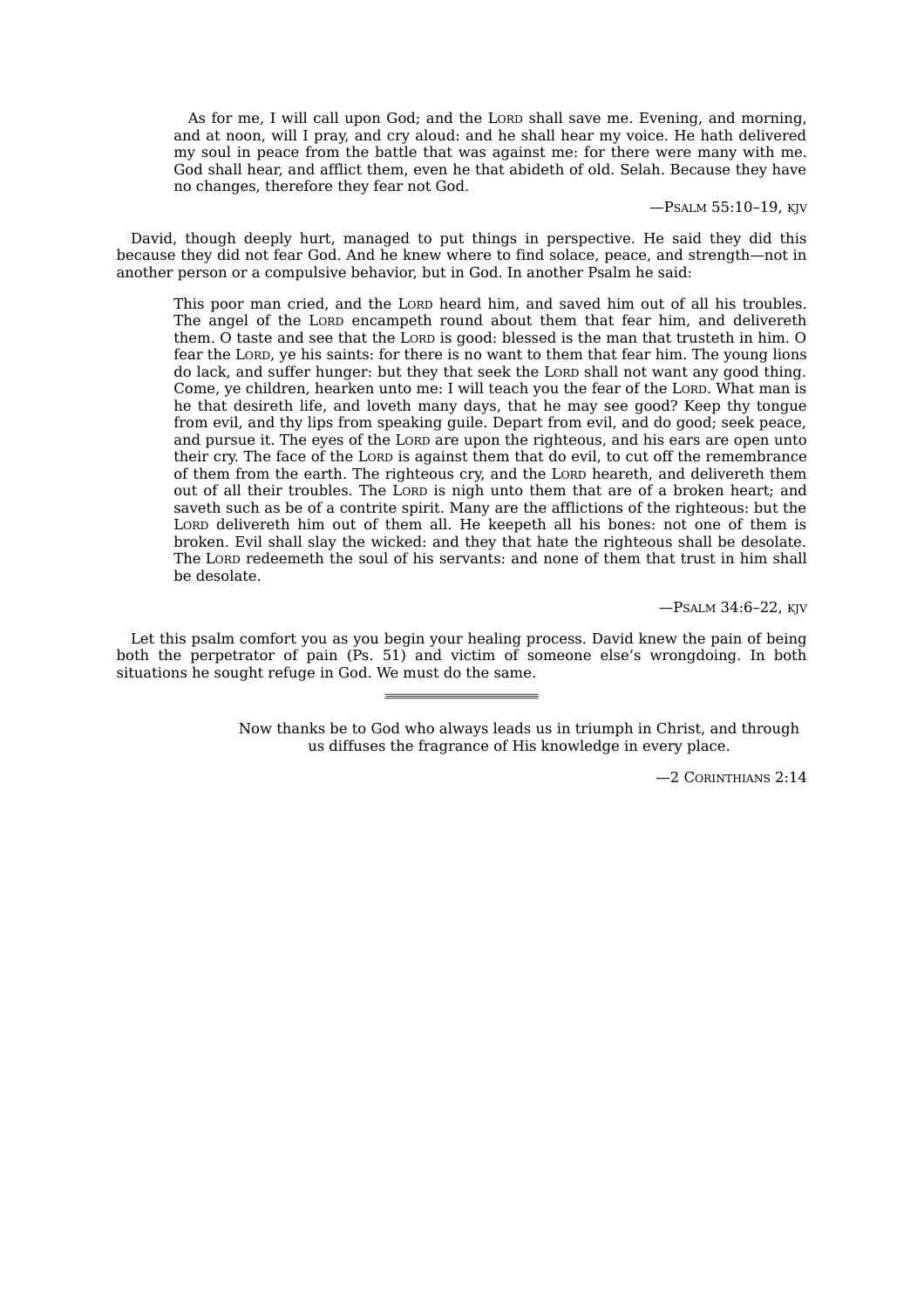## CHAPTER 5

## OVERCOMING THE SPIRIT OF AN ORPHAN: REJECTION AND ABANDONMENT

#### *I will not leave you orphans; I will come to you.* **—JOHN 14:18**

 $R_{\text{EJECTION, ABUSE, ABANDONMENT, between}}$  and neglect have caused many Christians to believe they are disqualified from finding true, authentic friendships and lasting intimate relationships. Feeling intense loneliness and psychological disconnection from people, many individuals live with what I call the spirit of an orphan.

Current estimates tell us that there are at least 151 million orphans in the world today.<sup>1</sup> These numbers are staggering and increase each time there is a war, a drought, a natural disaster, a pandemic such as AIDS, or any of the other catastrophes that destroy families. In the natural to be an orphan means to be left behind by maternal and paternal caregivers because of death, physical or emotional abandonment, or abuse. Spiritually any person can be considered an orphan. Anything that causes a person to feel alone and emotionally detached can contribute to an individual living as a spiritual orphan. Within our communities and churches we have many leaders, believers, and children who are orphans. They are unable to connect with others, and uncomfortable with building and thriving in a community, despite having both parents alive, living with them under the same roof, and being surrounded by people who genuinely love them.

I believe as Christians we should help address the world orphan crisis. Yet equally important is the spiritual orphan crisis that stems from abandonment. Abandonment is when a person withdraws his presence and support from another person; reneges on his duty, responsibility, or obligation; or betrays covenant or commitment. The enemy seduces people, particularly those who play a key role in another person's development and progress, to renege on commitments and contracts and to walk away from relationships and responsibilities. This act of abdication has the power to cause great emotional pain, financial hardship, spiritual misalignment, organizational chaos, and confusion in the abandoned.

Abandonment can be physical, psychological, or emotional, and can occur with one's job or career, a political or military post, a ministry assignment, and within family relationships. Issues arising from abandonment include the inability to trust, manipulation, shame, fear of rejection, loneliness, suspicion, addictions, codependency, and a host of other maladaptive sets of behavior that interfere with a person's ability to foster future healthy and loving relationships.

I have found that the orphan paradigm often remains even after a person has been adopted. Thus this mind-set is more than an emotional and psychological state of being but also a spiritual phenomenon—one that can be broken only when a person fully embraces the fact that God wants to be our heavenly Father who adopts us into His family.

Romans 8 gives us an amazing promise starting in verse 14. The passage reads:

For as many as are led by the Spirit of God, these are sons [and daughters] of God. For you did not receive the spirit of bondage again to fear, but you received the Spirit of adoption by whom we cry out, "Abba, Father." The Spirit Himself bears witness with our spirit that we are children of God, and if children, then heirs—heirs of God and joint heirs with Christ, if indeed we suffer with Him, that we may also be glorified together.

—ROMANS 8:14–17

Even if we have experienced abandonment, rejection, or betrayal in any form or fashion, God gives us the spirit of adoption to heal our abandonment issues. We are not alone—there is someone who will fight for us: the God who loves us so dearly and longs for us to call Him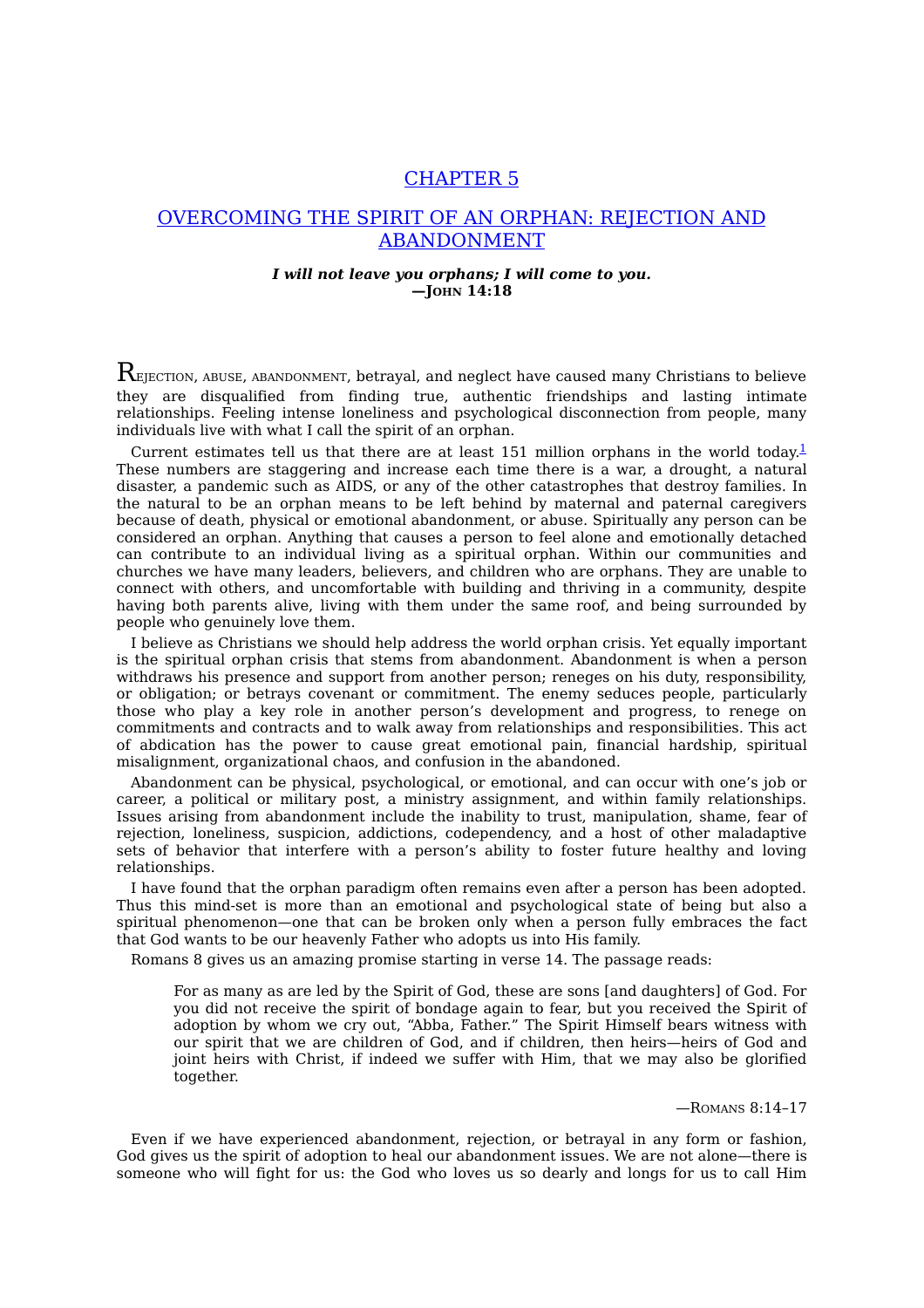"Abba," or "Daddy."

I grew up without a father. It was not until I received the revelation that I had a heavenly Father who loves me that I was delivered from the orphan spirit. The journey to this understanding—the journey home, as I like to think of it—was long and often dark and lonely. At times I still see little signs that there are areas of trust that still need healing. But in coming to know God, I also came to know that I was His child, and that He unconditionally loved me more than I loved Him, or even myself. The same is true for you—you have someone who unconditionally loves you.

Through my own personal experience, I also came to see the subtle power of the orphan spirit and how it limits our destinies by putting a lid on how connected we are to a community and how open we are to allowing others to know us and to love us. I saw how important it is to break this emotionally isolating condition of psychological detachment by receiving the love from "Daddy God" as my heavenly Father, and I hope you will too.

In these last days I believe the spirit of revival and renewal will be characterized by the spirit of adoption, a period when God will reveal His sincere loving-kindness in a profound way. Love is one of those words that causes so many to cringe because they associate it with individuals who, in a "loving" relationship, hurt them. "God is not a man, that He should lie" (Num. 23:19). Look at how the Old Testament prophet Malachi records the coming move of God:

Behold, I will send you Elijah the prophet before the coming of the great and dreadful day of the LORD. And he will turn the hearts of the fathers to the children, and the hearts of the children to their fathers.

—MALACHI 4:5–6

What I believe he is describing here is the spirit of adoption.

#### A HARLOT'S SON

We can probably name most of the people in the "hall of faith" of Hebrews chapter 11, but tucked away in verse 32 is Jephthah. "Who?" you may ask. Well, let me tell you his story.

Jephthah's story is told in Judges 11. His father had a fling one night with a prostitute, and Jephthah was the result. Then when his father, Gilead, had other children with his wife and those children came of age, Jephthah's half-siblings chased him out of their home and told him, "You shall have no inheritance in our father's house, for you are the son of another woman" (Judg. 11:2). Enter the orphan spirit. Disinherited, rejected, and wounded in the house of his father, Jephthah fled to become an outlaw.

He set up residence in the land of Tob and there banded together with "worthless men" (Judg. 11:3) who went out raiding with him. He was like David in another skin, who, rejected by his "adoptive" father King Saul, fled when Saul grew jealous of him and tried to kill him, and "everyone who was in distress, everyone who was in debt, and everyone who was discontented gathered to him" (1 Sam. 22:2). These became David's mighty men—his own personal army. Those gathered to Jephthah became a similar band.

**"** At the root of the orphan spirit is bitterness that isolates and then

incubates that isolation into all manner of bad things.**"**

When Ammon invaded the land of Jephthah's father, Gilead, the Gileadite elders came to Jephthah for help, knowing he had become a mighty warrior. They told him if he delivered them from the Ammonites, he could become their leader. It was at this point Jephthah recognized the bitterness of the orphan spirit that was in his heart: "Did you not hate me, and expel me from my father's house? Why have you come to me now when you are in distress?" (Judg. 11:7).

Jephthah had to make a choice: either he would remain bitter and exiled, choosing to identify with the orphan spirit, or he could choose to be redeemed and become the leader he was destined to be. Jephthah chose the spirit of adoption and became a judge of Israel, delivering them from the Ammonites and ruling over them for six years.

Do you see what the orphan spirit does? Although Jephthah was destined for leadership, the orphan spirit turned him into a criminal instead. Disenfranchised, he felt his only option was to fend for himself, reject societal norms, and get ahead by any means he could. At the root of the orphan spirit is bitterness that isolates and then incubates that isolation into all manner of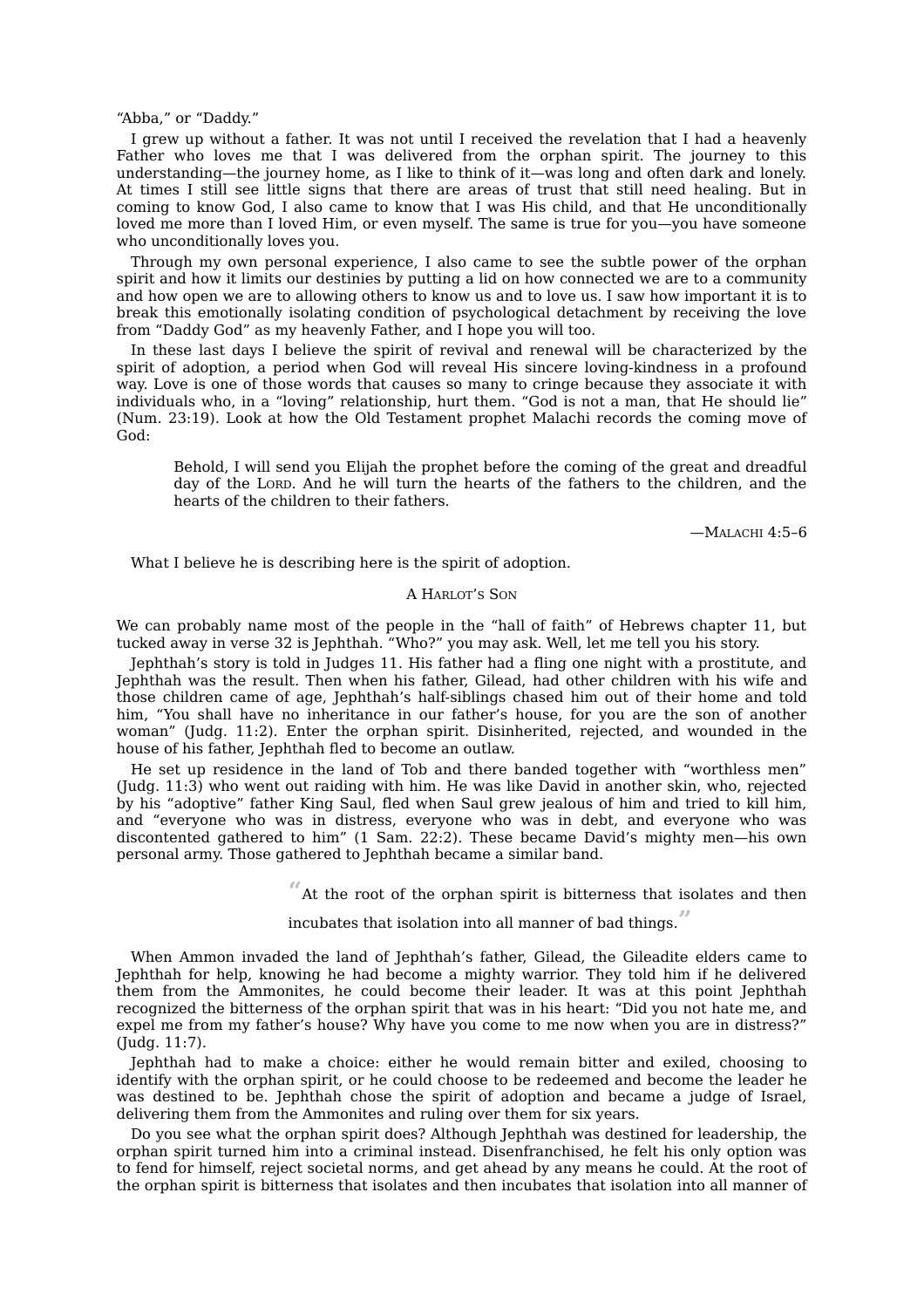bad things. Feeling rejected and on their own, orphans grab for happiness and fulfillment any way they can, usually compromising for self-promoting, shallow gains rather than what is wholesome and beneficial to all.

A spiritual orphan is one who feels alone; one who feels that he does not have a safe and secure place in healthy, mutually beneficial relationships that affirm, protect, provide, and express love to them. They feel as if they do not belong anywhere. They are driven by fear, anxiety, insecurity, and bitterness—and we know bitterness is a poison that leads to all kinds of strife and dysfunction.

Bitterness begins with a hurt, betrayal, rejection, or offense, and then it progresses through a fairly regular set of phases:

- 1. Hurt/offense
- 2. Anger/confusion
- 3. Resentment
- 4. Vindictiveness
- 5. Unforgiveness/indifference
- 6. Chronic bitterness/stress
- 7. Stress-related illnesses (such as cancer or arthritis)

Jephthah was an orphan, abandoned by his primary caregiver and his family. Upon his rejection, he fled and had to fend for himself. He must have gone through each of the phases mentioned above. It is likely he became emotionally unavailable, self-centered, indifferent, distrusting, and probably violent. He struck back at a world that had been unkind to him, robbing him of the most fundamental of needs—family. A dysfunctional family led to Jephthah being a dysfunctional person. It was not until he rejected the spirit of being an orphan and embraced his God-ordained destiny that he was able to escape his bitterness and fulfill his potential. His relational skill set was restored, and he became the great man of God he was meant to be.

#### GOD'S KINGDOM IS A FAMILY

The kingdom of God is based upon relationship, and the central relationship of the kingdom is one of parent to child—father and mother to son and daughter. Look at the language of adoption the apostle Paul used as he spoke about relationships in the church.

Timothy, a true son in the faith.

 $-1$  TIMOTHY  $1:2$ 

For though you might have ten thousand instructors in Christ, yet you do not have many fathers; for in Christ Jesus I have begotten you through the gospel.

—1 CORINTHIANS 4:15

We become orphaned when those who are caring for us abandon us or when those who should care for us do not. We may have an orphan spirit because of the natural parenting we received. Perhaps you were literally abandoned at birth or your natural parents died. Perhaps you had an absentee father or abusive mother. Perhaps you raised yourself because your parents were always working or you had so many siblings you became a caregiver as soon as you could walk.

On the spiritual side neglect happens at every level of the institutional church. Leaders demand instead of admonish, berate instead of beseech, are busy with church life instead of the inner lives of their people, and are not themselves being parented by a network of caring mentors. Church leaders make promises of parental love, but in reality there is no more attention given than the weekly request for the tithe. Many are hurt by this and leave the church, but we must realize this is not by the spirit of Christ, which is the spirit of adoption. It is another spirit that makes people orphans.

To counteract this trend, we must learn to forgive. Forgiveness is the only way to uproot the weed of bitterness in our lives. Forgiveness is not about the other person; forgiveness is so you can be free from the prison of hatred and self-degradation, from the cancer of the soul and the virus of the mind. It is about shaking free of the emotional bondages that create the "issues in the tissues" that are at the root of sickness and disease. Forgiveness is about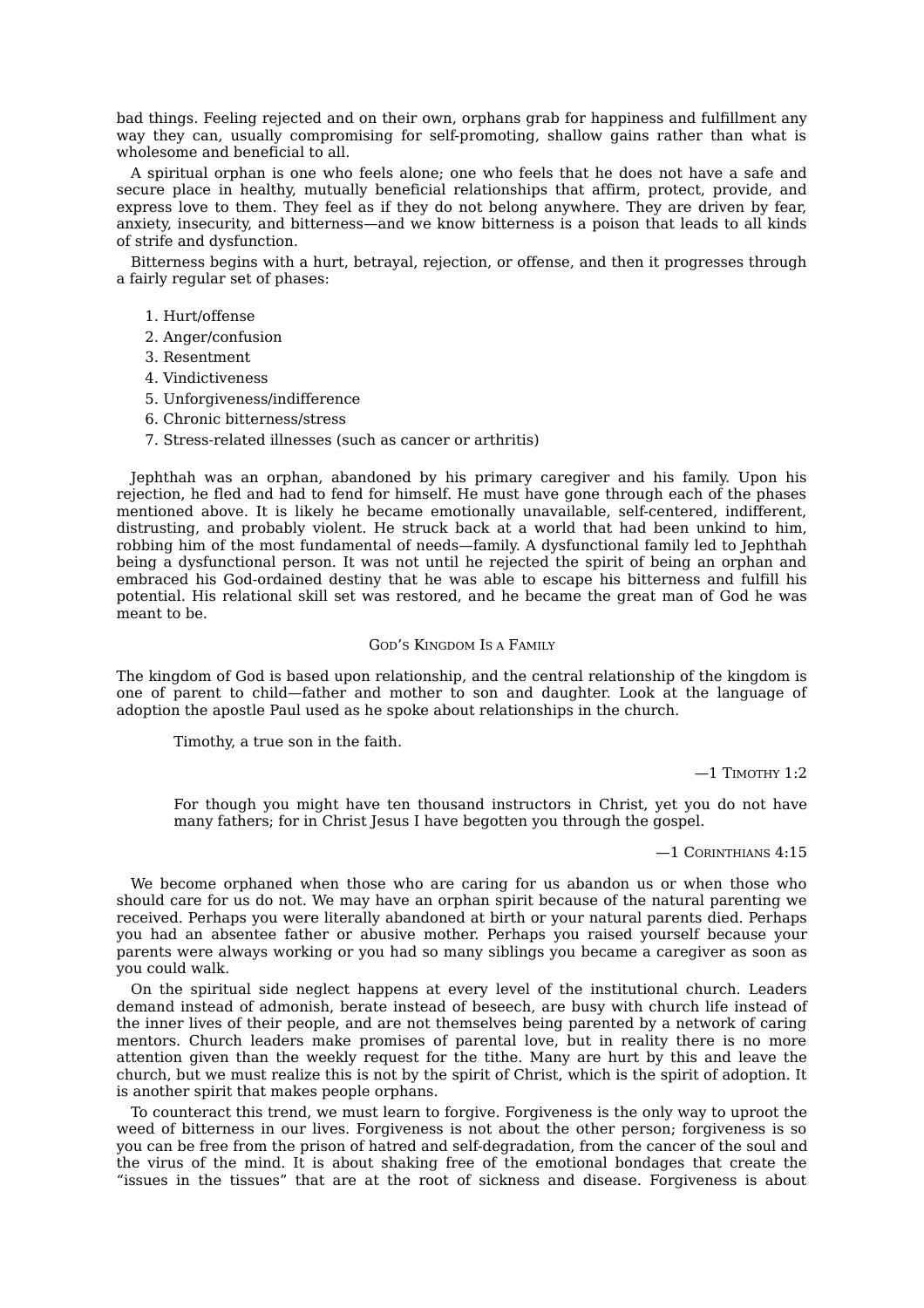opening your heart and living. It is about being freed from emotional numbness and the pain of a shame-based existence. It is about healing your life and relationships.

Forgiveness allows the spirit of adoption to come into our lives and resurrect our souls from the grave of bitterness, our purposes from the prison of unforgive-ness, and our destinies from the destructive force of revenge. It allows us to feel alive and have the freedom to be ourselves, to express ourselves, and to live authentically without feeling that somehow we are unworthy or unlovable. It empowers you to rid yourself of fear and loneliness or the urge to fight or flee. It gives you permission to give love and to receive love—to love unconditionally and to make yourself vulnerable and transparent in the process.

Forgiveness is affirming—it gives you that pat on the back and high five just for acknowledging your deepest need for belonging. It knows that intimacy does not have to find expression through your sexuality. It realizes that harboring a desire for vengeance undermines your success and prosperity. It gives you permission to explore the pain and heal it—whether that is with the help of a friend, a pastor, or a therapist. It is saying no to the familiar state of sadness and yes to gladness.

Jephthah overcame the seduction of the orphan spirit and opened his heart to trust again. Through the love of God and by the power of His Spirit, you too can trust again—even if that trust begins only with God. He will heal your heart and teach you how to trust yourself and then, eventually, how to trust others who are deserving of your trust.

Trust involves opening your heart. Spiritual orphans have closed their hearts because they are afraid of being hurt. They refuse to make themselves vulnerable because of past pains and betrayals. Their spirits are closed to a love relationship with their heavenly Father because they do not trust Him. Instead of running to God, they are continually running away from Him.

They may marry, but they bring with them that dysfunctional mistrust that undermines their family relationships because they do not understand real intimacy. Spiritual orphans are dysfunctional at home and in the workplace because they lack the basic trust needed to have healthy relationships with those in authority. They find themselves battling with fear, control issues, independence, and ego. They are not able to have close relationships because they are not able to receive comfort or love from God or others.

#### CHARACTERISTICS OF SOMEONE WITH AN ORPHAN SPIRIT

As children, adolescents, and adults, they idolize others, then quickly devalue and reject them when disappointed.

They are too angry with others to see their own hurt and fears.

They are emotionally hypersensitive.

The live on an emotional roller coaster, swinging from one end of the continuum to the other—from high highs to low lows and back again.

Their emotions shift quickly. This causes others to walk on eggshells around them.

Over time they become afraid to hope in others for fear of being disappointed.

 $\Box$  Often they don't trust that relationships will last, so they pick fights, manipulate situations, and sabotage the closeness they fear will inevitably come to an end anyway. With each new separation, their "I can't trust anyone" worldview becomes more fixed.

They will assault people they grow close to, often in a verbal or physical manner.

They are good at justifying their actions with rapid-fire reasons for their failure to be a good friend or spouse. Unintentionally they will try to make the other person feel as bad as they do without even recognizing that they feel bad.

They are vacillators:

> For the male, vacillator dads often become jealous of their children when a mother's instincts, hormones, and mirror neurons draw them closer together. The dad will become distressed that the passion between him and his wife is lost. The father will then become angry with the mother for abandoning him even though she hasn't—and may withdraw.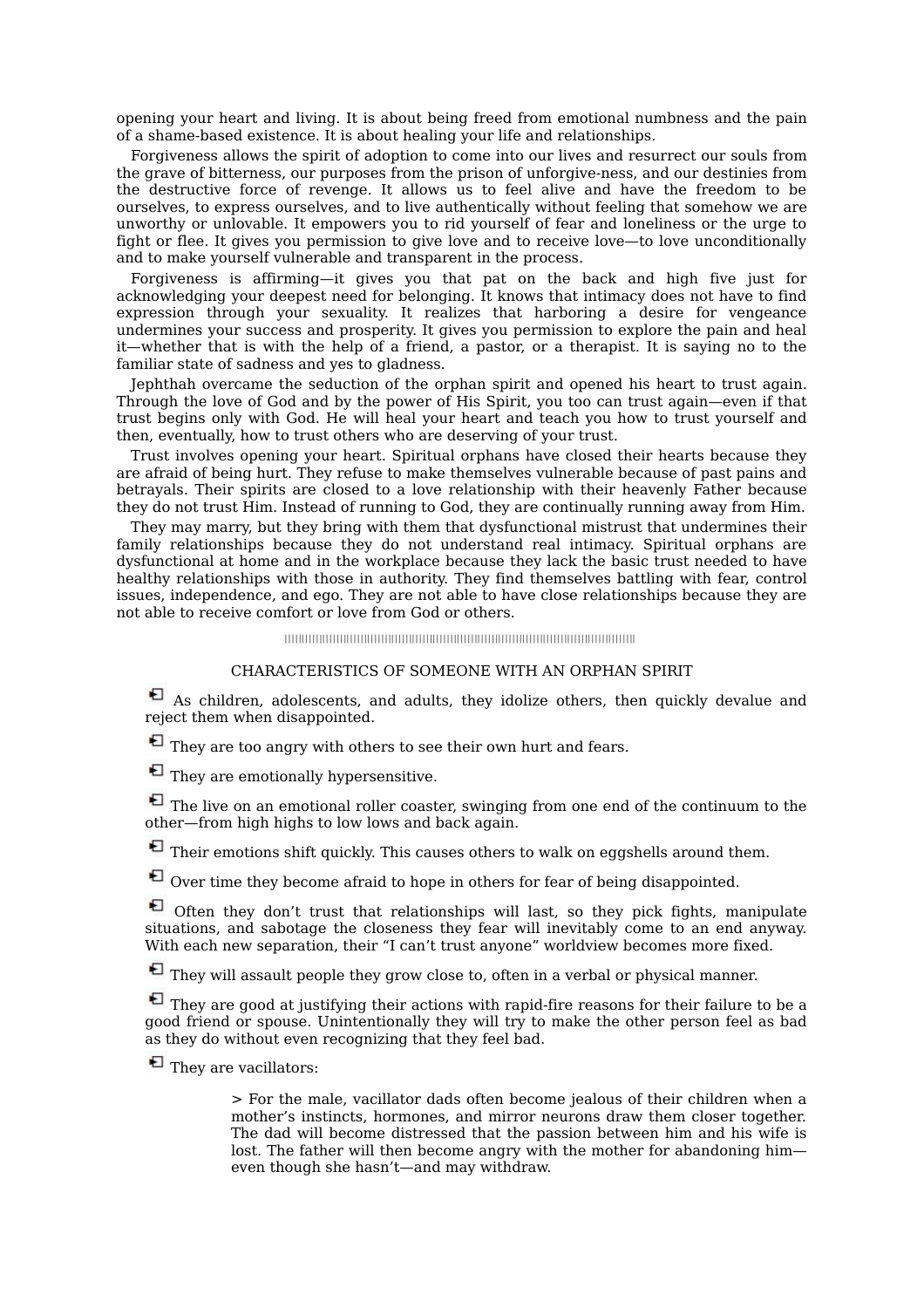> For the female, the roller coaster she is on will leave her life and relationships constantly on a spin.

> When vacillators feel love dying, they may act out and have an affair in an attempt to get their narcissistic needs met by trying to recreate the intensity of the first love—something they erroneously construe as intimacy.

They see people as either good or bad. "Bad people" are unforgiveable and must be sentenced to life in psychological prison from which "escape" is impossible.

 $\Box$  Forgiveness is a foreign word. This persistent lack of forgiveness and subsequent rumination about the perceived hurt they feel spreads a protective veneer over their vulnerable emotions of fear and sadness.

They are lone rangers—independent and self-sufficient. They are afraid of asking for help, irrationally believing that people should be able to read their minds or see that they need help. They are convinced that if they were really loved by others, the other person would know what they needed without having to ask.

They "buy" love.

They are easily manipulated or use manipulative tactics to get their way.

They are indifferent in that they refuse to let their feelings get in the way. The can be emotionally unavailable and emotionally detached.

Conversely, they can have smothering-clingy love.

They are afraid of being alone or conversely, they are loners.

They have a challenge connecting on a deep level, especially if it makes them feel vulnerable, inevitably leaving them feeling as if they are not really a part of a larger community of people.

They have a chip on their shoulders.

They get communication cues wrong.

## 

A spiritual orphan always feels like an "outsider." Even in worship, which requires intimacy with God, there is a tendency to remain in the "outer court" of God's presence. As a form of self-protection, relationships are approached with a closed heart. They have done this for so long with people it automatically translates into having a closed heart toward God. Spiritual orphans cannot accept what God has for them until the unhealed issues and hidden sources of pain within them are addressed. Constant mistrust was indeed an area of challenge for me. It took some time, the consistent love of God, and prayer before I was truly delivered.

Because of their non-trusting attitude, spiritual orphans become lone rangers. They find it difficult to submit to any form of authority, primarily because submission involves having an open heart, which involves trust, the removal of psychological walls, full integrity of self, inward truth, and honesty in relationships—all virtues blocked by the fear of abandonment, deep unresolved emotional wounds, and the bruising of the soul by the battle axe of bitterness. Submission is an act of humility, vulnerability, and acceptance that God's grace is sufficient. Submission has the power to set us free from our fears and insecurities, but we have to open our hearts for it to have any value.

Spiritual orphans have an independent spirit—not an interdependent spirit—which often causes them to hide or deny pain or the need for any kind of assistance. If they are not in control, they are in emotional turmoil. They tend to manipulate relationships, not for the sake of manipulation but in order to feel in control, and if they don't feel in control, they respond with either anger, passivity, isolation, or various other negative coping mechanisms. Orphans are also masters at deception. They are chameleons—able to change to suit their surroundings and environment. They keep their distance from those who are in authority and from those who are able to help them, because they don't want their weaknesses, handicaps, or tenderness to be exposed, exploited, or misused.

Spiritual orphans often find comfort in titles and their identity in material possessions. They are good at "looking" successful because they are focused on outside appearances. Meanwhile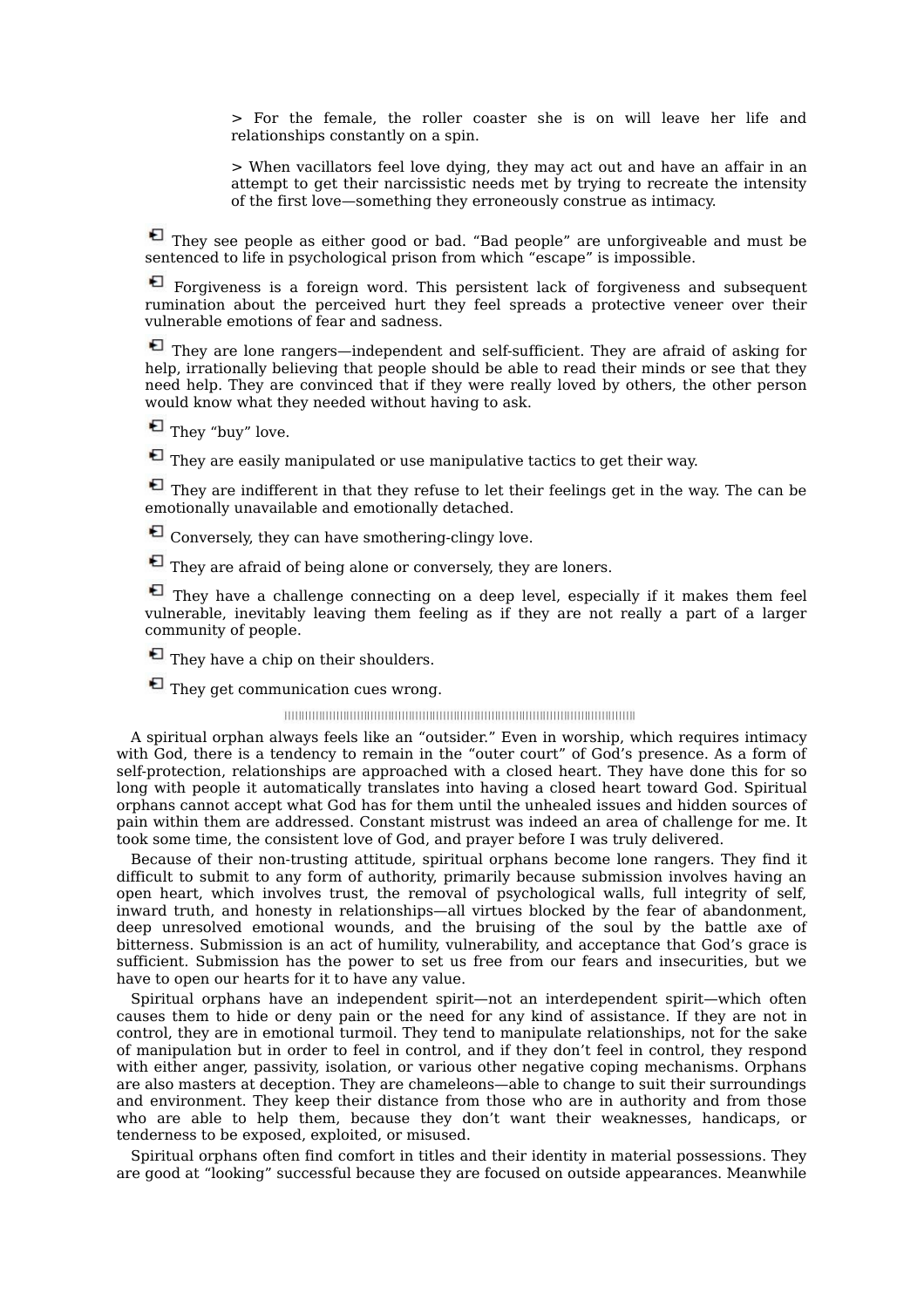they struggle to deal with the pain inside of them. They also have the tendency to anesthetize themselves through addictions to alcohol, drugs, food, entertainment, work, exercise, and other forms of escape or amusement; they self-validate by seeking recognition, praise, and positions of authority; they self-promote by manipulating others to feel they have power over their own lives, even though they are truly out of control in so many ways.

They are big on acts and poor on true intimacy. In their limited understanding love is not received but earned, and no matter what they do they are not good enough to receive it. Their twisted belief system tells them that they have to work for the love of God—that they need to continually do more in order to be accepted by God. They are deceived into believing that they will never measure up to God's standard because they can never do enough or be good enough to attain His love and acceptance, even though He has freely given it to them from the start.

> **"** In Christ we are not the orphans standing out in the snow looking in through the window at the family having Christmas dinner; we are

seated at the banquet table.**"**

Spiritual orphans can easily become slaves to religion and can't see themselves as sons or daughters of God. Slaves perform duties and tasks while sons and daughters receive the love of the Father, who gives them an understanding of their true identity and introduces them to their rightful inheritance. Sons and daughters serve out of compassion and gratitude. Slaves work hard for the fickle approval of others, and when they receive it, the satisfaction is only fleeting, forcing them back into a never-ending cycle of trying to earn love and acceptance like a hamster running on a wheel.

The lifestyle of a spiritual orphan is a case study in legalism, dysfunctional relationships, and missing purpose. They have no sense of direction or destiny. They have shallow and superficial relationships. They live their lives by going through the motions—running in circles, in constant motion but making no progress. They are constantly drawing near to others because of their need for intimate relationship, but then back away for fear of being hurt or rejected.

They are plagued by a constant sense of failure—nothing is ever quite good enough. They are driven to succeed, win, and prove themselves, oftentimes at all costs. They have trouble with personal boundaries, being either too clingy, too forward, or too distant. When bitterness enters, they abandon relationships, jobs, churches, families, and sometimes even communities —running away from those who love them the most to avoid the risk of being betrayed or rejected.

If you see any of these characteristics in yourself, know that the Holy Spirit has the power to set you free. Whether you "feel" accepted or not, if you have accepted Christ, He has accepted you and adopted you into His family. The Scriptures tell us:

He has granted to us his precious and very great promises, so that through them you may become partakers of the divine nature, having escaped from the corruption that is in the world because of sinful desire.

—2 PETER 1:4, ESV

Choose to replace your orphan spirit with the spirit of an adopted son or daughter. If you will accept the spirit of adoption and embrace your position as a son or daughter of God, you will be enabled by the Holy Spirit to develop a deeper and deeper relationship with a loving heavenly Father. If you allow Him to put His finger in the hidden places of your heart so that you can be healed and restored, you will also have deeper and more lasting relationships with others. It is His desire for us to experience more than an outer-court relationship. In Christ we are not the orphans standing out in the snow looking in through the window at the family having Christmas dinner; we are seated at the banquet table.

#### BEING AN INSIDER WITH GOD

God desires intimacy, and that involves an inner-court relationship. An inner-court relationship involves trust and vulnerability. The Father wants us inside with Him. We are no longer outsiders.

As the sons and daughters of God, we have a position that carries privilege and spiritual authority. The body of Christ has not been fully operating in its God-given authority because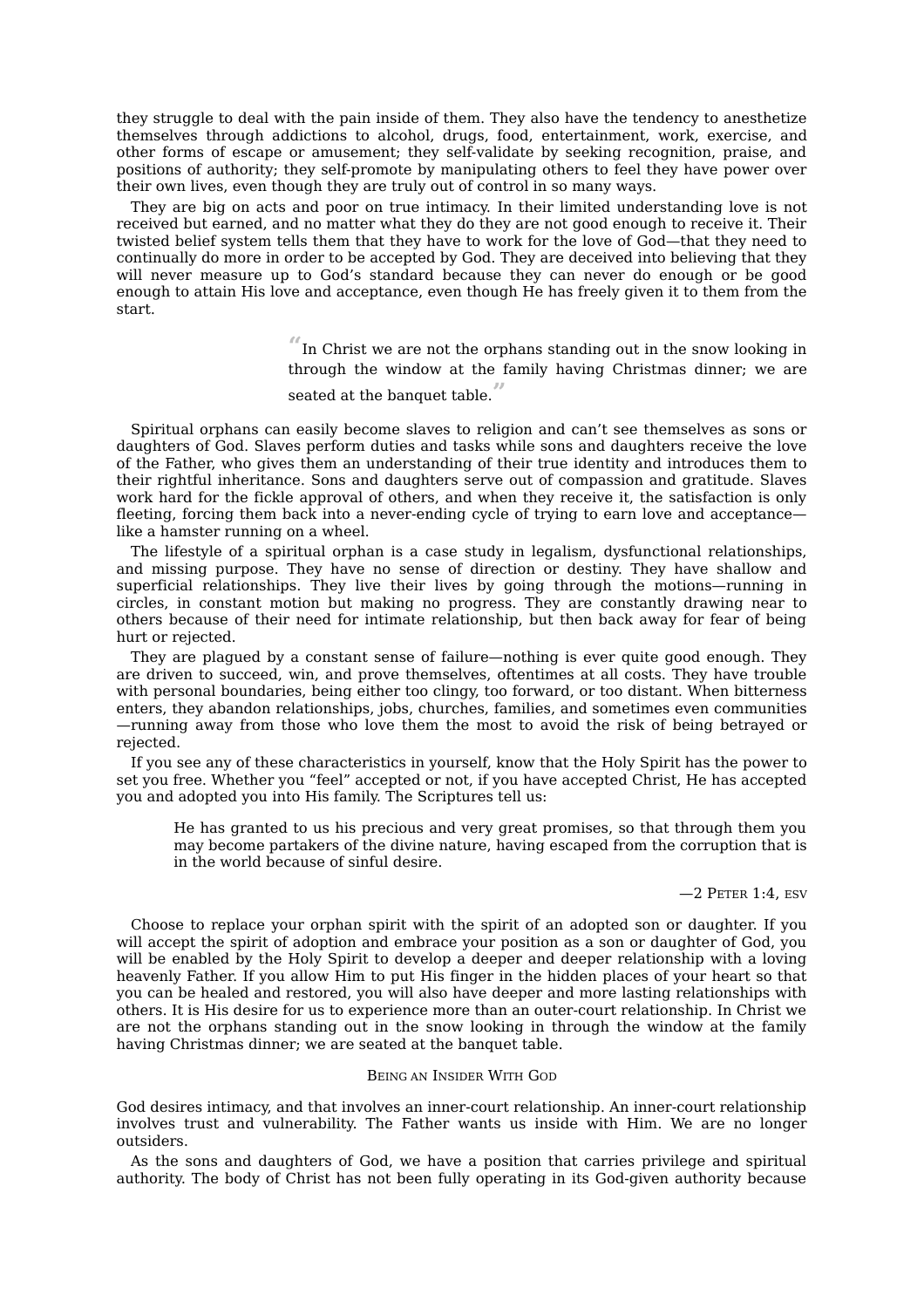we are still functioning as spiritual orphans rather than sons and daughters.

Jesus was declared the Son of God by His Father on the day of His baptism:

It came to pass that Jesus also was baptized; and while He prayed, the heaven was opened. And the Holy Spirit descended in bodily form like a dove upon Him, and a voice came from heaven which said, "You are My beloved Son; in You I am well pleased."

—LUKE 3:21–22

Baptism represents death and resurrection. Baptism is a going down, a submitting unto death, and an immersion into. Resurrection can only take place after a death experience. After Jesus was baptized, symbolizing His death and resurrection, the Father made a decree from heaven to the world that Jesus was His beloved Son. Jesus was now ready to represent Him on the earth in all of His power and authority.

The Father in heaven is now waiting to decree His fatherhood to not only the world but also to the principalities and powers of hell. When God the Father decrees that we are His children as a result of the spiritual death and resurrection we underwent when we accepted Christ, the demons in hell will tremble, because we will walk in the true authority and power of God, just as Jesus did. Certainly we have some growing to do before we can be like Jesus, but our aim is always to take on more and more of His character. Jesus was the one who said, "Most assuredly, I say to you, he who believes in Me, the works that I do he will do also; and greater works than these he will do, because I go to My Father" (John 14:12).

To experience the purpose, power, and identity we have in Christ, we must die to the orphan spirit. We must die to doing our own thing or following our own will. We must die to any and all ungodly beliefs that keep us from walking in our position as sons and daughters of God. Our true, royal nature is longing to be resurrected, quickened, and equipped so that we can claim our spiritual inheritance. The Scripture says:

When He had by Himself purged our sins, sat down at the right hand of the Majesty on high, having become so much better than the angels, as He has by inheritance obtained a more excellent name than they.

—HEBREWS 1:3–4

What is this verse saying? What name did Jesus obtain through His death and resurrection? He obtained the name "Son [or child] of God." In the next chapter we will look at exactly how we can embrace the spirit of adoption.

We know what we are, but not what we may be. $<sup>2</sup>$ </sup>

—WILLIAM SHAKESPEARE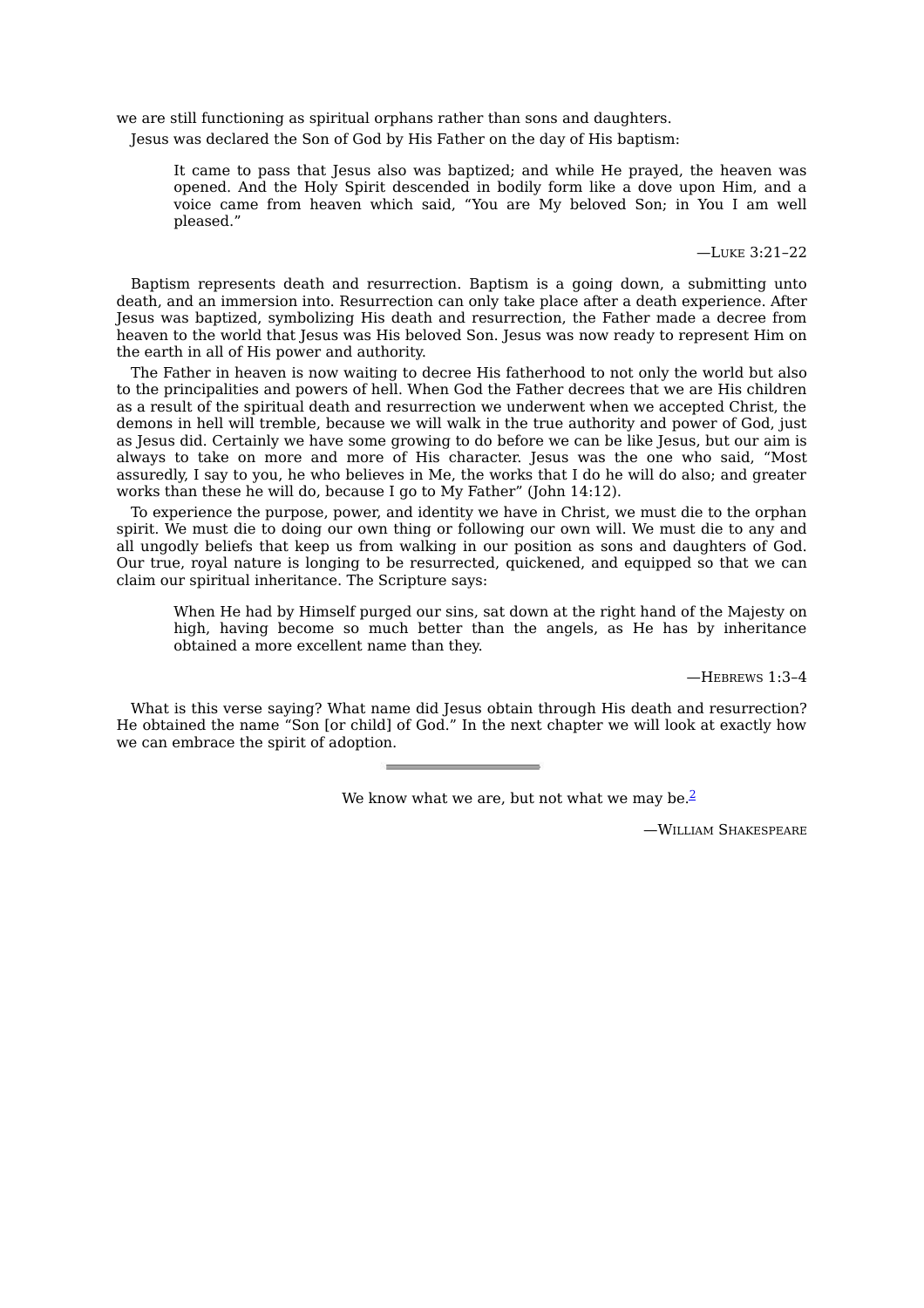## CHAPTER 6

## EMBRACING THE SPIRIT OF ADOPTION

#### *Therefore you are no longer a slave but a son [or daughter], and if a son [or daughter], then an heir of God through Christ.* **—GALATIANS 4:7**

 $\mathbf{W}_{\text{\tiny E ALL COME}}$  into the world with a deficit—a kind of hole in our souls that can only be filled as we relate to others. There is something that we need from the very beginning, and we spend a lifetime trying to compensate for it through our relationships. It is a need that can only be met a little at a time, a day at a time, and we can't go very long without feeling the need to fill this void. It is a need that if not met in the right ways, can drive us into desperation and cause us to make painful decisions. What is this deficit? It is the need for acceptance and to make a genuine connection with others.

When we are infants, we cry for it. As we enter the toddler years, we run toward it as fast as our little legs can carry us. Throughout our childhood and into our teen years we search it out wherever we go making friends, finding mentors, and emulating role models. As we reach adulthood, we look for soul mates to partner with—most intimately in marriage but also in business, society, and in pursuit of building a better world. We attach to political parties and community organizations, add our names to social causes, and even become fans of certain sports teams or celebrities in order to find a place to fit in with like-minded people. We long to belong, and this driving force can lead us to great things—in fact, we can't find true success without it. But it can also lead us to despair, heartache, and defeat if we, as the song says, go looking for love in all the wrong places.

In 2003 the Commission on Children at Risk issued a report they titled *Hardwired to Connect*. Through their research, they put forward the following theory outlining the two basic needs of every human soul. First, a great deal of evidence shows that we are hardwired for close attachments to other people, beginning with our mothers, fathers, and extended families, and then moving out to the broader community. Second, a less definitive but still significant body of evidence suggests that we are hardwired for meaning. We are born with a built-in capacity and drive to search for purpose and reflect on life's ultimate ends.<sup>1</sup>

Another way to look at this is when God created us, He built into us a cavity where He Himself would fit into our lives. Many Christian teachers have called this "a God-sized hole." We were created so we would never be complete without connecting with God, and by extension we would then have dreams and aspirations so great that we could never accomplish them on our own. For example, having a family, building a business, or changing a community or nation will rarely happen by someone who has hermitted himself away. This need to connect in order to live for a purpose greater than simply meeting our own needs and desires is stitched into the very fabric of our souls.

**"** We must allow the Holy Spirit . . . to rule and reign in our lives so

#### that we can be set free and healed by His supernatural power.**"**

We are very much like those atoms floating around in the universe that need other atoms so that they can join together and create the building blocks of the cosmos. The molecules of everything we see and that allow life to exist are dependent on these atoms finding one another and joining together. Our relationships seem to have the same significance.

If you have experienced painful relationships that have left you numb, non-trusting, and empty, there is hope. As you begin to cultivate a relationship with God, you will find that He will never leave your or forsake you. He will pour the healing balm of love and fill the empty places and repair the hole in your soul.

Accept the Father's love for you. Don't blame God for the hurt you have experienced. Receive His love and forgiveness through Jesus's blood. We can no longer choose to remain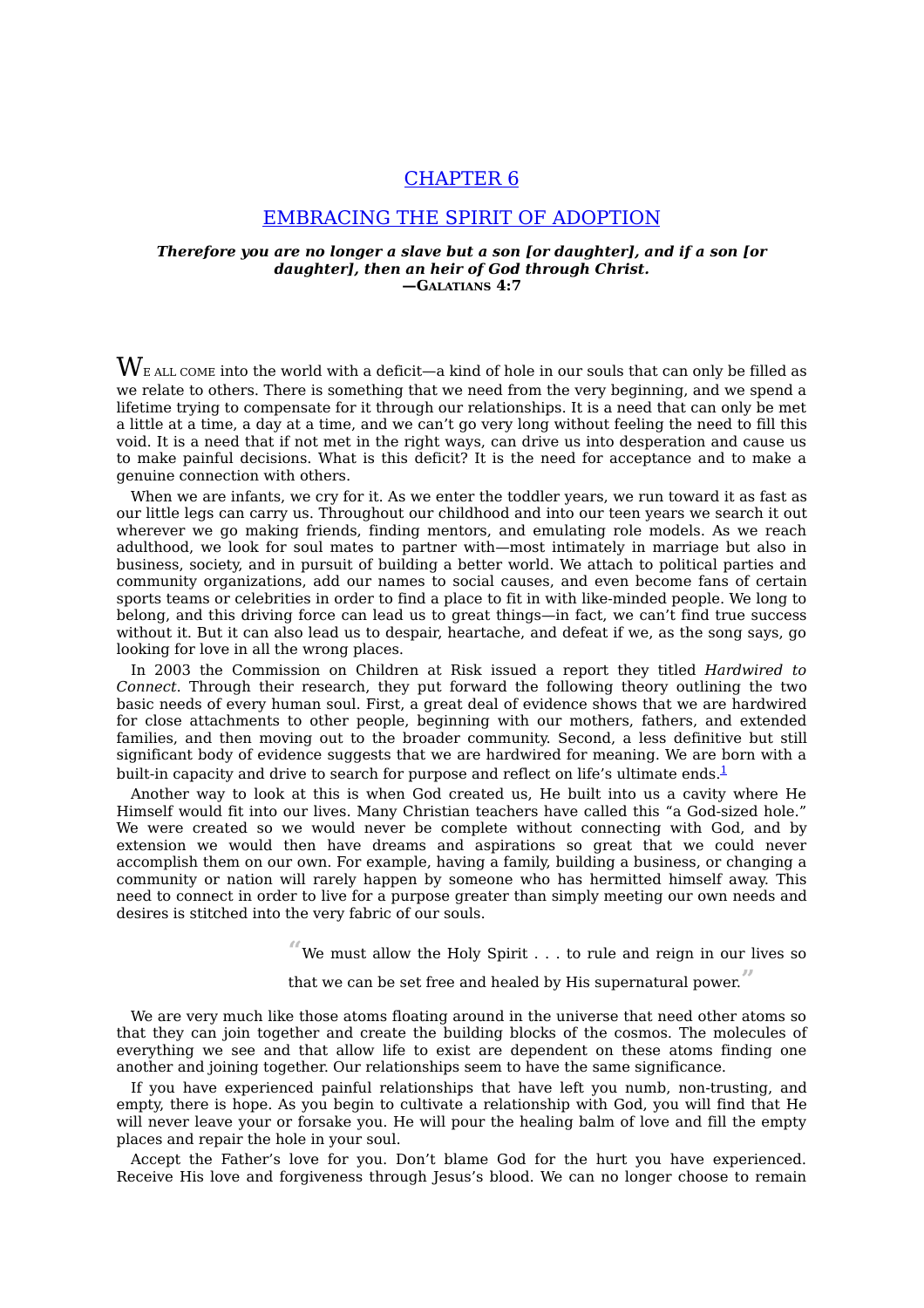spiritual orphans instead of sons and daughters of God. We must allow the Holy Spirit to fill the hole, to rule and reign in our lives so that we can be set free and healed by His supernatural power. We must give ourselves completely to the Lord, withholding nothing from Him, as the Scriptures prescribe:

Therefore submit to God. Resist the devil and he will flee from you. Draw near to God and He will draw near to you. Cleanse your hands, you sinners; and purify your hearts, you double-minded. Lament and mourn and weep! Let your laughter be turned to mourning and your joy to gloom. Humble yourselves in the sight of the Lord, and He will lift you up.

—JAMES 4:7–10

Jesus's main purpose was to reveal the Father to us. Jesus always said, "I do nothing of Myself; but as My Father taught Me, I speak these things" (John 8:28). Ask the Holy Spirit to minister to you and reveal the Father to you! Begin by praying the following prayer:

*Dear Father God, I ask that by Your Holy Spirit You reveal to me Your love and care for me. I lay aside every insecurity, fear, and rejection that has plagued my soul. Heal my wounded heart. Deliver me from repressed emotions hidden in the deepest recesses of my mind. I declare the spirit of an orphan is broken off my life, and I receive the spirit of adoption that cries out, "Abba, Father!" In the name of Jesus, I declare I am Your child. I love You, dear Jesus. Thank You for healing me. Amen.*

Now worship your Father in heaven. Listen to some worship songs about God the Father and allow Him to reveal Himself to you! He will transform your life, as the Scripture says: "Nevertheless when one turns to the Lord, the veil is taken away. Now the Lord is the Spirit; and where the Spirit of the Lord is, there is liberty. But we all, with unveiled face, beholding as in a mirror the glory of the Lord, are being transformed into the same image from glory to glory, just as by the Spirit of the Lord" (2 Cor. 3:16–20).

#### SONSAND DAUGHTERS OF GOD

We live in a fatherless and motherless society. Jesus knew we would suffer with doubt about belonging to the family of God because of the pervasiveness of dysfunction in our natural families. He knew the church would generate thousands of spiritual leaders but not many fathers. He also knew that the church would also produce thousands of mentors but not many mothers, so He promised to give us the spirit of adoption—the very Spirit of God, who teaches us how to pray and gives us the confidence to cry "Abba, Father."

**"** Our spirits cease to feel orphaned when we have confidence that we

belong to <sup>a</sup> family—especially God's family.**"**

Under the laws of America, Australia, and England, an adopted child has certain privileges assigned to them that even natural offspring are not afforded. For example, you cannot disown an adopted child. You cannot disinherit him. He has equal share in the last will and testament of the parent(s) with any natural children. This gives the adopted child unshakable confidence that he will always belong—at least as far as the law is concerned.

Our spirits cease to feel orphaned when we have confidence that we belong to a family especially God's family. God will never disinherit or disown you. You will have equal share in the common wealth left as your inheritance. Anyone can work hard to earn a salary—they can even become rich—but only a son or daughter can receive an inheritance. And there are things that can only be obtained by inheritance—by being part of a family. This is the blessedness and privilege extended to every child of God—God has secured your inheritance (Eph. 1:3–14).

As true children of God, we must rid ourselves of the orphan mentality and receive confidence from Christ that we are His. Our behavior always betrays what we truly believe. If we behave as if we are still under bondage to the law trying to earn love and acceptance, we are orphans still. If we must work to be pleasing to God, if we must achieve some great and lofty status or work to gain His favor, if we must obey this or that legal requirement to be acceptable, then we still have an orphan spirit.

Conversely, if we behave as a son or daughter, then we will live from that perspective. God the Father owns the land. It is His business, and one day we will inherit it. So we work without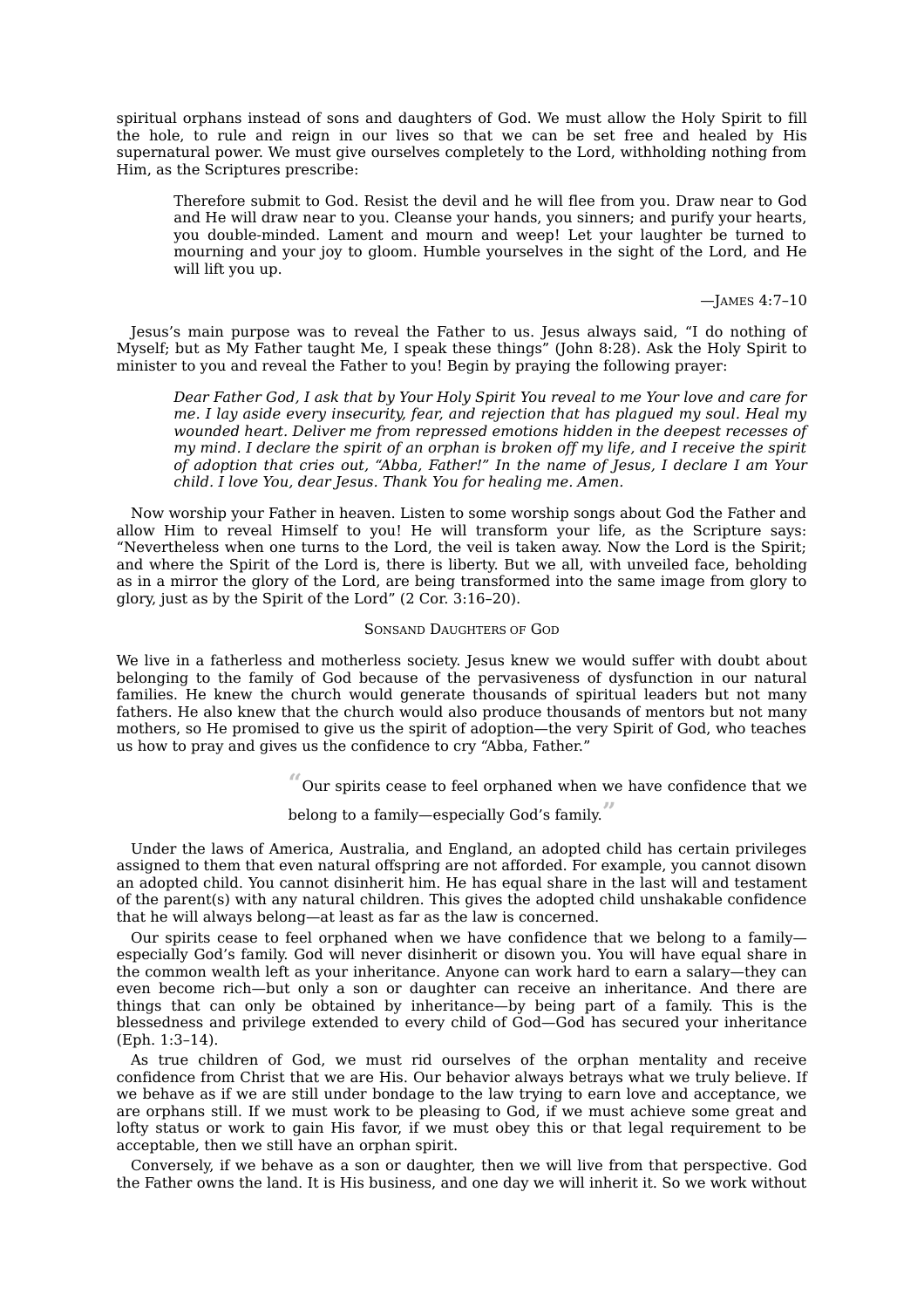guilt or an excessive need to please. We work for Him because it is our pleasure to work out of gratitude and confidence.

So how would I describe the spirit of adoption? I would say it is a mind-set that embraces the following statements:

- I am accepted.
- I belong.
- I am included.
- I am known.
- I am desired.
- I am wanted.
- I am cherished.
- I am treasured.

With the spirit of adoption comes the certainty of:

- God's goodness as your heavenly Father
- Your security as His child
- Your identity in Christ

How do we make this shift? If you don't believe that God is good, fix your eyes on the character of God. Check the adoption papers of His Word—rivet your thoughts and your imagination onto the truth of Scripture.

The LORD, the LORD God, merciful and gracious, longsuffering, and abounding in goodness and truth, keeping mercy for thousands, forgiving iniquity and transgression and sin.

—EXODUS 34:6–7

If you then, being evil, know how to give good gifts to your children, how much more will your Father who is in heaven give good things to those who ask Him!

 $-M$ ATTHEW  $7:11$ 

Do not fear, little flock, for it is your Father's good pleasure to give you the kingdom.

—LUKE 12:32

If any of you lacks wisdom, let him ask of God, who gives to all liberally and without reproach, and it will be given to him.

 $-$ JAMES 1:5

For men indeed swear by the greater, and an oath for confirmation is for them an end of all dispute. Thus God, determining to show more abundantly to the heirs of promise the immutability of His counsel, confirmed it by an oath, that by two immutable things, in which it is impossible for God to lie, we might have strong consolation, who have fled for refuge to lay hold of the hope set before us.

This hope we have as an anchor of the soul, both sure and steadfast.

—HEBREWS 6:16–19

#### MINISTERING TO SOMEONE WITH AN ORPHAN SPIRIT

Perhaps you know someone who is functioning under an orphan spirit. If that is the case, then you must pray, because prayer puts us in touch with the God who answers. If you ask Him, God will direct your prayers. Here is one example of how you might pray:

*Father, I pray for (insert name) and ask You to release (insert name) from the negative effect of the orphan spirit. I release the Holy Spirit to hover over him; to love him; to bring healing, deliverance, and a deeper sense of being accepted into Your family. Lord, You are our Father, and I pray that he will receive the spirit of adoption You have*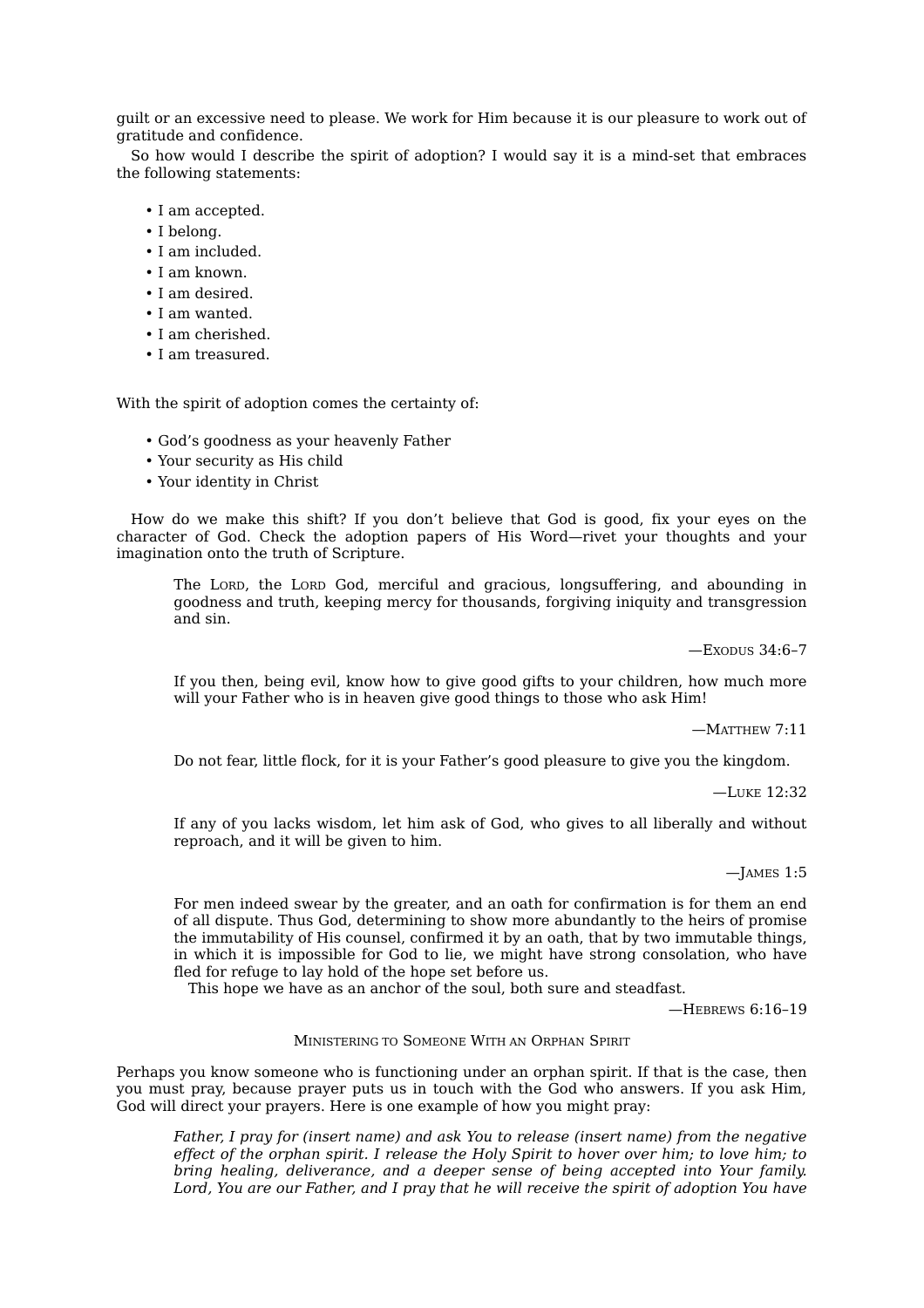*promised. I pray that he will feel such love that he will trust You enough to call You, "Abba, Daddy." Grant him the ability to establish a new level of trust and intimacy with You.*

*Lord, I pray that healing will come to every area of his life. Remove sadness, pain, and hurt. Wash away feelings of abandonment from his heart and heal his emotions. Remove the feelings of isolation, abandonment, and detachment. Help him to trust again. Bring into his life authentic and mutually beneficial relationships. Help him to overcome self-destructive behaviors and addictions. According to Ezekiel 11:19, where his heart has become stony, I pray that You would make it a heart of flesh.*

*Lord, I ask that You will bring committed spiritual fathers and mothers into his life to cover him in prayer, to give him direction, and to love him unconditionally with the love of Christ. I ask these things in Jesus's name, amen.*

It is likely you will be one of the only people praying for this spiritual orphan. It's not unusual for spiritual orphans to have very little spiritual covering because they constantly reject it. Even if you do not see any results, keep praying for him or her. Most of these individuals do love Jesus, but they have been deeply hurt and are functioning out of a woundedness that has made them vulnerable to the enemy.

#### RECEIVING THE FATHER'S LOVE

If you believe you have been functioning from an orphan spirit, then you have an exciting journey ahead of you. Once you realize this is you, you cannot stay where you are—you must make changes. Healing requires action on your part. You must "walk out" the instructions God gives you. Sometimes this means you will have to just "stick it out" even when things do not feel good or when you are getting negative feedback from others. You must take responsibility for your past actions and attitudes—many of which are the very ones that led you to the place you are right now. You cannot control another person's attitude toward you, but you can control your attitude in any given circumstance.

You must find a church—a healthy Bible church—join that church, and make a commitment to the community and leadership of that house. You must commit yourself to communicating listening to and sharing—with a loving, accepting spiritual leadership. You must be prepared to receive alignment and direction from your spiritual fathers and mothers on the staff and in the congregation. Love is correction, adjustment, and alignment as much as it is affirmation. A good place to start is by praying the following prayer:

*Father God, I receive Your love. Although it is difficult to totally trust, help me to overcome psychological and emotional barriers that prohibit me from truly embracing Your unconditional love for me.*

*Please help and empower me to overcome the attitudes, actions, and spirit of an orphan. Your desire for me is that I am a healthy part of a community. I break all unhealthy soul ties I have formed as a result of an orphan spirit, in Jesus's name. I bind my body, heart, mind, and spirit to Your will and purpose for my life. Help me to know the difference between loneliness and aloneness and to recognize that it is not good for me to use food, drugs, or other addictive behaviors and substances to anesthetize my pain, hurt, and disappointments.*

*Heal me from indifference. Help me to remove the walls, barriers, and psychological defenses that make it difficult for me to feel loved.*

*Lord, I ask that You would heal my mind and my heart from the spirits of abandonment, rejection, divorce, abuse, and fatherlessness. Forgive those who should have been emotionally available to me but were not. Forgive me for my own indifference toward my family. Help me to love. Please help me to have the heart of a son (or daughter). Please help me to turn my heart toward the spiritual fathers and mothers You've placed in my life. Lord, please reveal to me all of the areas in my life that have been wounded. Heal those areas and make me whole. I ask that You would help me to forgive anyone who has wounded me or failed me. In Jesus's name I pray, amen.*

What Christ wants you to know today is that you are not left as an orphan from the love, covenant, and provisions of the Father. In our Lord's own words we have this promise:

And I will pray the Father, and He will give you another Helper, that He may abide with you forever—the Spirit of truth, whom the world cannot receive, because it neither sees Him nor knows Him; but you know Him, for He dwells with you and will be in you. I will not leave you orphans; I will come to you.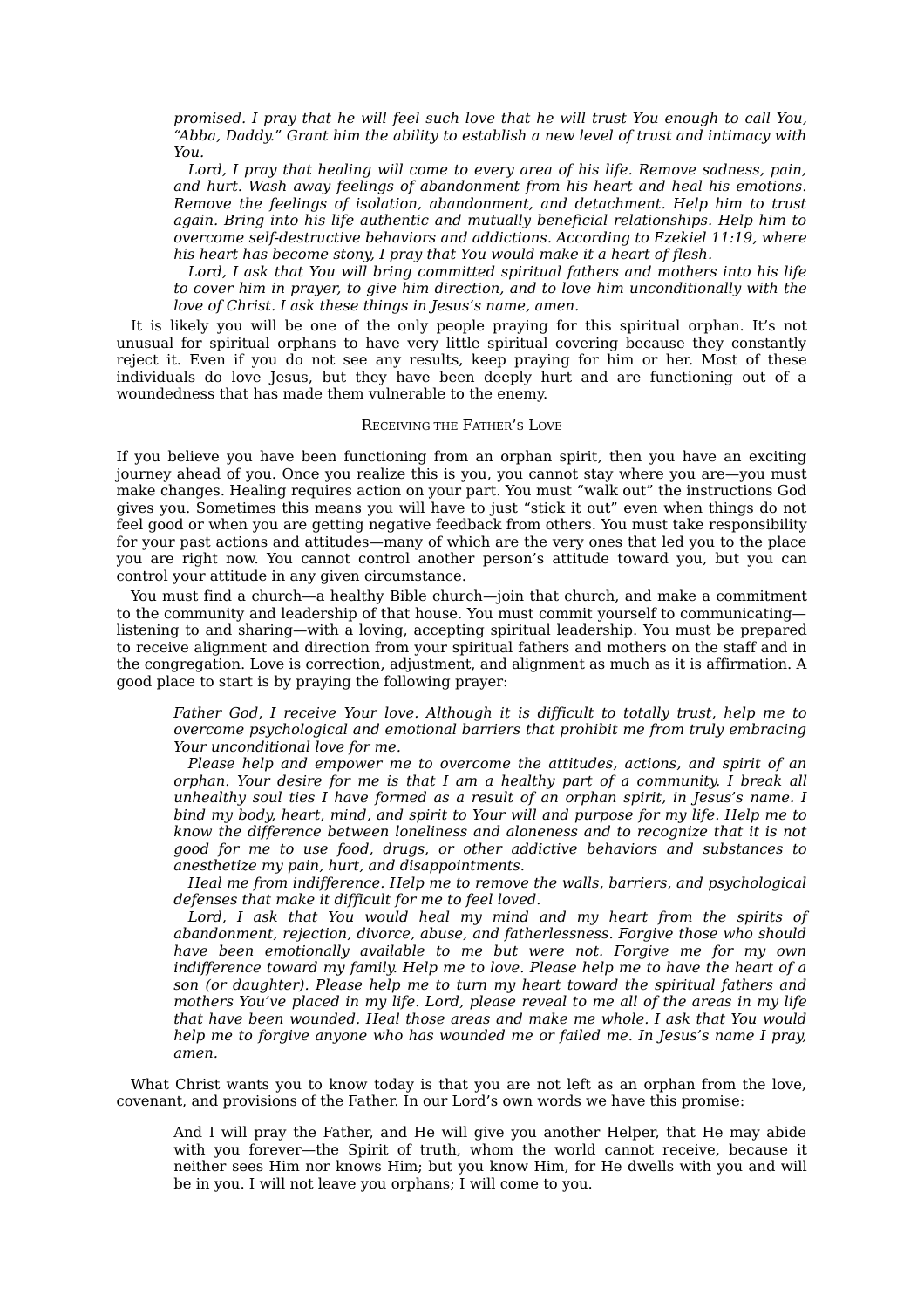What an assurance! Jesus never leaves us alone. He sent the Holy Spirit to keep His presence real in our lives. As Scripture promises: "For He Himself has said, 'I will never leave you nor forsake you.' So we may boldly say: 'The LORD is my helper; I will not fear. What can man do to me?'" (Heb. 13:5–6).

God has given to us the spirit of adoption that we might truly become His children as He promised in Romans 8:15: "For you did not receive the spirit of bondage again to fear, but you received the Spirit of adoption by whom we cry out, 'Abba, Father.'" What an awesome provision that we might eternally be part of the family of God as adopted sons and daughters. This is your true identity—you are a child of the King!

The value of identity, of course, is that so often with it comes purpose. $<sup>2</sup>$ </sup>

—RICHARD GRANT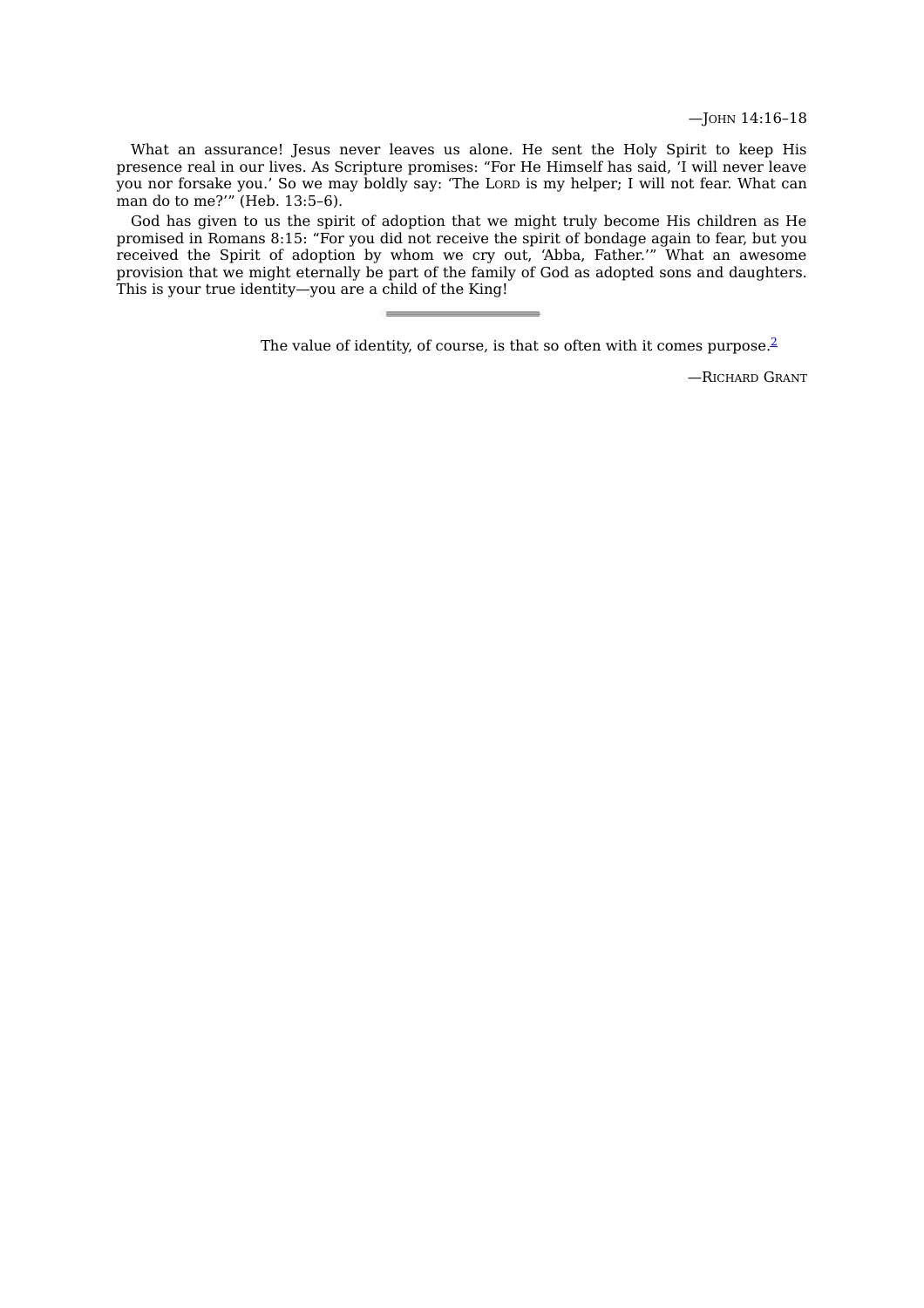## CHAPTER 7

## BREAKING FREE FROM ABUSE

#### *Courage is not the absence of fear, but rather the judgment that something else is more important than fear.<sup>1</sup>* **—AMBROSE REDMOON**

 ${\rm A}_{\rm BUSE}$  is defined as the mistreatment of something or someone, and manifests itself in various forms:

• Physical (punching; hitting; slapping; pinching; shaking; less-than-adequate care and support; and improper administration of drugs, treatments, or medication)

• Psychological (repeatedly making someone feel unhappy, anxious, afraid, humiliated, or devalued)

• Sexual (acts that involve physical or nonphysical harassment, precludes consent, or the power imbalance is too great for their consent to be considered valid)

• Financial or material (the misuse of a vulnerable person's money, property, possessions, or insurance, or blocking access to these material goods; denying the rights of a competent adult to complain, to vote, or to seek independent legal advice; and stealing a vulnerable person's money, property, possessions, or insurance; or extortion through threats and misappropriation)

• Institutional (the practice of an abusive regime or culture that destroys the dignity and respect to which every person is entitled and occurs when the individual's wishes and needs are sacrificed for the smooth running of an institution, organization, or home)

• Social (intentional or unintentional exclusion from a valued activity, denial of access to community events/groups, or denied access to friends and family)

• Discriminatory (oppressive and discriminatory attitudes toward a person's disability, including physical or learning disability, ill mental health, or sensory impairment; race; age; gender; religion; or cultural background)

The pain of abuse can cause people to give their personal power away. Because of the wrongs perpetrated against them they begin to think they have no control over their lives and instead allow people and circumstances to control their reality. It takes courage to regain it. Courage is the resolve to do something or become something despite fear, hardship, obstacles, and opposition. Courage allows you to accept your fear, embrace it as a legitimate emotion, and use it as fuel to accomplish specific goals.

> **"** Courage is manifested when you develop a healthy, realistic perspective of who you are in Christ.**"**

It takes courage—and a lot of it—to overcome the humiliation, embarrassment, pain, stigma, and shame that comes with abuse. Courage gives you that unction to push through those moments when giving up seems the best option. Courage is the drive that causes you to persevere with firm conviction and rock-solid faith when your confidence is low and the drive to escape is high. It takes courage to endure despite pressing circumstances, unintended consequences, fear, and missteps mixed with the shame and self-doubt that these experiences precipitate.

If you are to do something great, it takes courage—courage to stand strong despite failure, opposition, and ridicule. It takes courage to stand up for what is right. It takes courage to stand against all odds and to resist the temptation to compromise morals and convictions in exchange for popularity or influence. It takes courage to move beyond the familiar, that which is guaranteed, and that which gives a sense of security in order to pursue your higher calling.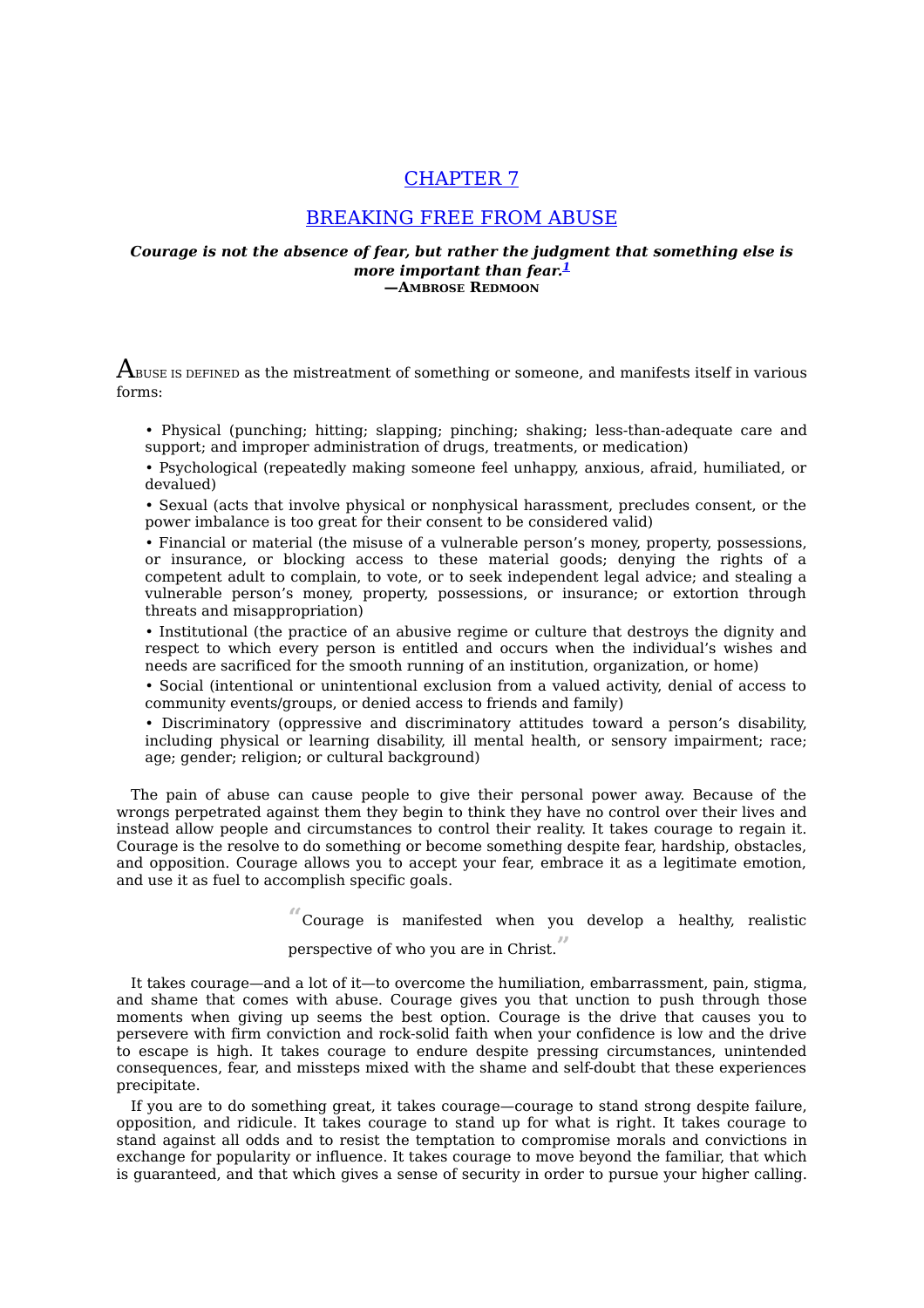It takes courage to go out on a limb when playing it safe is what others expect.

It takes courage to leave the shores of certainty to become the Christopher Columbus of your life, sailing toward destiny's ever-shifting new horizons. It takes courage to chart a new course when others insist that embracing the status quo is a safer, more sure way to secure success. When I think of this kind of courage, I think of Mahatma Gandhi, Nelson Mandela, Mother Teresa, and Martin Luther King, Jr. I also think of Moses, King David, and Esther. More personally I think of my first mentor, my own mother, as well as my first coach and my sister, Marilyn, who despite lack and the poverty that plagued our lives, defied all odds to complete two college degrees. She would be the first in my family to attend college and set the standard for the rest of us to follow.

Courage comes in all shapes and sizes: Rosa Parks, who refused to sit in the back of the bus, the young man who single-handedly stood down tanks in Tiananmen Square, or the teenage girl who chose not to terminate her pregnancy despite the pressures of the prevailing culture in which she lived.

The courage that overcomes all fear is the courage that is born of God. It is He who places the divine courageous gene within you—the essence of the power to overcome. He has not given you the spirit of fear but of power (2 Tim. 1:7). Look deeply within yourself and you will find it. As the Bible states in 1 John 4:4:

You belong to God. . . . You have already won a victory . . . because the Spirit who lives in you is greater than the spirit who lives in the world.

—NLT

Courage is manifested when you develop a healthy, realistic perspective of who you are in Christ—and when you realize all that your Creator has wired you to become and to do. Sadly many people acquiesce to being the slave of unfounded fear instead. Unfounded or baseless fear is a peculiar state of dis-ease in your imagination and arises largely out of a lack of knowledge. As Hosea 4:6 says, "People are destroyed for lack of knowledge."

I believe that not only do we dwindle away and die carrying seeds of greatness, unrealized potential, unpublished best sellers, unsung melodies, undiscovered medical breakthroughs, undeveloped theories and philosophies, undelivered inventions and market solutions, as well as other world-changing insights, but also our lack of knowledge causes divine opportunities and strategic relationships to wither before they ever come to fruition. These opportunities await someone with the courage to do what no one else has done before and who will take on the problems undiscovered innovations and unrealized relationships will solve.

#### GAINING STRENGTH AND COURAGE

Albert Einstein, in a letter to a professor emeritus of philosophy at the College of the City of New York, defended the appointment of Bertrand Russell to a teaching position with these words:

Great spirits have always encountered violent opposition from mediocre minds. The mediocre mind is incapable of understanding the man who refuses to bow blindly to conventional prejudices and chooses instead to express his opinions courageously and honestly. $\frac{2}{3}$ 

Courage will cause you to set plausible goals and dare to exceed expectations. Courage is what it takes to accomplish your dreams and visions. Courage is the womb from which great leaders, innovators, activists, and trailblazers are birthed. Courage causes great achievers and champions to look within themselves to find the mental, moral, emotional, and spiritual strength to realize their goals, reach their fullest potential, alter their destinies, and prevail over hardship, pain, disappointment, failure, moral challenges, and mortal danger.

All of us face something that challenges us. All of us face some kind of fear. It could be fear of people, fear of being alone, fear of rejection, fear of failure, fear of change, or fear of commitment. Even people we may perceive as not having any fear at all have had moments when they've had to push past fear.

The blessing does not lie in having no fear, because there are healthy kinds of fear, such as the fear of God. The blessing lies in the effort you make to become mentally, emotionally, and spiritually stronger at what you are wired to do so that you are empowered to face and conquer your unique fears. Eleanor Roosevelt said, "The danger lies in refusing to face the fear, in not daring to come to grips with it. . . . You must make yourself succeed every time.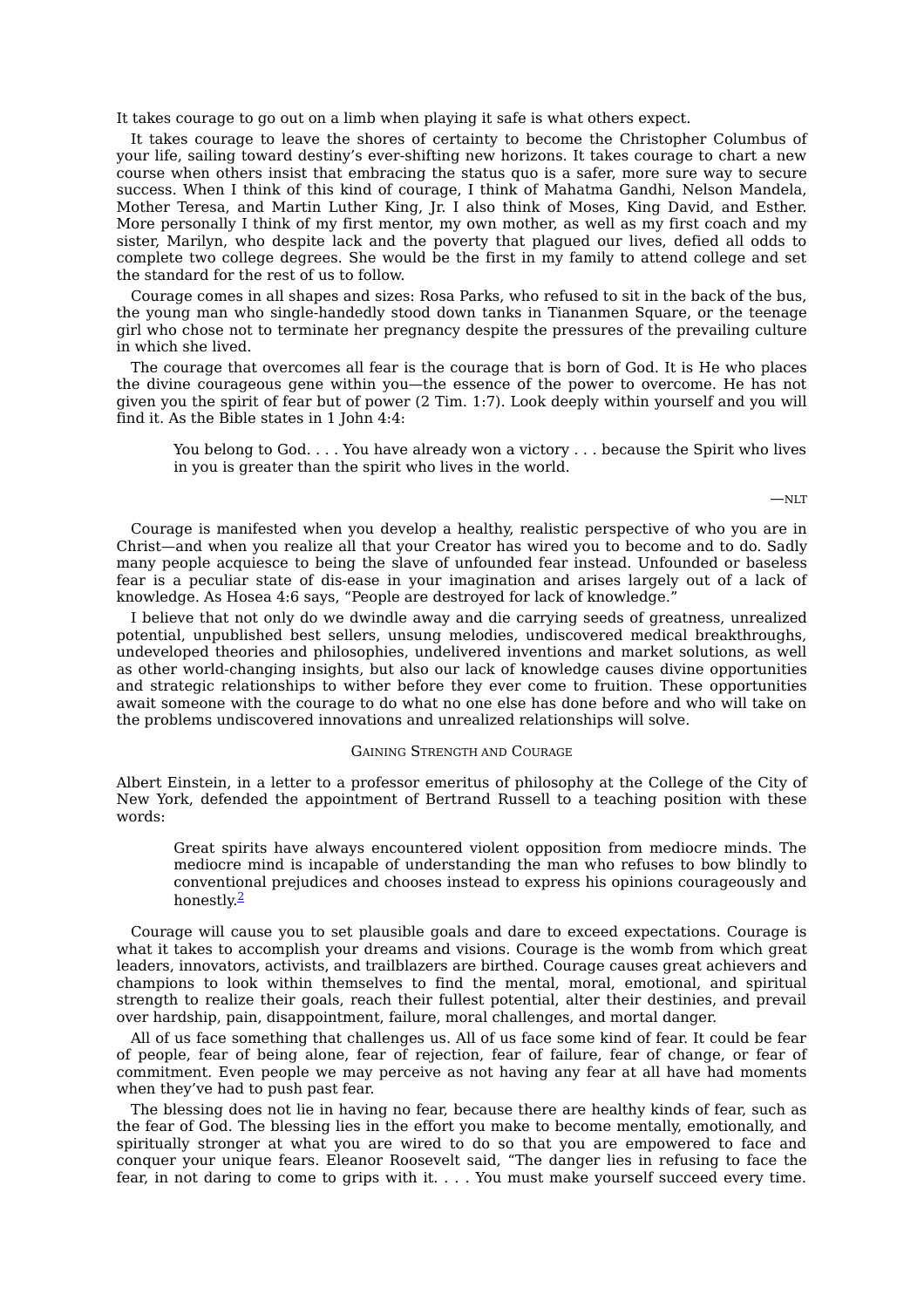You must do the thing you think you cannot do." $^{\underline{3}}$  Someone once said to me, "Feel the fear and do it any way." This is real courage.

God gave Joshua the encouragement he needed, and he went on to become one of the most powerful commanders the nation of Israel ever had. He had to learn the art of conditioning his mind to succeed and win by abiding by God's laws of life and living. God advised him, "Be strong and of good courage" (Josh. 1:9). $\frac{4}{3}$ 

> **"** The difference between a successful person and a failure is . . . that one has the courage to act on his or her ideas, convictions, and beliefs

. . . and the other does not.**"**

You must learn the art of mental conditioning. You must develop mental toughness. You must exercise your mind until it aligns with God's Word of truth. Peter's epistle urges you to "gird up the loins of your mind" (1 Pet. 1:13). In other words, don't quit by giving in to your fears. Assume the position of a disciplined warrior and embrace the conqueror you are in Christ! (See 1 Corinthians 15:57.)

How many times did God say, "Be not afraid" throughout the Old and New Testaments? If you hope to change your circumstances, you need courage. If you plan to walk away from an abusive relationship, you'll need courage. If you are going to start a new business, you will need courage. To stand up for yourself and face your giants requires courage.

Whatever God has placed in your spirit to do or to become, take courage and do it—become it! Go ahead, face your fear and proceed despite opposition. You can and are well able. Be strong and courageous and you will be prosperous and successful. God has promised it, and I not only believe in His promises, I believe in you!

The difference between a successful person and a failure is not that one has better abilities or ideas, superior education or knowledge, the right pedigree, or even an abundance of temporal resources. The difference is that one has the courage to act on his or her ideas, convictions, and beliefs, and to take calculated risks despite the presence of fear, intimidation, or trepidation—and the other does not. Which will you choose to be?

As we are told in the Latin proverb: "*Audentes fortuna juvat; fortes fortuna juvat*"—Fortune favors the bold; fortune favors the brave. And as the Bible urges, "Continue to be bold for Christ" (Phil. 1:20, NLT)—"Be bold . . . and God be with you as you do your best" (2 Chron. 19:11, THE MESSAGE).

Remember the words God spoke to Joshua: "Have I not commanded you? Be strong and of good courage; do not be afraid, nor be dismayed, for the LORD your God is with you wherever you go" (Josh. 1:9).

> Success is not final, failure is not fatal: it is the courage to continue that  $counts<sub>5</sub>$

> > —AUTHOR UNKNOWN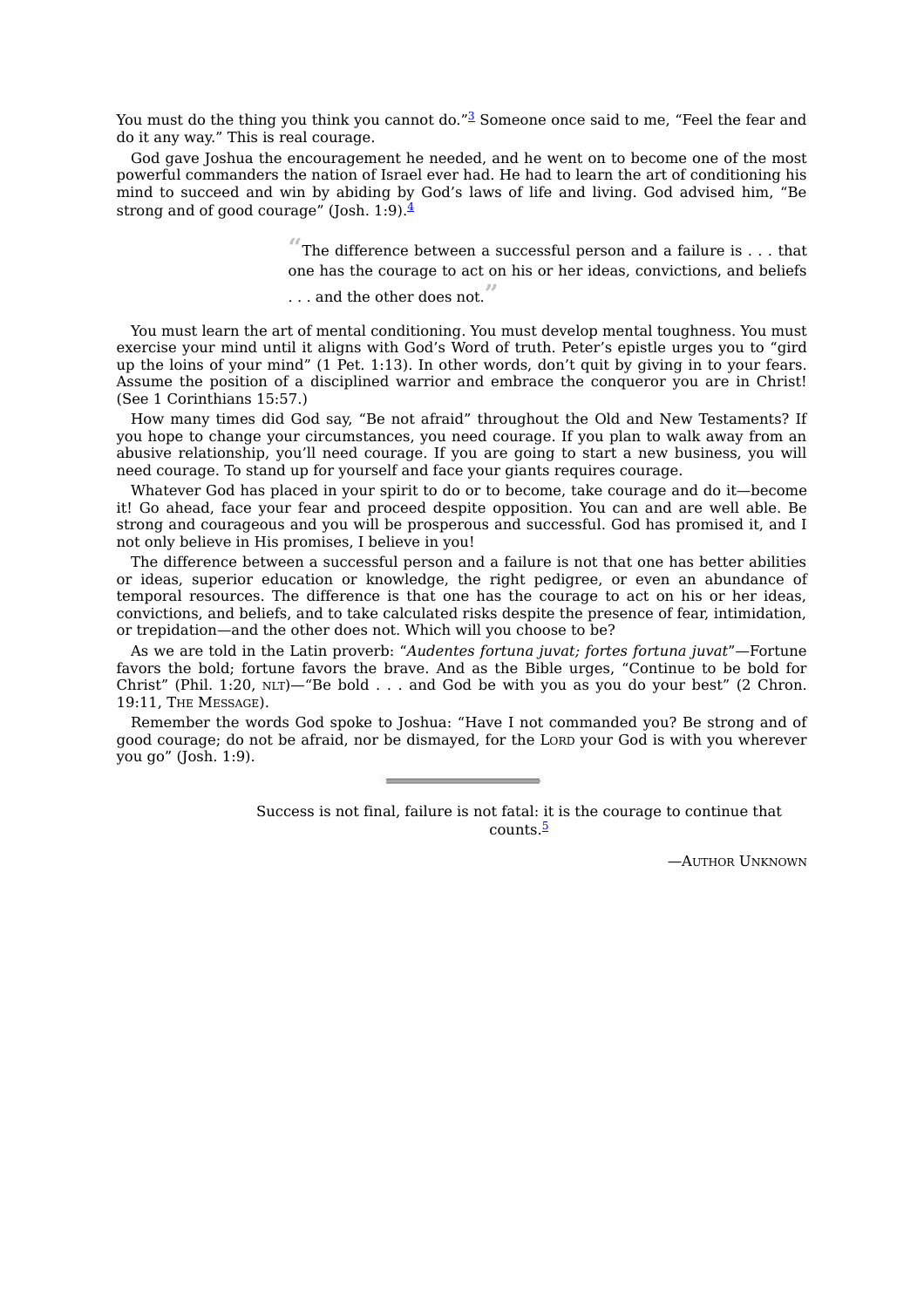## CHAPTER 8

## CHOOSING TO FORGIVE AFTER BETRAYAL

#### *When you forgive, you in no way change the past—but you sure do change the future.<sup>1</sup>* **—BERNARD MELTZER**

 $B$ ETRAYAL CAN BE debilitating. It robs a person of his or her trust in something or someone through the violation of covenant, contracts, or verbal agreements. If you've ever been betrayed, you know that it can cause intense grief of the soul.

Betrayal of any kind hurts, whether it is on a personal, professional, or even national level. It hurts when a Christian leader breaks trust with his congregation by engaging in immoral behavior. It hurts when politicians lie and cheat for selfish gain. It hurts when a business associate swindles you out of profits. But the worst kind of betrayal is the betrayal of a spouse or close friend. Betrayal by the ones we love—family, friends, business or ministry colleagues, and mentors or confidants—can be so disorienting, it can cause us to forfeit divine opportunities and ministries, and prevent us from maximizing our potential and reaching our destiny.

When someone is betrayed, they often respond in anger or they continually replay what happened, wanting to see the parties who wronged them feel the same or worse emotions they do. This may feel natural, but responding to betrayal in this way will only lead to more bondage, torment, and pain.

My mother used to say that many people are afraid of their own shadows. I would alter that saying just a bit. It seems people spend their lives shadow boxing, trying to fight off memories of the past only to find that it is a waste of time. Like a shadow, repressed memories and suppressed emotions seem to have a will of their own and surface without being summoned.

Like a boiling kettle, we all need a release valve. But how you deal with betrayal is key to living a life of freedom. Trying to get back at the offender is like jumping from a frying pan into fire. The key to overcoming betrayal and dealing with other painful memories is in learning to continuously forgive those who have hurt or offended you. This is perhaps one of the hardest things to do, but forgiveness is vital if you want to be whole. Forgiveness is not about the offender but about you.

In Matthew 18:21–22 Peter came to Jesus with a very provocative question about forgiveness. He said:

"Lord, how often shall my brother sin against me, and I forgive him? Up to seven times?" Jesus said to him, "I do not say to you, up to seven times, but up to seventy times seven."

Forgiveness is not necessarily a one-time event. You will likely have to repeatedly forgive a person who has wounded you. Let me challenge you with this: every time the memory of the person who hurt you or a painful event comes to your mind, pray, "Lord, I forgive (insert name). Release my soul from the pain associated with this event. Heal my memory in Jesus's name."

The first few times you do this may feel false, but forgiveness is not a feeling. It is an act of your will. As you consistently choose to forgive instead of keeping those negative emotions alive, you will find your anger and hatred begin to subside.

Keep in mind that forgiveness does not mean you totally dismiss or condone wrong and hurtful behavior. It simply means you no longer seek to get even or to punish the person. It means you can pray for God to bless him or her and truly mean it.

If you want to be whole, you must put your best spiritual, psychological, and emotional energies into the healing process and not into keeping the negative emotions of hatred and bitterness alive through unforgiveness. As Lewis Smedes said, "To forgive is to set a prisoner free and discover that the prisoner was you." $^{\underline{2}}$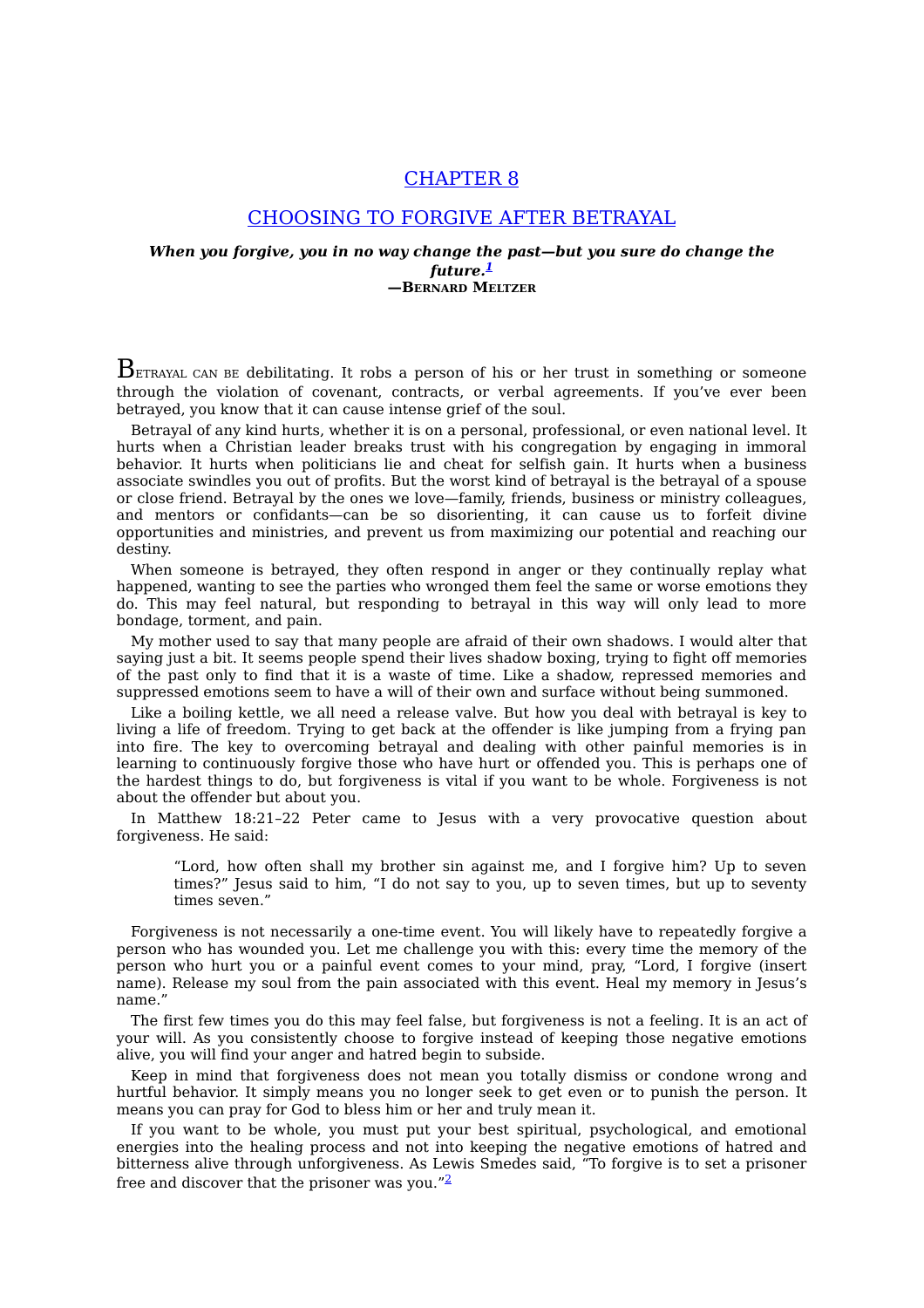I once read the story of the late South African President Nelson Mandela's challenge to forgive. After spending more than twenty years in prison for his antiapartheid activism, he saw apartheid come to an end, and he eventually became the nation's first black president. At his inauguration Mandela invited the warden of the prison where he'd spent so many years and sat him front and center. As journalist Deroy Murdock observed, "While most people would be tempted to lock up their jailers if they had the chance, Mandela essentially forgave him while the whole world and his own people, white and black, were watching. This quietly sent South Africa's white population a message: Calm down. This will be okay. It also signaled black South Africans: Now is no time for vengeance. Let's show our former oppressors that we are greater than that and bigger people than they were to us." $^{\mathbf{3}}$ 

"Resentment," Mandela once said, "is like drinking poison and then hoping it will kill your enemies." 4

Instead of dwelling on past pain, begin to see yourself where you want to go. (See Genesis 13:14–18.) Visualize the new life you want—freed from the poison of resentment, the prison of bitterness, and the control of seething anger. See yourself in the future happy, liberated, maximizing your potential, fulfilling your purpose, serving God, and making a difference in this world, free of this pain and suffering.

If you're finding it hard to think positively of the person who hurt you, keep the following quotes in mind:

The one thing you can't take away from me is the way I choose to respond to what you do to me $\frac{5}{2}$ 

—VIKTOR E. FRANKL

The weak can never forgive. Forgiveness is the attribute of the strong. $6$ 

—MAHATMA GANDHI

Those who are the hardest to love need it the most.<sup>7</sup>

—SOCRATES

Hurting people hurt people.

—ANONYMOUS

Follow peace with all men, and holiness.

—HEBREWS 12:14, KJV

As far as possible, without surrender, be on good terms with all persons. $8$ 

—MAX EHRMANN

When memories of those who have hurt, abused, betrayed, or violated you flood your thoughts, and when you cannot seem to forget their evil actions toward you, begin to pray blessings over them. I know this is counterintuitive, but it is biblical. To curse someone means that the curse will have to flow through you first. To bless someone means the blessing will flow through you first. Remember, vengeance belongs to God and there will be a day of judgment. Scripture says:

Dearly beloved, avenge not yourselves, but rather give place unto wrath: for it is written, Vengeance is mine; I will repay, saith the Lord.

Therefore if thine enemy hunger, feed him; if he thirst, give him drink: for in so doing thou shalt heap coals of fire on his head.

Be not overcome of evil, but overcome evil with good.

—ROMANS 12:19–21, KJV

Forgiveness neutralizes the acid of hatred that destroys the person in which it is stored. Get rid of the hate. Forgive your perpetrator and wish him well. The evil we wish upon another tends to have a boomerang effect on us. The same holds true when you are empowered by the Spirit of God to return blessings for hatred. When you are able to bless instead of curse those who have wounded you, you are well on your way to healing the hole in your soul and living a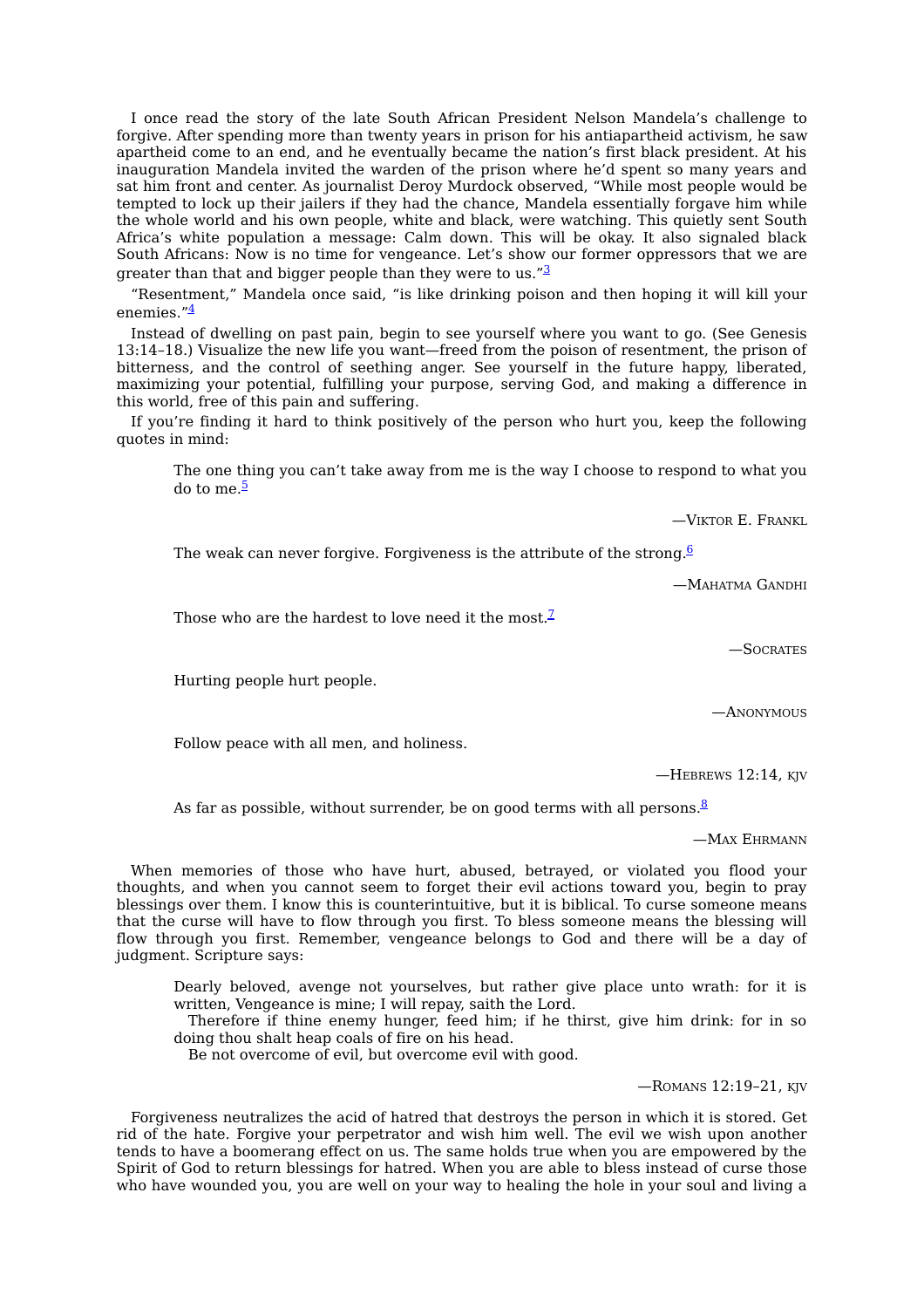life characterized by wholeness. I know from personal experience that the first few attempts you engage in to release blessings upon people who have hurt you will feel hypocritical. But through repetition you can rewire the natural impulse to seek vengeance yourself.

**"** Forgiveness neutralizes the acid of hatred that destroys the person

in which it is stored.**"**

As we read previously, Jesus instructed His disciples to forgive others seventy times seven. Seventy times seven means to repeat the prayer, "Lord, I forgive (insert name)" over and over again until one day you wake up and notice that it has been weeks, months, or even years since the negative thoughts and angry feelings have surfaced. Forgive again and again until when you see that person, you genuinely wish him well. Eventually the anger and pain that has burned in your heart will evaporate, like dew in the morning sun.

This technique of repetition forces your mind to overcome the cognitive dissonance between hating someone and acting with compassion toward him. The act of blessing those who hurt you doesn't agree with your feelings of hatred. But since you can't revoke the kind gesture, your mind is forced to change your emotions and thoughts to match your words and actions. Eventually you will begin to say to yourself, "(Insert name) is deserving of a blessing and, indeed, must need one more than I imagined." This is when you know you have truly embraced forgiveness.

> You will know that forgiveness has begun when you recall those who hurt you and feel the power to wish them well. $\frac{9}{5}$

> > —LEWIS B. SMEDES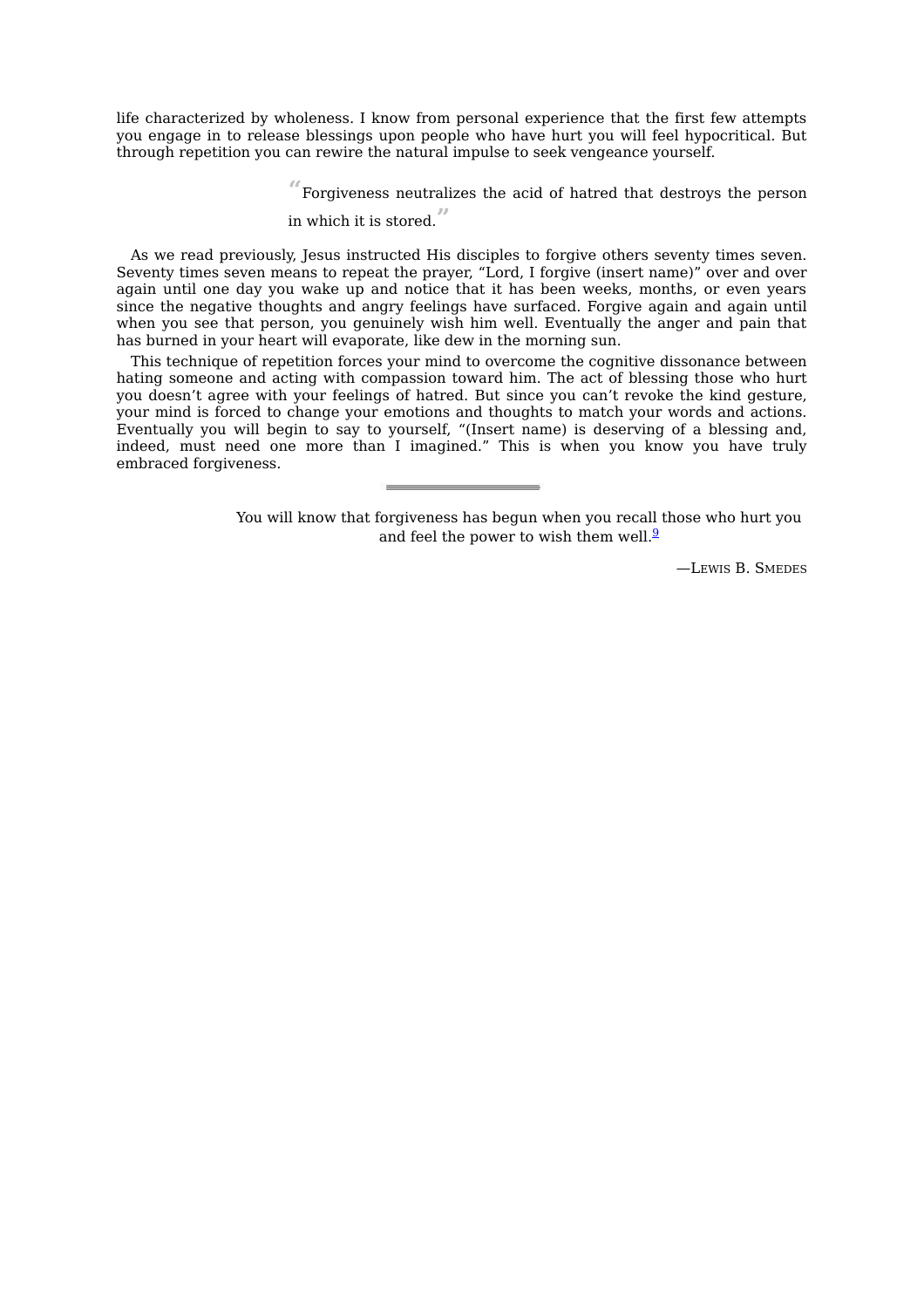## CHAPTER 9

## LEARNING TO BEGIN AGAIN

#### *You must be the change you want to see.<sup>1</sup>* **—MAHATMA GANDHI**

 $I_{\text{ONCE HEARD SOMEONE}}$  say that on the day we are born we are given two proverbial envelopes. On the front of one is written incredible pleasure, faith, and prosperity; on the other is written incredible pain, fear, and disease. When opened, each contains the same blank pages called destiny, and we each get to choose the category of pages upon which we will write.

Quoting Andrew Carnegie, author Napoleon Hill expounded on the envelope concept. He said envelope one is labeled "the riches you may enjoy if you take possession of your own mind and direct it to ends of your own choice." Envelope two is labeled "the penalties you must pay if you neglect to take possession of your own mind and direct it."

The first envelope, labeled "riches," includes the blessings:

- 1. Sound health
- 2. Peace of mind
- 3. A labor of love of your own choice
- 4. Freedom from fear and worry
- 5. A positive mental attitude
- 6. Prosperity

The second envelope, labeled "penalties," holds the prices one must pay for neglecting to take possession of one's own mind:

- 1. Ill health
- 2. Fear and worry
- 3. Indecision and doubt
- 4. Frustration and discouragement throughout life
- 5. Poverty and want

6. A whole flock of evils consisting of: envy, greed, jealousy, anger, hatred, and superstition<sup>2</sup>

Every day you get to choose the envelope. Which will you choose? Winston Churchill said, "History will be kind to me, for I intend to write it." $\frac{3}{2}$  And write it he did!

Your destiny is connected to your decisions. If you do not like where your life is going, make a decision to change. The earth is a domain that rises and falls on decisions. When God created man, He created him as a free moral agent—a decision-making being. You do not have to see yourself as a victim of circumstance. Indeed, you should not. Where you are today is based on the sum total of decisions you made yesterday. Make a choice to change your situation.

The quality of your life begins and ends with your thoughts. You must take ownership of how and what you think—because therein lies the key to living the life you desire and experiencing the success and prosperity God would have for you.

**"** You must take ownership of how and what you think—because

therein lies the key to living the life you desire.**"**

The greatest gifts you can give yourself are the gifts of choice and change. Change is risky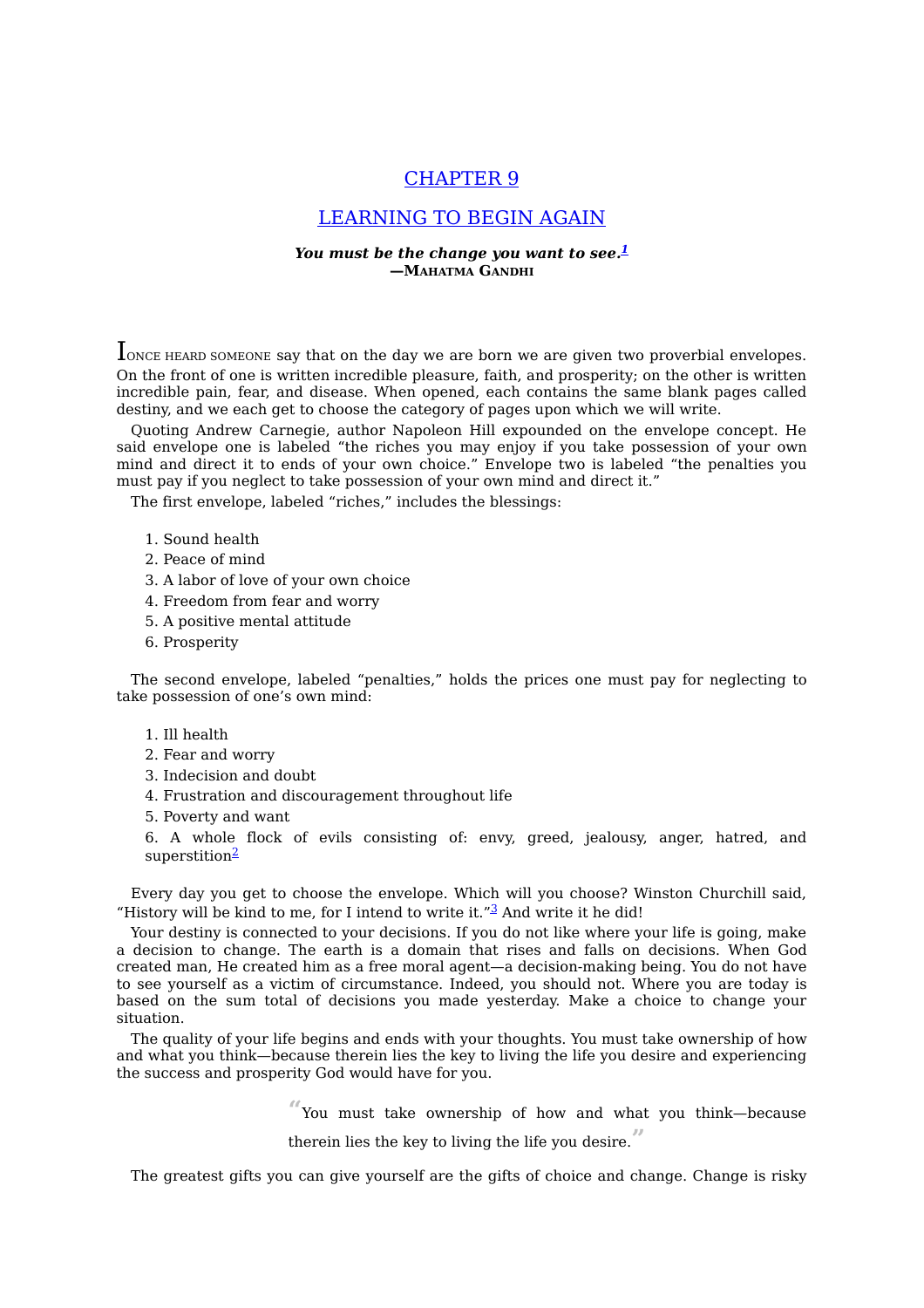business. It may mean that for a while you will have to walk alone. You might have to change your job, change the city in which you live, change the people you hang out with and the places you frequent. Philosopher Herodotus said, "Great deeds are usually wrought at great risks." $\frac{4}{5}$  Change requires decisiveness. Stop hemming and hawing. Think about the option only long enough to determine whether it is worth the effort. If it is, then do it. There is no better time than now.

Choose to have a new beginning now. You cannot go back to your past to have a do-over; life does not work that way. Now is the only time you have, so you might as well start today, at this very moment, to create a new life and a new ending for yourself. Your history does not have to be your destiny. The Scriptures say:

I call heaven and earth to record this day against you, that I have set before you life and death, blessing and cursing: therefore choose life, that both thou and thy seed may live: That thou mayest love the LORD thy God, and that thou mayest obey his voice, and that thou mayest cleave unto him: for he is thy life, and the length of thy days.

—DEUTERONOMY 30:19–20

God has given you the power to make decisions that will change your circumstances and reverse the negative conditions in which you live. Wistful and wishful thinking never change anything. As Mahatma Gandhi said, you must be the change you want to see.

Change is not just a process or a principle. It is a person. Jesus Christ is our agent of change. He is the one who gives us the power to change.

In order to see the kind of changes you desire in your life, home, community, ministry, business, government, schools, and nation, you must be intentional. Intentionality is powerful because it refuses to be limited by what is. It forces you to see the possibilities that lie ahead and to find the resources to bring to pass what could be. It forces you to have hope in the future rather than mourning the behaviors, habits, and people we must leave behind. It can be difficult to walk away from maladaptive sets of behaviors and undermining habits. But you must resist the temptation to hold on to them or to take comfort in feeling victimized because that will stagnate your growth and development.

God has prepared an incredible inheritance for you. Choose to accept it! Don't live a shabby life. Don't live in a state of subsistence, just barely getting by. There are greater things in store for you just ahead. Follow the example of the apostle Paul and press toward the mark of the high calling in Christ Jesus (Phil. 3:14)!

**"** God has given you the power to make decisions that will change your

circumstances and reverse the negative conditions in which you live.**"**

I close with an inspiring story that was shared with me. It goes like this: A caretaker faithfully served the lord of a manor for many years. The family of the caretaker had, in fact, served the family of the present lord for many generations. The lord had no heirs, and when he grew older and eventually died, he left the caretaker a suitcase with some documents in it. The caretaker couldn't read, so he put the suitcase away in the attic and forgot about it. Because he had always lived in the little cottage on the estate next to the manor, he continued to live there with his family, and together they kept the house in good repair, the gardens trimmed, and the estate in proper order—working themselves to exhaustion every day, even though no one lived in the big house.

Eventually the caretaker himself was on his deathbed, and his son returned from school to be with him. The caretaker's thoughts turned to the old suitcase, and out of curiosity he told his son where to find it and asked him to read him the papers inside of it. What the son found was the last will and testament of the lord, in which he had left the entire estate to the caretaker! All those years he had lived in the little cottage on the edge of the estate working his fingers to the bone, when he could have moved into the big house and hired others to do the work for him!

In the same way, many of us live in a small corner of our potential, imprisoned by the events of our past, either because we don't realize all we are purposed to be or because we don't realize all we have available to fulfill that purpose. The whole estate of potential is ours, but we look at the obstacles, blockades, and booby traps between the small corner where we are now and the rest of the expanse—and we have no idea how to get from here to there. All we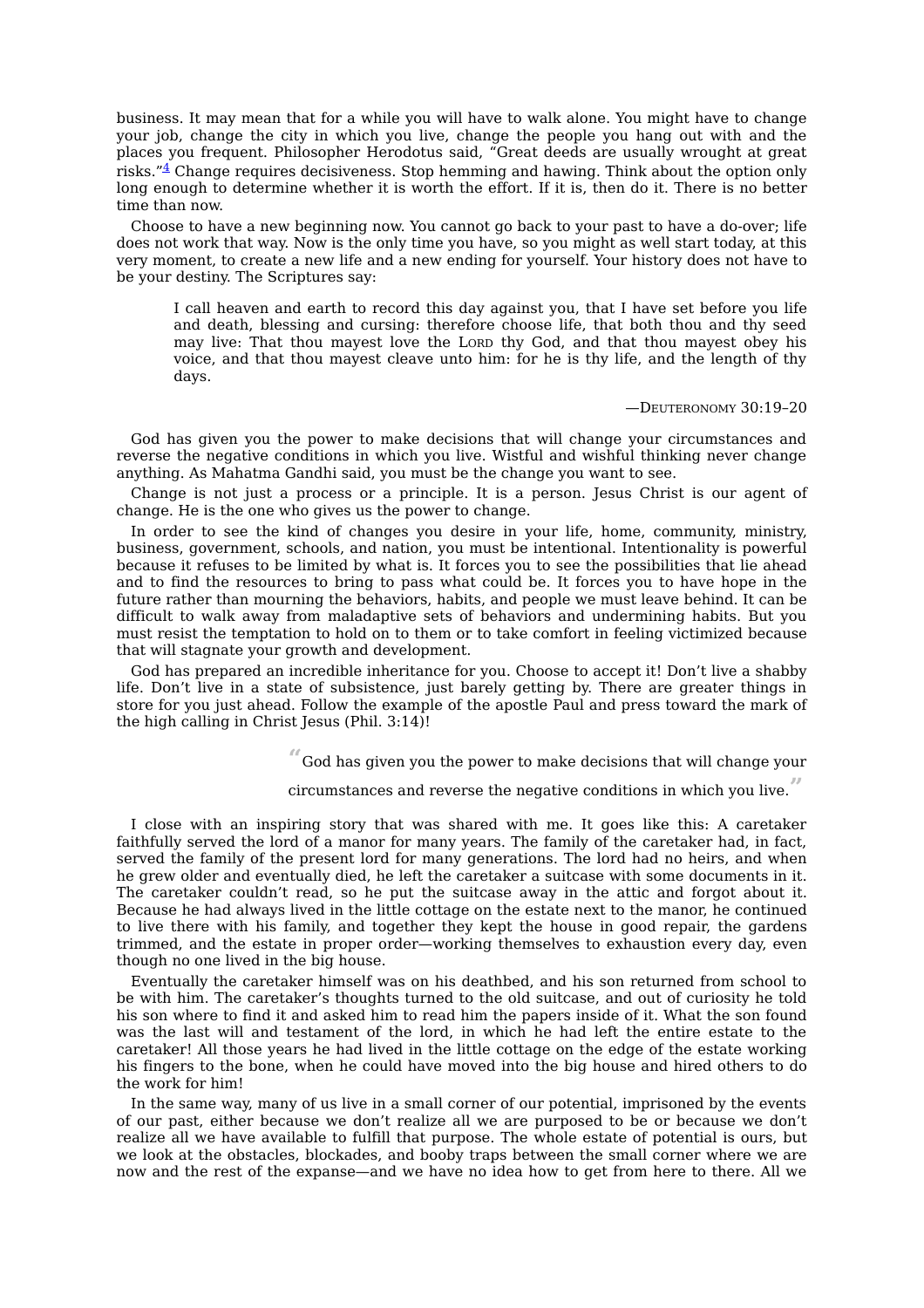see are the walls and fences between us and our dreams. We believe the lies that these barriers are impenetrable. We accept the "no trespassing" signs put up between the little we now have and the abundance that is rightfully ours. But we can change. The choice is ours.

#### THE CHOICE IS YOURS

You don't have to remain in a self-imposed prison of failure, pain, shame, or rejection because you struggle in one area or another. You can overcome your past and embrace the freedom and liberty found in Christ Jesus.

Overcoming your past starts with the decision to take responsibility for your life and to act on the knowledge you have. Take action now. Will Rogers said, "Even if you are on the right track, you will get run over if you just sit there."<sup>5</sup> Don't look back and wish that things were different; you only waste precious time regretting and lamenting, because regret never changes anything.

Author Morty Lefkoe, in his book *Re-Create Your Life,* teaches a simple process that can be used to reinterpret past events:

1. Identify the undesirable pattern.

2. Name the underlying belief and driving factor(s).

3. Identify the source of the belief in memory, including as much sensory (physiological, sensual, relational, social, cultural, and environmental) detail as possible.

4. Describe possible alternate interpretation of the memory. Realize that your original mental model is an interpretation to reality.

5. Address the judgment you have assigned the memory or belief.

6. Consciously choose to reject the original belief as "false."

7. Consciously choose to accept your reinterpretation as "true." $6$ 

I would add:

#### 1. Forgive.

2. Give yourself the gift of a new beginning.

Remember, you don't have to live your life blinded by the pain of yesterday. There is a direct relationship between your life as a whole and the actions you take every moment of every day. Those moment-by-moment decisions hold the key to living a happy and liberated life in Christ Jesus. You can be liberated from the law of sin and death if each day you take small, manageable steps toward living the life you desire. Trust the leading of the Spirit of God. He will equip you with the wisdom to make the right decisions based on purpose and God's ultimate plan for your life. In taking these steps you will begin to move beyond your comfort zone.

**"** Moving forward is not the same as moving on.**"**

Moving forward is not the same as moving on. Some people are the same way they were yesterday because they have moved forward but their minds remain paralyzed in the past. Move on toward your goal. Don't lose heart. Keep hope alive and reach out for help when you need it. Develop a solid strategy for change that includes a supportive community of believers, accountability partners, and mutually beneficial relationships.

If there's one certainty in life it's that things will not always go according to plan! But plan anyway. Plan for a brighter future. Trust God in the process. Remember, He will never leave you or forsake you. He has sent His precious Holy Spirit to help you. He will help you to get back on course when you are derailed. As long as you recommit yourself to your goal, you will be able to recover from your mistakes. Go easy on yourself but keep going.

The power to choose is yours: victim or victor, life or death, blessings of cursing, success or failure. (See Matthew 11:12; John 10:10; Deuteronomy 30:19.) In one of my favorite books, *Man's Search for Meaning*, holocaust survivor Viktor E. Frankl said, "Everything can be taken from a man but one thing: the last of the human freedoms—to choose one's attitude in any given set of circumstances, to choose one's own way." $^{\rm 7}$  God has given you the options. Now the choice is yours.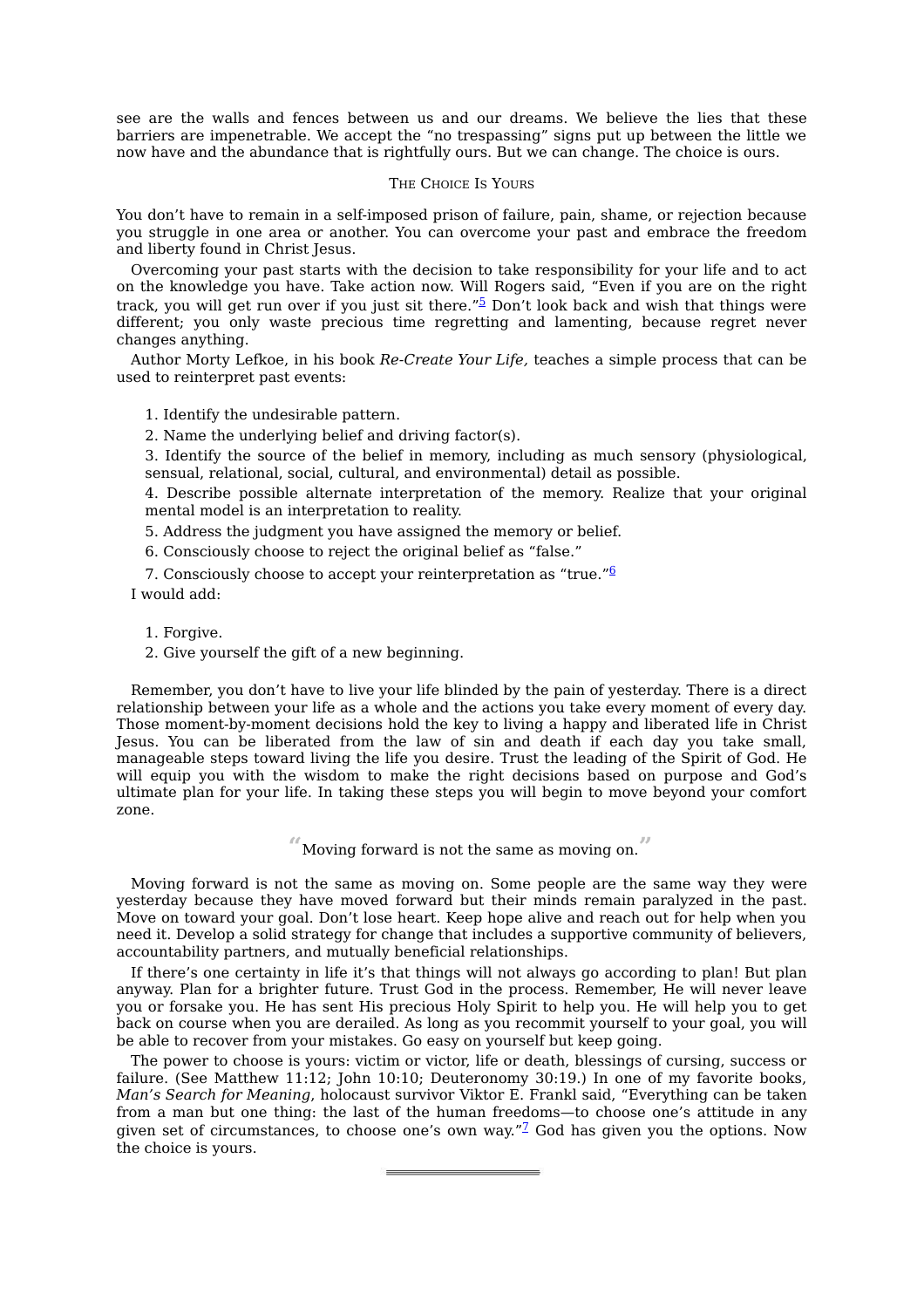Do not remember the former things, nor consider the things of old. Behold, I will do a new thing, now it shall spring forth.

—ISAIAH 43:18–19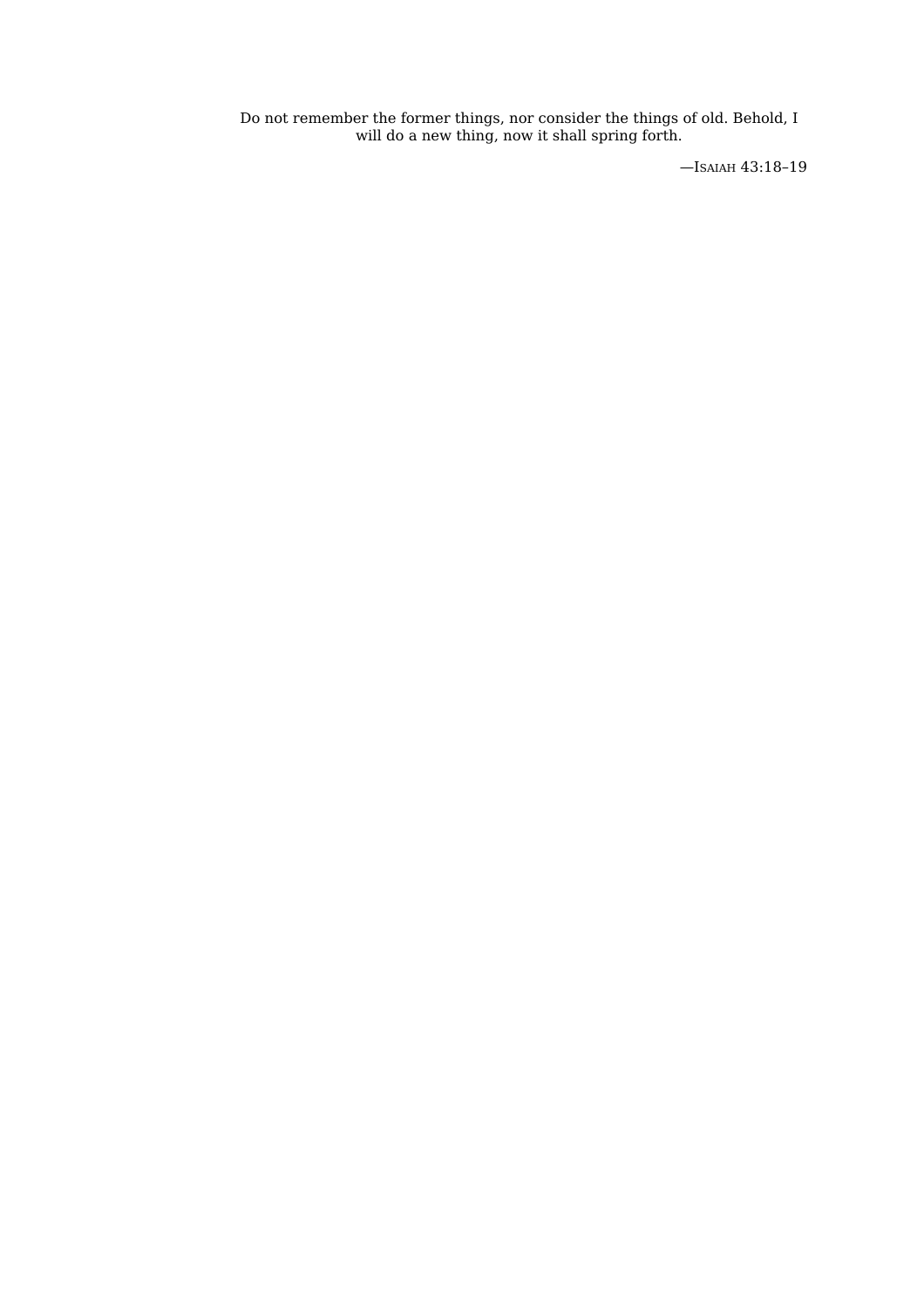## **NOTES**

#### **INTRODUCTION**

1. Michael Miles, "Taking Responsibility—There Is Always a Choice," Dumb Little Man: Tips for Life, September 13, 2008, http://www.dumblittleman.com/2008/09/taking-responsibility-there-is-always.html (accessed February 19, 2014).

#### CHAPTER 1—ARE YOU READY FOR THE CHALLENGE?

1. Joni Eareckson Tada, "Joni Eareckson Tada Story," http://joniearecksontadastory.com/jonis-story-page-1/ (accessed February 20, 2014).

2. Ibid.

3. Ibid.

4. Charlotte Brontë, *Jane Eyre*, The Project Gutenberg, http://www.gutenberg.org/files/1260/1260-h/1260-h.htm (accessed February 20, 2014).

#### CHAPTER 2—REWIRING YOUR MIND

1. This quote is widely attributed to Albert Einstein, but its origin is in question. In her book *The New Quotable Einstein* (Princeton, NJ: Princeton University Press, 2005), editor Alice Calaprice suggests it may be a variation of this Einstein quote, "A new type of thinking is essential if mankind is to survive and move toward higher levels."

2. B. L. McGinnity, J. Seymour-Ford, and K. J. Andries, "Helen Keller," Perkins History Museum, Perkins School for the Blind (Watertown, MA: 2004), http://www.perkins.org/vision-loss/helen-keller/ (accessed February 20, 2014).

3. Brainyquote.com, "Helen Keller Quotes," http://www.brainyquote.com/quotes/keywords/vision.html (accessed February  $20, 2014$ ).

4. Brainyquote.com, "Vision Quotes," http://www.brainyquote.com/quotes/keywords/vision.html (accessed February 20,  $20\overline{14}$ ).

5. Oliver Wendell Holmes, *The Autocrat of the Breakfast-Table*, The Project Gutenberg, http://www.gutenberg.org/files/751/751-h/751-h.htm (accessed February 20, 2014).

6. William T. Powers, as quoted by Josh Kaufman in *The Personal MBA* (New York: Portfolio, 2010).

7. Brainyquote.com, "Anais Nin Quotes," http://www.brainyquote.com/quotes/authors/a/anais\_nin.html (accessed February  $20, 2014$ .

8. Horace as quoted in Robert Christy, comp., *Proverbs, Maxims and Phrases of All Ages* (New York: Bartleby, 2010).

9. David C. McCasland, "Defining Moment," April 16, 2008, Our Daily Bread, http://odb.org/2008/04/16/defining-moment/ (accessed February 20, 2014).

#### CHAPTER 3—BREAKING THE TIES THAT BIND

1. Brainyquote.com, "Denis Waitley Quotes," http://www.brainyquote.com/quotes/authors/d/denis\_waitley.html (accessed February 20, 2014).

2. Roy B. Zuck, *The Speaker's Quote Book* (Grand Rapids, MI: Kregel, 2009), 246.

3. Goodreads.com, "Richard Buckminster Fuller Quotes," https://www.goodreads.com/author/quotes/165737.Richard\_Buckminster\_Fuller (accessed February 21, 2014).

CHAPTER 4—HEALING THE PAIN OF GUILT AND SHAME

1. John Irving, *A Prayer for Owen Meany* (New York: William Morrow, 1989), 37.

#### CHAPTER 5-OVERCOMING THE SPIRIT OF AN ORPHAN: REJECTION AND ABANDONMENT

1. UNICEF, "Statistics by Area/HIV-AIDS: Orphans," April 2013, http://www.childinfo.org/hivaids\_orphanestimates.php? q=printme (accessed February 21, 2014).

2. Goodreads.com, "William Shakespeare Quotes," http://www.goodreads.com/quotes/12236-we-know-what-we-are-but-notwhat-we-may (accessed February 21, 2014).

#### CHAPTER 6—EMBRACING THE SPIRIT OF ADOPTION

1. The Commission on Children at Risk, *Hardwired to Connect: The New Scientific Case for Authoritative Communities* (New York: The Institute for American Values, 2003).

2. Brainyquote.com, "Richard Grant," http://www.brainyquote.com/quotes/quotes/r/richardgra185719.html (accessed February 21, 2014).

#### CHAPTER 7—BREAKING FREE FROM ABUSE

1. Goodreads.com, "Ambrose Redmoon Quotes," http://www.goodreads.com/quotes/320373-courage-is-not-the-absence-offear-but-rather-the (accessed February 24, 2014).

2. Albert Einstein, letter to Morris Raphael Cohen, professor emeritus of philosophy at the College of the City of New York, March 19, 1940. Einstein is defending the appointment of Bertrand Russell to a teaching position.

3. Eleanor Roosevelt, *You Learn by Living* (New York: Harper Perennial, 2011), 29–30.

4. Adapted from Cindy Trimm, *When Kingdoms Clash* (Lake Mary, FL: Charisma House, 2012), 45–47.

5. This quote is widely attributed to Winston Churchill, but the author is unknown. "Winston Churchill for Traders & Analysts," The Churchill Centre, http://tinyurl.com/mfj7otw (accessed February 24, 2014).

#### CHAPTER 8—CHOOSING TO FORGIVE AFTER BETRAYAL

1. Brainyquote.com, "Bernard Meltzer Quotes," http://www.brainyquote.com/quotes/authors/b/bernard\_meltzer.html#Q7MwvMdorBYrXyZ0.99 (accessed February 12, 2014). 2. Brainyquote.com, "Lewis B. Smedes Quotes," http://www.brainyquote.com/quotes/authors/l/lewis\_b\_smedes.html (accessed February 24, 2014).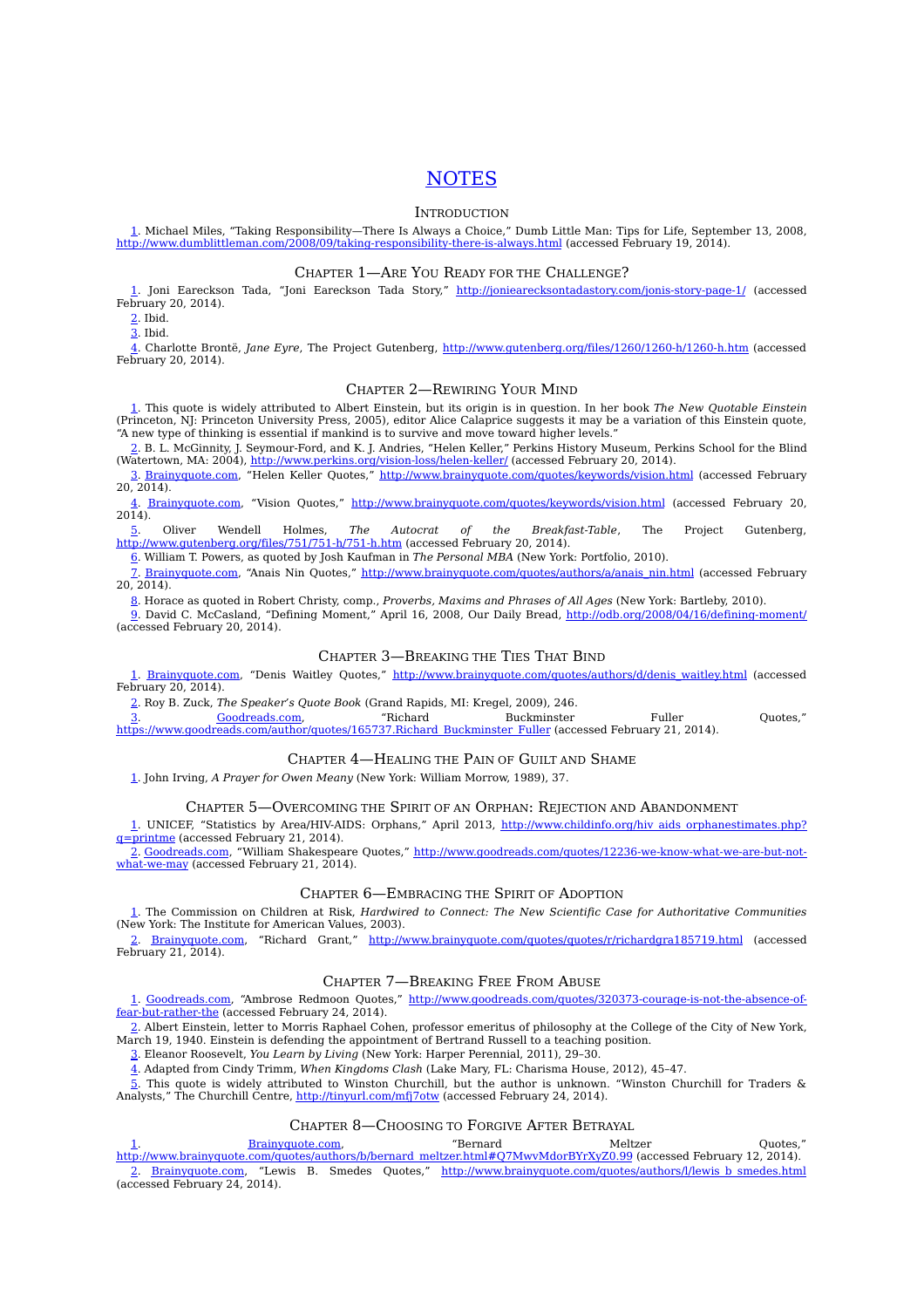3. Deroy Murdock, "Nelson Mandela, R.I.P.," National Review Online, December 5, 2013, http://www.nationalreview.com/corner/365631/nelson-mandela-rip-deroy-murdock (accessed February 24, 2014). 4. *USA Today*, "15 of Nelson Mandela's Best Quotes," December 6, 2013, http://www.usatoday.com/story/news/nation-

now/2013/12/05/nelson-mandela-quotes/3775255 (accessed February 24, 2014). 5. Goodreads.com, "Viktor E. Frankl Quotes," http://www.goodreads.com/author/quotes/2782 (accessed February 24, 2014).

6. Brainyquote.com, "Mahatma Gandhi Quotes," http://www.brainyquote.com/quotes/authors/m/mahatma\_gandhi.html (accessed February 24, 2014).

7. Goodreads.com, "Socrates Quotes," http://www.goodreads.com/quotes/873683-those-who-are-hardest-to-love-need-it-the most (accessed February 24, 2014).

8. Goodreads.com, "Max Ehrmann Quotes," http://www.goodreads.com/author/quotes/177071.Max\_Ehrmann (accessed February 24, 2014).

9. Brainyquote.com, "Lewis B. Smedes Quotes."

#### CHAPTER 9—LEARNING TO BEGIN AGAIN

1. Brainyquote.com, "Mahatma Gandhi Quotes."

2. Napoleon Hill, "Whatever the Mind Can Conceive, Believe Can Achieve," http://www.youtube.com/watch? v=A3i9pP2wMzc (accessed February 24, 2014).

3. Brainyquote.com, "Winston Churchill Quotes," http://www.brainyquote.com/quotes/authors/w/winston\_churchill\_2.html (accessed February 24, 2014).

4. Brainyquote.com, "Herodotus Quotes," http://www.brainyquote.com/quotes/authors/h/herodotus\_2.html (accessed February 24, 2014).

5. Brainyquote.com, "Will Rogers Quotes," http://www.brainyquote.com/quotes/authors/w/will\_rogers.html (accessed February 24, 2014).

6. As referenced in Josh Kaufman, *The Personal MBA* (New York: Penguin Group, 2010).

7. Viktor E. Frankl, *Man's Search for Meaning* (Boston: Beacon Press, 1992), 75.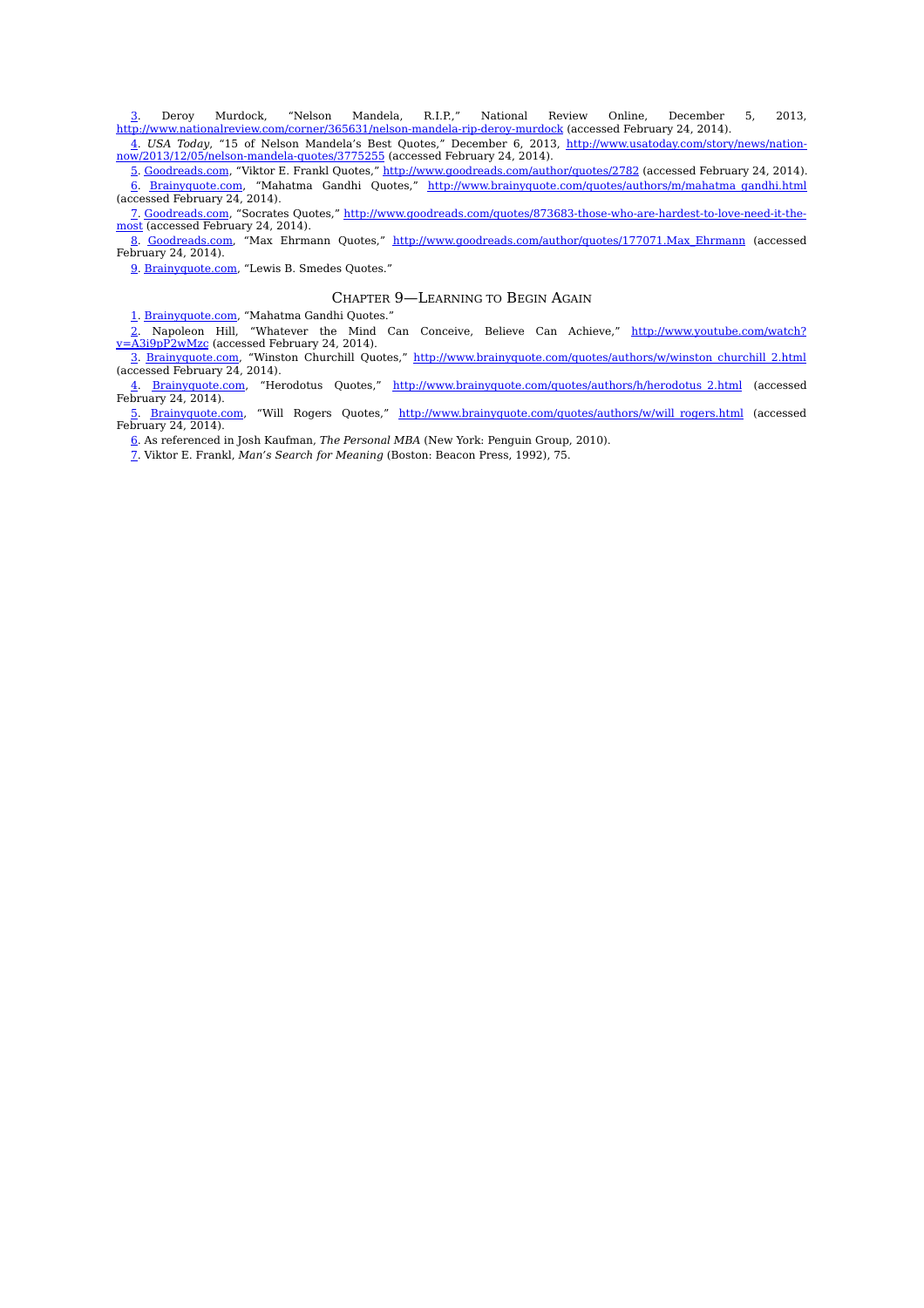# **KNOW THE RULES... KNOW THE ENEMY... KNOW THE TRUTH!**

Using the authority you have been given by God, you can enter the realm of prayer power where strongholds of the enemy are shattered.

**IT'S TIME TO BEAT** THE DEVIL AT HIS **OWN GAME!** 

×



HOUSE www.charismahouse.com = twitter.com/charismahouse = facebook.com/charismahouse